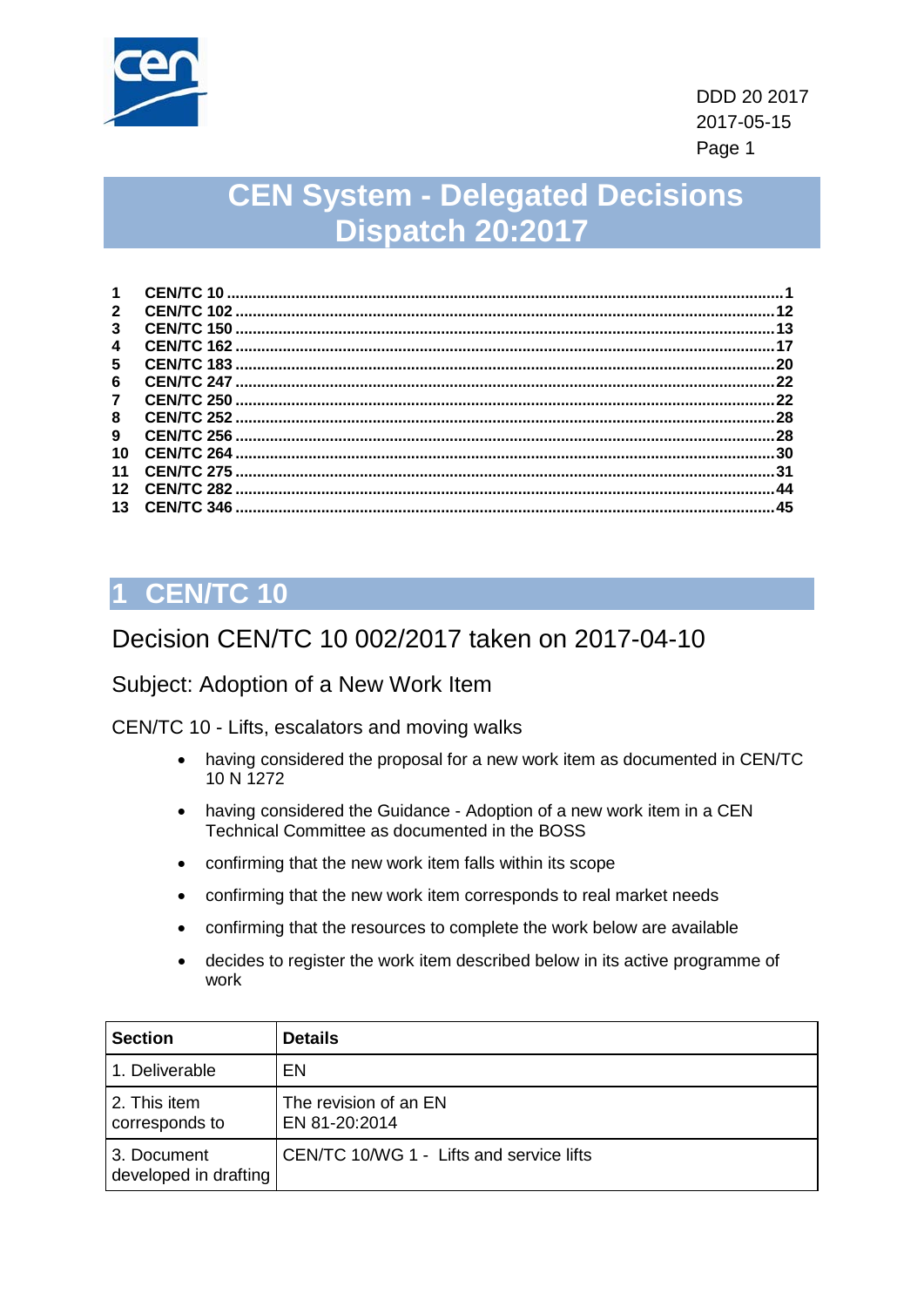| body                                                                |                                                                                                                                                                                                                                                                                                                                                                                                                                                                                                                                                                                                                                                                                                                                                                                                                                                                                                                                                                                                                                                                                                                                                                                                                                                                                                                                                                                                                                                                                                                                                                                                                                                                                                                                                                                                                                                                                                                                                                                                                                                                                                                                                                                                                                                                                                          |
|---------------------------------------------------------------------|----------------------------------------------------------------------------------------------------------------------------------------------------------------------------------------------------------------------------------------------------------------------------------------------------------------------------------------------------------------------------------------------------------------------------------------------------------------------------------------------------------------------------------------------------------------------------------------------------------------------------------------------------------------------------------------------------------------------------------------------------------------------------------------------------------------------------------------------------------------------------------------------------------------------------------------------------------------------------------------------------------------------------------------------------------------------------------------------------------------------------------------------------------------------------------------------------------------------------------------------------------------------------------------------------------------------------------------------------------------------------------------------------------------------------------------------------------------------------------------------------------------------------------------------------------------------------------------------------------------------------------------------------------------------------------------------------------------------------------------------------------------------------------------------------------------------------------------------------------------------------------------------------------------------------------------------------------------------------------------------------------------------------------------------------------------------------------------------------------------------------------------------------------------------------------------------------------------------------------------------------------------------------------------------------------|
| 4. Title                                                            | Safety rules for the construction and installation of lifts - Lifts for the<br>transport of persons and goods - Part 20: Passenger and goods<br>passenger lifts                                                                                                                                                                                                                                                                                                                                                                                                                                                                                                                                                                                                                                                                                                                                                                                                                                                                                                                                                                                                                                                                                                                                                                                                                                                                                                                                                                                                                                                                                                                                                                                                                                                                                                                                                                                                                                                                                                                                                                                                                                                                                                                                          |
| 5. Scope                                                            | 1.1<br>This standard specifies the safety rules for permanently<br>installed new passenger or goods passenger lifts, with traction,<br>positive or hydraulic drive, serving defined landing levels, having a car<br>designed for the transportation of persons or persons and goods,<br>suspended by ropes, chains or jacks and moving between guide rails<br>inclined not more than 15° to the vertical.<br>In addition to the requirements of this standard, supplementary<br>1.2<br>requirements shall be considered in special cases (use of lifts by<br>persons with disabilities, in case of fire, potentially explosive<br>atmosphere, extreme climate conditions, seismic conditions,<br>transporting dangerous goods, etc.).<br>1.3<br>This standard does not cover:<br>a)<br>lifts with:<br>1)<br>drive systems other than those stated in 1.1;<br>2)<br>rated speed $a_i$ <sup>¤</sup> 0,15 m/s;<br>hydraulic lifts:<br>b)<br>with a rated speed exceeding 1 m/s;<br>1)<br>where the setting of the pressure relief valve (5.9.3.5.3)<br>2)<br>exceeds 50 MPa;<br>new passenger or goods passenger lifts in existing buildings )<br>C)<br>where in some circumstances due to limitations enforced by building<br>constraints, some requirements of EN 81-20 cannot be met and EN<br>81-21 should be considered;<br>lifting appliances, such as paternosters, mine lifts, theatrical<br>d)<br>lifts, appliances with automatic caging, skips, lifts and hoists for<br>building and public works sites, ships' hoists, platforms for exploration<br>or drilling at sea, construction and maintenance appliances or lifts in<br>wind turbines;<br>important modifications (see Annex C) to a lift installed before<br>e)<br>this standard is brought into application;<br>f)<br>safety during operations of transport, erection, repairs, and<br>dismantling of lifts.<br>However, this standard may usefully be taken as a basis.<br>Noise and vibrations are not dealt with in this standard as they are not<br>found at levels which could be considered as harmful with regard to<br>the safe use and maintenance of the lift (see also 0.4.2).<br>This standard is not applicable to passenger and goods<br>1.4<br>passenger lifts, which are installed before the date of its publication. |
| 6. Environmental<br>aspects                                         | Use of materials                                                                                                                                                                                                                                                                                                                                                                                                                                                                                                                                                                                                                                                                                                                                                                                                                                                                                                                                                                                                                                                                                                                                                                                                                                                                                                                                                                                                                                                                                                                                                                                                                                                                                                                                                                                                                                                                                                                                                                                                                                                                                                                                                                                                                                                                                         |
| 7. How do you plan<br>to address these<br>environmental<br>aspects? | Use of environmental checklist                                                                                                                                                                                                                                                                                                                                                                                                                                                                                                                                                                                                                                                                                                                                                                                                                                                                                                                                                                                                                                                                                                                                                                                                                                                                                                                                                                                                                                                                                                                                                                                                                                                                                                                                                                                                                                                                                                                                                                                                                                                                                                                                                                                                                                                                           |
| 8. Vienna<br>Agreement                                              | No or expected CEN lead                                                                                                                                                                                                                                                                                                                                                                                                                                                                                                                                                                                                                                                                                                                                                                                                                                                                                                                                                                                                                                                                                                                                                                                                                                                                                                                                                                                                                                                                                                                                                                                                                                                                                                                                                                                                                                                                                                                                                                                                                                                                                                                                                                                                                                                                                  |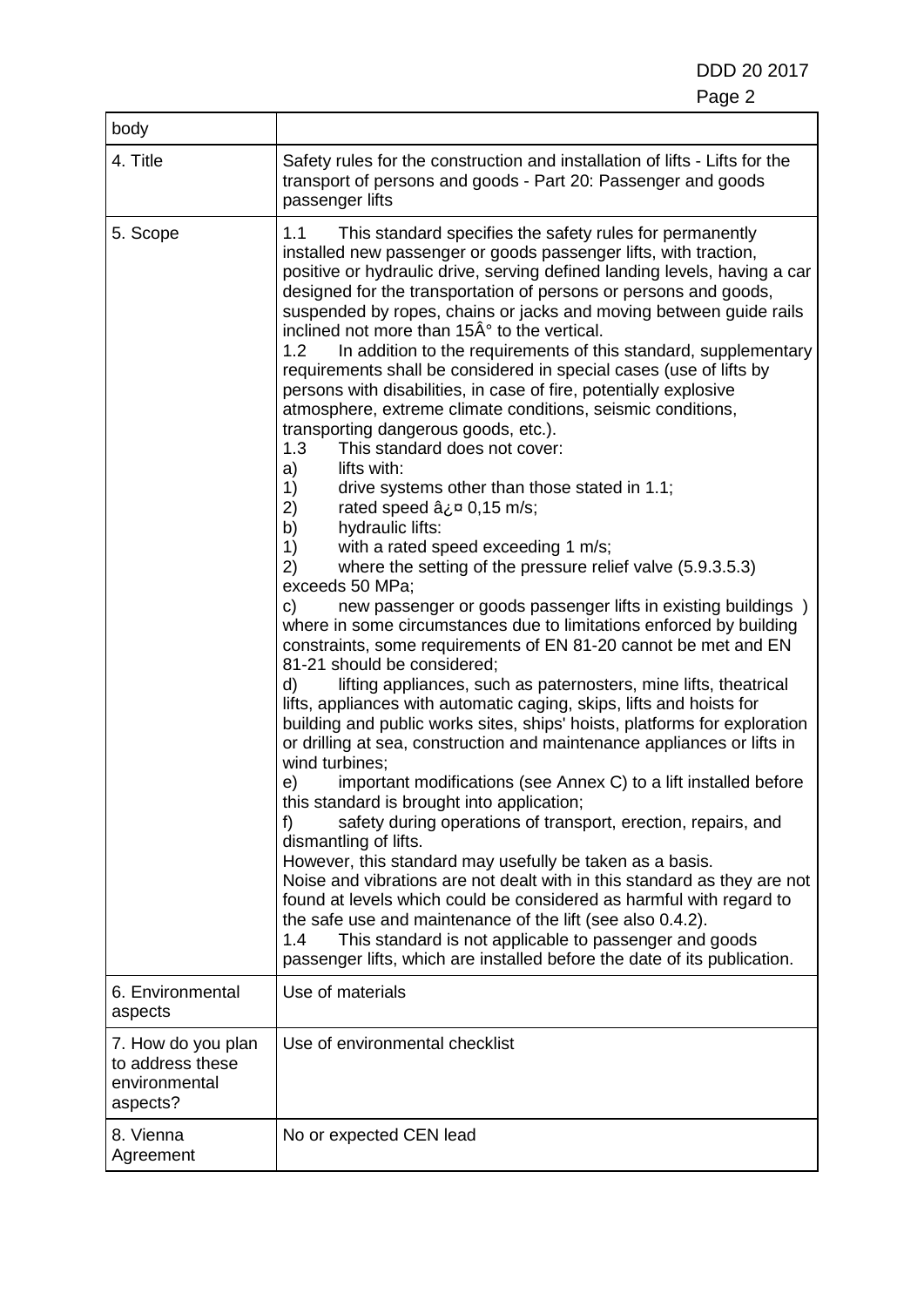| 9. The project is<br>linked to   | No document from another organization                                                                                                                                                                                                                                                                                                                                            |  |
|----------------------------------|----------------------------------------------------------------------------------------------------------------------------------------------------------------------------------------------------------------------------------------------------------------------------------------------------------------------------------------------------------------------------------|--|
| 10. Track                        | Enquiry + Formal Vote (ENQ+FV)                                                                                                                                                                                                                                                                                                                                                   |  |
| 11. Related<br>mandate(s)        | Yes<br>M/549                                                                                                                                                                                                                                                                                                                                                                     |  |
| 12. Related<br>directive(s)      | Yes<br>Directive reference   For citation in Official journal<br>2014/33/EU   Yes                                                                                                                                                                                                                                                                                                |  |
| 13. Commitment                   | The following CEN members (at least five) are committed to<br>participate in the development of the project:<br><b>AFNOR</b><br><b>SFS</b><br><b>ASI</b><br><b>SIS</b><br><b>BDS</b><br><b>LST</b><br><b>SN</b><br><b>BSI</b><br><b>SNV</b><br><b>DIN</b><br><b>MSZT</b><br><b>UNE</b><br><b>NBN</b><br><b>UNI</b><br><b>NEN</b><br><b>NQIS/ELOT</b><br><b>IPQ</b><br><b>PKN</b> |  |
| 14. The decision<br>was taken by | Weighted vote and simple majority<br>Percentage of positive weighted votes (min. 71% before 2017-01-01,<br>min. 65% from 2017-01-01):100<br>Number of positive votes: 19<br>Number of negative votes: 0<br>Number of abstentions: 5                                                                                                                                              |  |

## Decision CEN/TC 10 003/2017 taken on 2017-04-10

### Subject: Adoption of a New Work Item

CEN/TC 10 - Lifts, escalators and moving walks

- having considered the proposal for a new work item as documented in CEN/TC 10 N 1273
- having considered the Guidance Adoption of a new work item in a CEN Technical Committee as documented in the BOSS
- confirming that the new work item falls within its scope
- confirming that the new work item corresponds to real market needs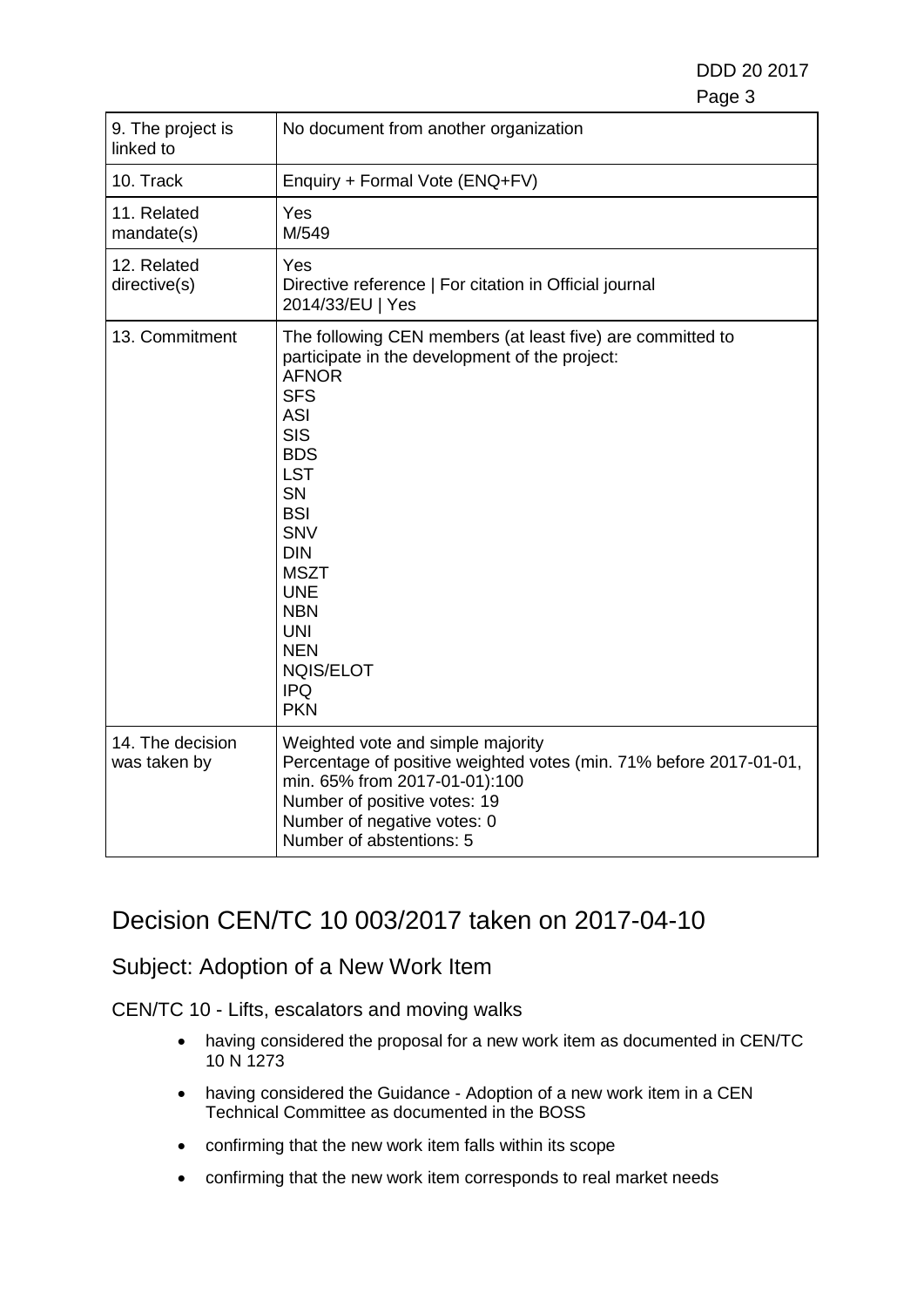- confirming that the resources to complete the work below are available
- decides to register the work item described below in its active programme of work

| <b>Section</b>                               | <b>Details</b>                                                                                                                                                                                                                                                                                                                                                                                                                                                                                                                                                                                                                                                                                                                                                                                                                                                                                                                                                                                                                                                                                                                                                                                                                                                                                                                                                                                                                                                                                                                                                                                                                                                                                                                                                                                                                                                                                                                                                                                                                                                                                                                                                      |  |
|----------------------------------------------|---------------------------------------------------------------------------------------------------------------------------------------------------------------------------------------------------------------------------------------------------------------------------------------------------------------------------------------------------------------------------------------------------------------------------------------------------------------------------------------------------------------------------------------------------------------------------------------------------------------------------------------------------------------------------------------------------------------------------------------------------------------------------------------------------------------------------------------------------------------------------------------------------------------------------------------------------------------------------------------------------------------------------------------------------------------------------------------------------------------------------------------------------------------------------------------------------------------------------------------------------------------------------------------------------------------------------------------------------------------------------------------------------------------------------------------------------------------------------------------------------------------------------------------------------------------------------------------------------------------------------------------------------------------------------------------------------------------------------------------------------------------------------------------------------------------------------------------------------------------------------------------------------------------------------------------------------------------------------------------------------------------------------------------------------------------------------------------------------------------------------------------------------------------------|--|
| 1. Deliverable                               | EN                                                                                                                                                                                                                                                                                                                                                                                                                                                                                                                                                                                                                                                                                                                                                                                                                                                                                                                                                                                                                                                                                                                                                                                                                                                                                                                                                                                                                                                                                                                                                                                                                                                                                                                                                                                                                                                                                                                                                                                                                                                                                                                                                                  |  |
| 2. This item<br>corresponds to               | The revision of an EN<br>EN 81-22:2014                                                                                                                                                                                                                                                                                                                                                                                                                                                                                                                                                                                                                                                                                                                                                                                                                                                                                                                                                                                                                                                                                                                                                                                                                                                                                                                                                                                                                                                                                                                                                                                                                                                                                                                                                                                                                                                                                                                                                                                                                                                                                                                              |  |
| 3. Document<br>developed in drafting<br>body | CEN/TC 10/WG 9 - Inclined lifts                                                                                                                                                                                                                                                                                                                                                                                                                                                                                                                                                                                                                                                                                                                                                                                                                                                                                                                                                                                                                                                                                                                                                                                                                                                                                                                                                                                                                                                                                                                                                                                                                                                                                                                                                                                                                                                                                                                                                                                                                                                                                                                                     |  |
| 4. Title                                     | Safety rules for the construction and installation of lifts - Lifts for the<br>transport of persons and goods - Part 22: Electric lifts with inclined<br>path                                                                                                                                                                                                                                                                                                                                                                                                                                                                                                                                                                                                                                                                                                                                                                                                                                                                                                                                                                                                                                                                                                                                                                                                                                                                                                                                                                                                                                                                                                                                                                                                                                                                                                                                                                                                                                                                                                                                                                                                       |  |
| 5. Scope                                     | This European Standard specifies the safety rules for the<br>1.1<br>construction and installation of permanently installed new electric lifts,<br>with traction or positive drive, serving defined landings levels, having<br>a vehicle designed to convey passengers or passengers and loads,<br>suspended by ropes or chains and travelling in a vertical plan along<br>guide rails that are inclined at an angle of between 15° and 75° in<br>relation to the horizontal.<br>1.2 <sub>1</sub><br>In addition to the requirements of this standard, supplementary<br>requirements should be considered in special cases (potentially<br>explosive atmosphere, extreme climate conditions, seismic<br>conditions, transporting dangerous goods, etc.).<br>1.3<br>This European Standard does not cover:<br>lifts with drives other than those stated in 1.1;<br>a)<br>b)<br>installation of electric lifts in existing buildings to the extent that<br>space does not permit;<br>important modifications (see Annex E) to a lift installed before<br>C)<br>this standard is brought into application;<br>lifting appliances, such as paternosters, mine lifts, theatrical<br>d)<br>lifts, appliances with automatic caging, skips, lifts and hoists for<br>building and public works sites, ships' hoists, platforms for exploration<br>or drilling at sea, construction and maintenance appliances;<br>safety during transport, installation, repairs, and dismantling of<br>e)<br>lifts;<br>f)<br>lifts with rated speed $\leq 0.15$ m/s.<br>However, this standard may usefully be taken as a basis.<br>Noise is not dealt with in this standard because it is not relevant to the<br>safe use of the lift.<br>Vibrations are dealt with for electric parts only. Direct effects on<br>human bodies are not considered as harmful.<br>1.4<br>This European Standard does not specify the additional<br>requirements necessary for the use of lifts in case of fire.<br>Taking into account the state of art, the scope of the present<br>1.5<br>standard is limited as follows:<br>inclination: a variation in inclination is permitted for the travel<br>path; |  |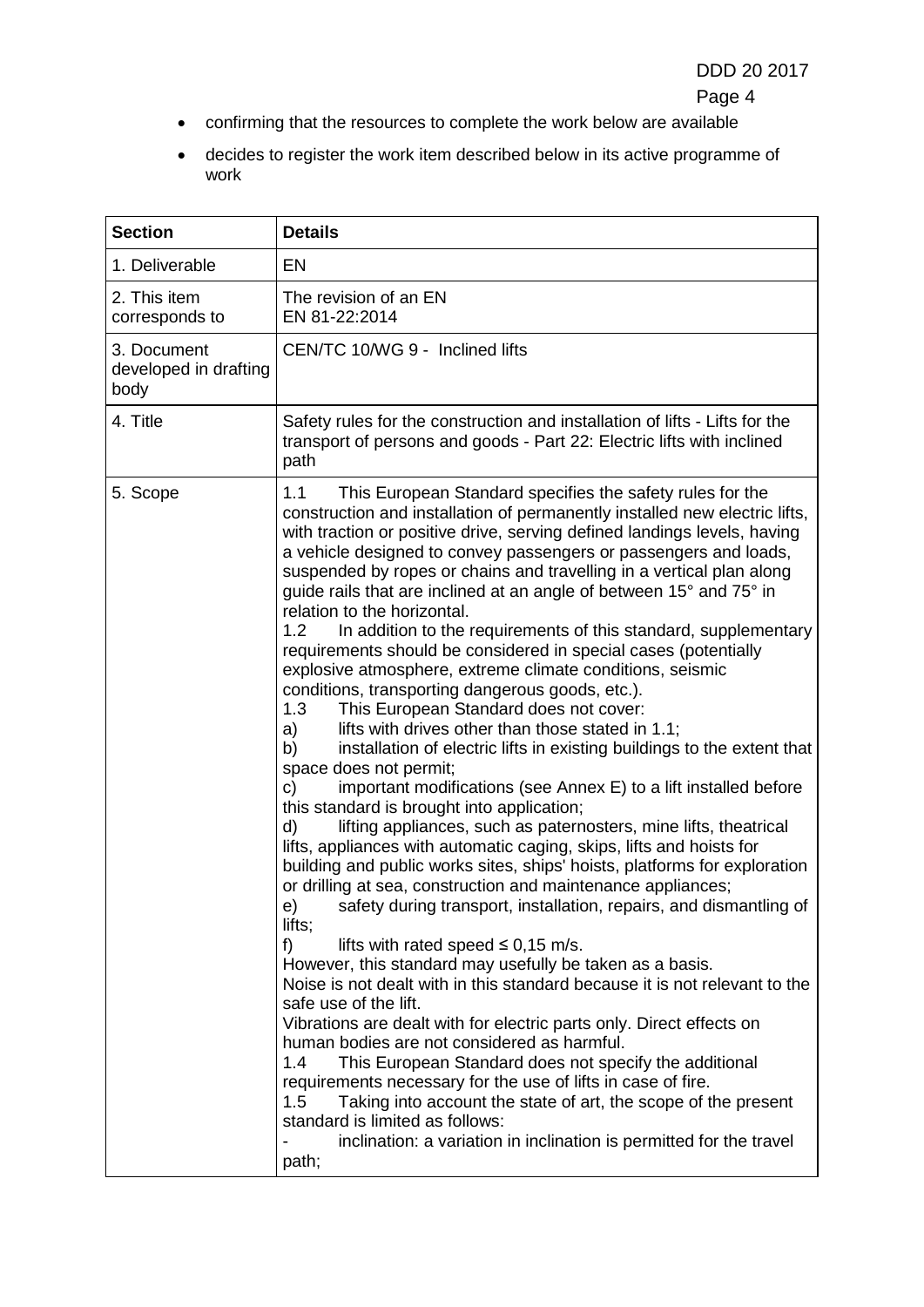|                                                                     | travel path: confined within the vertical plane;<br>maximum capacity of the car: 7 500 kg (100 passengers);<br>maximum rated speed (v): 4 m/s.<br>Both characteristics (capacity and speed) are linked by the relation<br>given in the following Figure 1.<br>()<br>The standard applies to all the constituent components of the lift<br>including: running tracks, guides, safety gear operating device,<br>counter-rails, but excludes the supporting structures, civil engineering<br>structures and anchorages that are dealt with by other regulations.<br>This standard is not applicable for inclined lifts which are<br>1.6<br>manufactured before the date of its publication as EN. |  |
|---------------------------------------------------------------------|------------------------------------------------------------------------------------------------------------------------------------------------------------------------------------------------------------------------------------------------------------------------------------------------------------------------------------------------------------------------------------------------------------------------------------------------------------------------------------------------------------------------------------------------------------------------------------------------------------------------------------------------------------------------------------------------|--|
| 6. Environmental<br>aspects                                         | Use of materials                                                                                                                                                                                                                                                                                                                                                                                                                                                                                                                                                                                                                                                                               |  |
| 7. How do you plan<br>to address these<br>environmental<br>aspects? | Use of environmental checklist                                                                                                                                                                                                                                                                                                                                                                                                                                                                                                                                                                                                                                                                 |  |
| 8. Vienna<br>Agreement                                              | No or expected CEN lead                                                                                                                                                                                                                                                                                                                                                                                                                                                                                                                                                                                                                                                                        |  |
| 9. The project is<br>linked to                                      | No document from another organization                                                                                                                                                                                                                                                                                                                                                                                                                                                                                                                                                                                                                                                          |  |
| Enquiry + Formal Vote (ENQ+FV)<br>10. Track                         |                                                                                                                                                                                                                                                                                                                                                                                                                                                                                                                                                                                                                                                                                                |  |
| 11. Related<br>mandate(s)                                           | Yes<br>M/549                                                                                                                                                                                                                                                                                                                                                                                                                                                                                                                                                                                                                                                                                   |  |
| 12. Related<br>directive(s)                                         | Yes<br>Directive reference   For citation in Official journal<br>2014/33/EU   Yes                                                                                                                                                                                                                                                                                                                                                                                                                                                                                                                                                                                                              |  |
| 13. Commitment                                                      | The following CEN members (at least five) are committed to<br>participate in the development of the project:<br><b>AFNOR</b><br><b>SFS</b><br><b>ASI</b><br><b>SIS</b><br><b>BDS</b><br><b>LST</b><br><b>SN</b><br><b>BSI</b><br><b>SNV</b><br><b>DIN</b><br><b>MSZT</b><br><b>UNE</b><br><b>NBN</b><br><b>UNI</b><br><b>NEN</b><br><b>NQIS/ELOT</b><br><b>IPQ</b><br><b>PKN</b>                                                                                                                                                                                                                                                                                                               |  |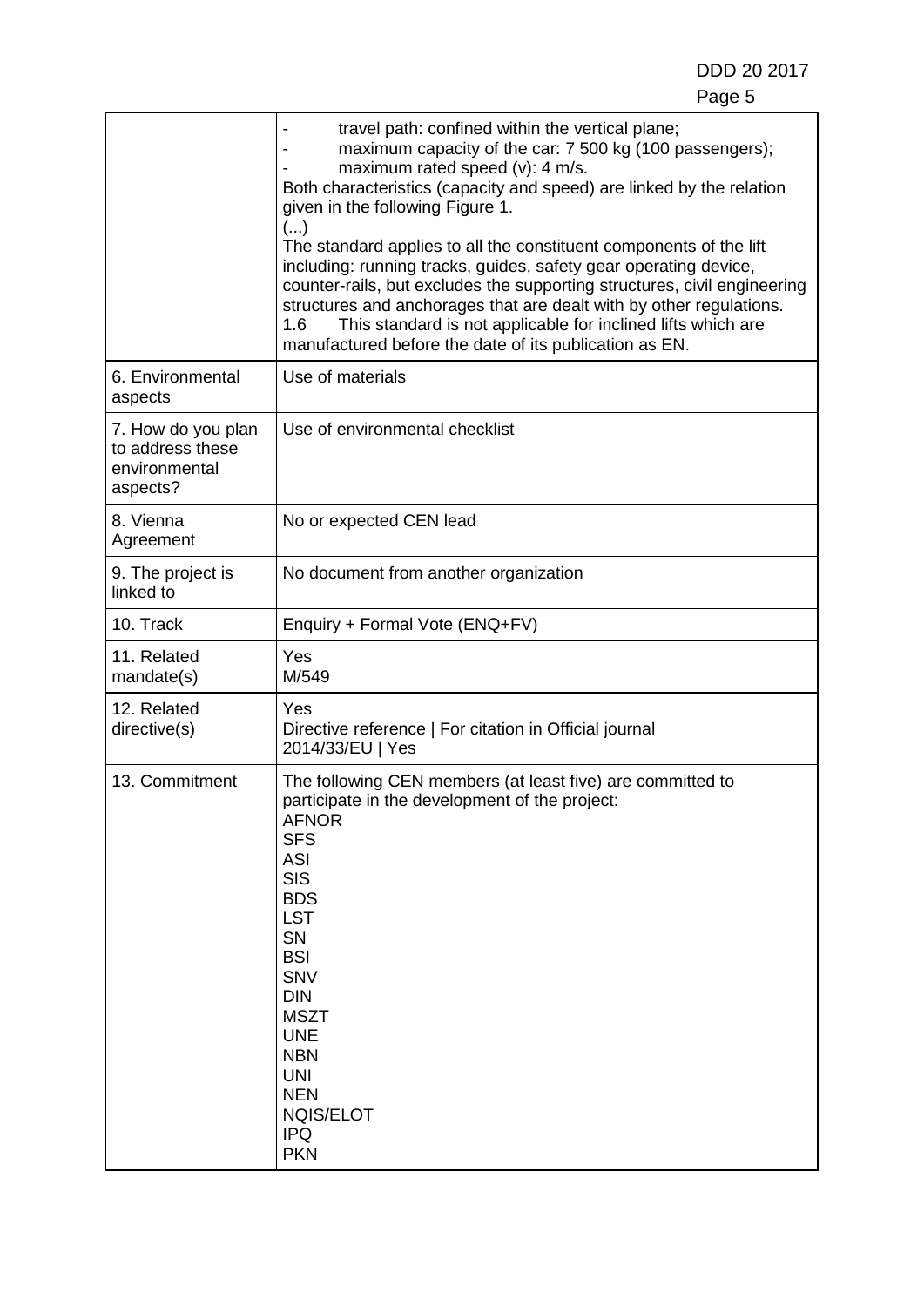| 14. The decision<br>was taken by | Weighted vote and simple majority<br>Percentage of positive weighted votes (min. 71% before 2017-01-01,<br>min. 65% from 2017-01-01):100<br>Number of positive votes: 19 |
|----------------------------------|--------------------------------------------------------------------------------------------------------------------------------------------------------------------------|
|                                  | Number of negative votes: 0<br>Number of abstentions: 5                                                                                                                  |

# Decision CEN/TC 10 004/2017 taken on 2017-04-10

#### Subject: Adoption of a New Work Item

#### CEN/TC 10 - Lifts, escalators and moving walks

- having considered the proposal for a new work item as documented in CEN/TC 10 N 1274
- having considered the Guidance Adoption of a new work item in a CEN Technical Committee as documented in the BOSS
- confirming that the new work item falls within its scope
- confirming that the new work item corresponds to real market needs
- confirming that the resources to complete the work below are available
- decides to register the work item described below in its active programme of work

| <b>Section</b>                                                      | <b>Details</b>                                                                                                                                                                                                                                                                      |  |
|---------------------------------------------------------------------|-------------------------------------------------------------------------------------------------------------------------------------------------------------------------------------------------------------------------------------------------------------------------------------|--|
| 1. Deliverable                                                      | EN                                                                                                                                                                                                                                                                                  |  |
| 2. This item<br>corresponds to                                      | The revision of an EN<br>EN 81-50:2014                                                                                                                                                                                                                                              |  |
| 3. Document<br>developed in drafting<br>body                        | CEN/TC 10/WG 1 - Lifts and service lifts                                                                                                                                                                                                                                            |  |
| 4. Title                                                            | Safety rules for the construction and installation of lifts - Examinations<br>and tests - Part 50: Design rules, calculations, examinations and tests<br>of lift components                                                                                                         |  |
| 5. Scope                                                            | This standard specifies the design rules, calculations, examinations<br>and tests of lift components which are referred to by other standards<br>used for the design of passenger lifts, goods passenger lifts, goods<br>only lifts, and other similar types of lifting appliances. |  |
| 6. Environmental<br>aspects                                         | Use of materials                                                                                                                                                                                                                                                                    |  |
| 7. How do you plan<br>to address these<br>environmental<br>aspects? | Use of environmental checklist                                                                                                                                                                                                                                                      |  |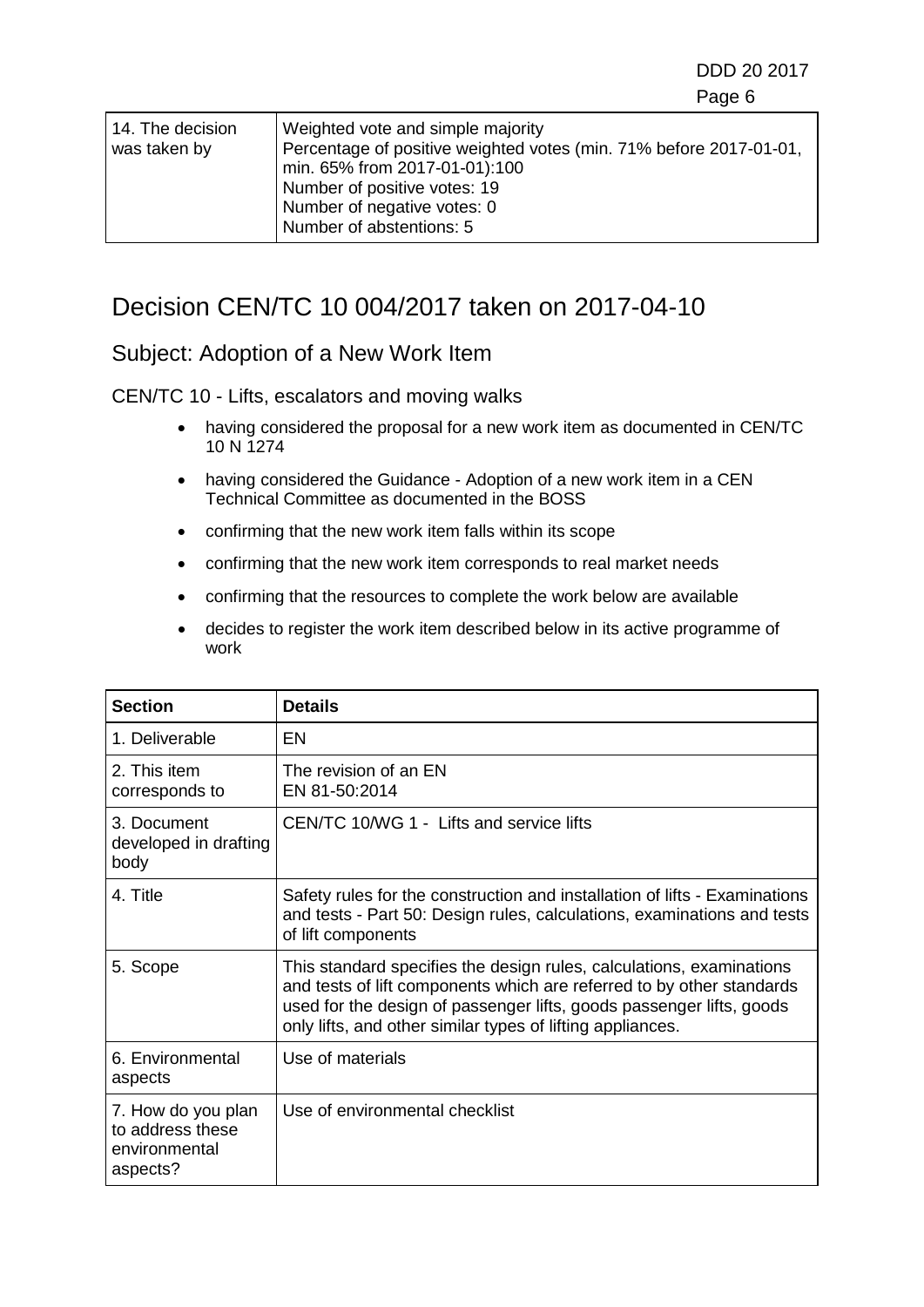| 8. Vienna<br>Agreement           | No or expected CEN lead                                                                                                                                                                                                                                                                                                                                                                |  |
|----------------------------------|----------------------------------------------------------------------------------------------------------------------------------------------------------------------------------------------------------------------------------------------------------------------------------------------------------------------------------------------------------------------------------------|--|
| 9. The project is<br>linked to   | No document from another organization                                                                                                                                                                                                                                                                                                                                                  |  |
| 10. Track                        | Enquiry + Formal Vote (ENQ+FV)                                                                                                                                                                                                                                                                                                                                                         |  |
| 11. Related<br>mandate(s)        | Yes<br>M/549                                                                                                                                                                                                                                                                                                                                                                           |  |
| 12. Related<br>directive(s)      | Yes<br>Directive reference   For citation in Official journal<br>2014/33/EU   Yes                                                                                                                                                                                                                                                                                                      |  |
| 13. Commitment                   | The following CEN members (at least five) are committed to<br>participate in the development of the project:<br><b>AFNOR</b><br><b>SFS</b><br><b>ASI</b><br><b>SIS</b><br><b>BDS</b><br><b>LST</b><br>SN<br><b>BSI</b><br><b>SNV</b><br><b>DIN</b><br><b>MSZT</b><br><b>UNE</b><br><b>DS</b><br><b>NBN</b><br><b>UNI</b><br><b>NEN</b><br><b>NQIS/ELOT</b><br><b>IPQ</b><br><b>PKN</b> |  |
| 14. The decision<br>was taken by | Weighted vote and simple majority<br>Percentage of positive weighted votes (min. 71% before 2017-01-01,<br>min. 65% from 2017-01-01):100<br>Number of positive votes: 19<br>Number of negative votes: 0<br>Number of abstentions: 5                                                                                                                                                    |  |

## Decision CEN/TC 10 005/2017 taken on 2017-04-10

### Subject: Adoption of a New Work Item

CEN/TC 10 - Lifts, escalators and moving walks

- having considered the proposal for a new work item as documented in CEN/TC 10 N 1275
- having considered the Guidance Adoption of a new work item in a CEN Technical Committee as documented in the BOSS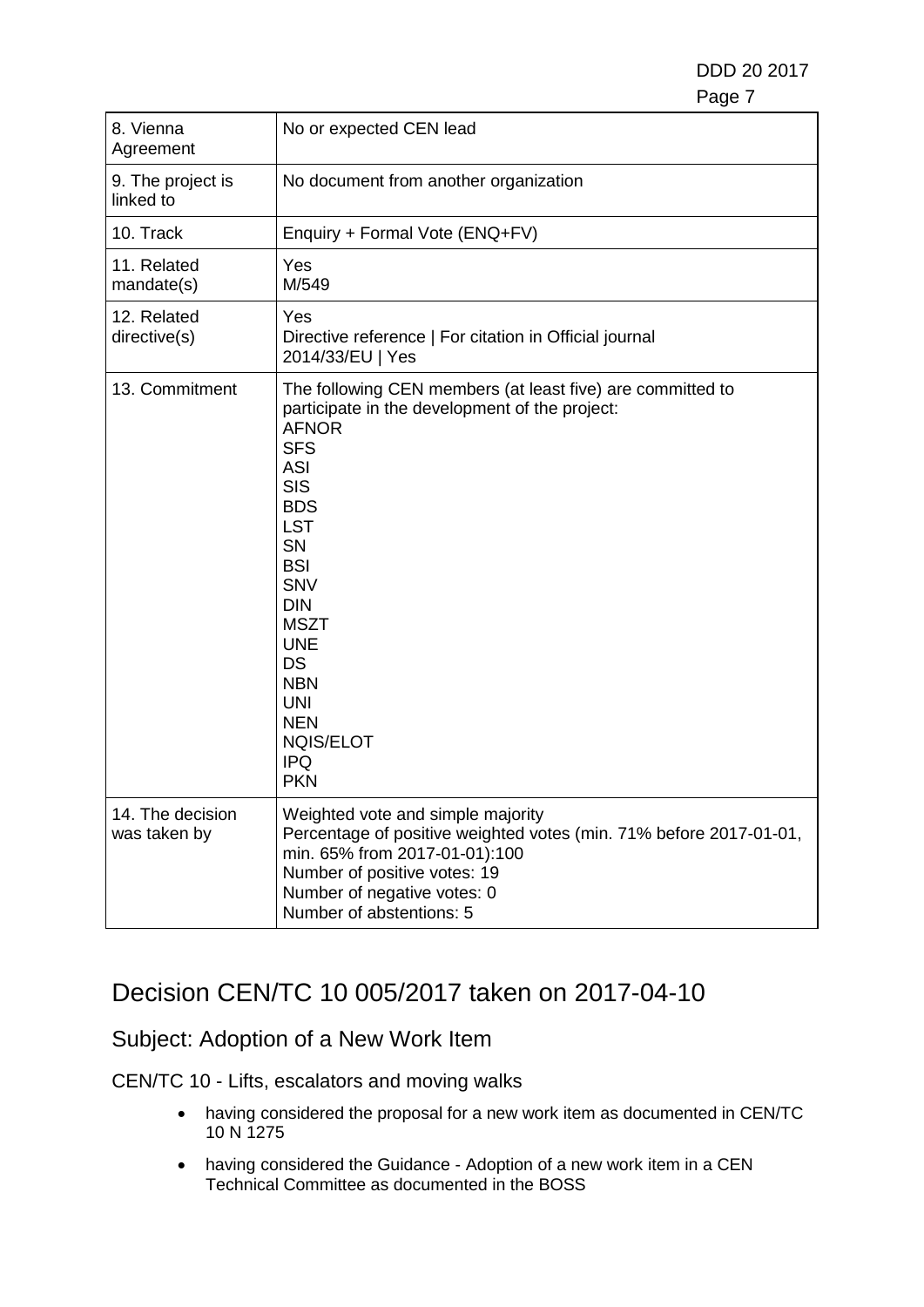- confirming that the new work item falls within its scope
- confirming that the new work item corresponds to real market needs
- confirming that the resources to complete the work below are available
- decides to register the work item described below in its active programme of work

| <b>Section</b>                               | <b>Details</b>                                                                                                                                                                                                                                                                                                                                                                                                                                                                                                                                                                                                                                                                                                                                                                                                                                                                                                                                                                                                                                                                                                                                                                                                                                                                                                                                                                                                                                                                                                                                                                                                                                                                                                                                                                                                                    |  |
|----------------------------------------------|-----------------------------------------------------------------------------------------------------------------------------------------------------------------------------------------------------------------------------------------------------------------------------------------------------------------------------------------------------------------------------------------------------------------------------------------------------------------------------------------------------------------------------------------------------------------------------------------------------------------------------------------------------------------------------------------------------------------------------------------------------------------------------------------------------------------------------------------------------------------------------------------------------------------------------------------------------------------------------------------------------------------------------------------------------------------------------------------------------------------------------------------------------------------------------------------------------------------------------------------------------------------------------------------------------------------------------------------------------------------------------------------------------------------------------------------------------------------------------------------------------------------------------------------------------------------------------------------------------------------------------------------------------------------------------------------------------------------------------------------------------------------------------------------------------------------------------------|--|
| 1. Deliverable                               | EN                                                                                                                                                                                                                                                                                                                                                                                                                                                                                                                                                                                                                                                                                                                                                                                                                                                                                                                                                                                                                                                                                                                                                                                                                                                                                                                                                                                                                                                                                                                                                                                                                                                                                                                                                                                                                                |  |
| 2. This item<br>corresponds to               | The revision of an EN<br>EN 81-72:2015                                                                                                                                                                                                                                                                                                                                                                                                                                                                                                                                                                                                                                                                                                                                                                                                                                                                                                                                                                                                                                                                                                                                                                                                                                                                                                                                                                                                                                                                                                                                                                                                                                                                                                                                                                                            |  |
| 3. Document<br>developed in drafting<br>body | CEN/TC 10/WG 6 - Fire related issues                                                                                                                                                                                                                                                                                                                                                                                                                                                                                                                                                                                                                                                                                                                                                                                                                                                                                                                                                                                                                                                                                                                                                                                                                                                                                                                                                                                                                                                                                                                                                                                                                                                                                                                                                                                              |  |
| 4. Title                                     | Safety rules for the construction and installation of lifts - Particular<br>applications for passenger and goods passenger lifts - Part 72:<br><b>Firefighters lifts</b>                                                                                                                                                                                                                                                                                                                                                                                                                                                                                                                                                                                                                                                                                                                                                                                                                                                                                                                                                                                                                                                                                                                                                                                                                                                                                                                                                                                                                                                                                                                                                                                                                                                          |  |
| 5. Scope                                     | This European Standard specifies the additional or deviating<br>1.1<br>requirements to EN 81-20 for new passenger and goods passenger<br>lifts, which may be used for firefighting and evacuation purposes<br>under firefighters control.<br>This European Standard applies, when the following<br>1.2<br>conditions are fulfilled:<br>the lift well and the lift environment are designed to restrict the<br>ingress of fire, heat and smoke to the lift well, machinery spaces and<br>safe areas;<br>the building design limits the flow of water into the lift well;<br>the firefighters lift is not an escape route, such as staircases;<br>the lift well and the lift environment are fire protected for at<br>least to the same level as the building structure;<br>the power supply is secure and reliable;<br>the electrical cable providing power to the lift is fire protected<br>to the same fire protection level as given to the lift well structure;<br>a suitable maintenance and verification plan is implemented.<br>This European Standard does not cover:<br>1.3<br>the use of lifts with partially enclosed wells for use as<br>firefighters lifts;<br>lifts installed in new or existing buildings, which are not<br>included in fire resisting building structure;<br>important modification to existing lifts.<br>This European Standard does not define:<br>1.4<br>the number of firefighters lifts and the floors to be served<br>during firefighting operations;<br>size of safe area(s);<br>the use of other than the highest deck of a multi deck lift for<br>firefighting operations.<br>This European Standard deals with the significant hazards,<br>1.5<br>hazardous situations and events relevant to firefighters lifts (as listed<br>in Clause 4) when they are used as intended and under the |  |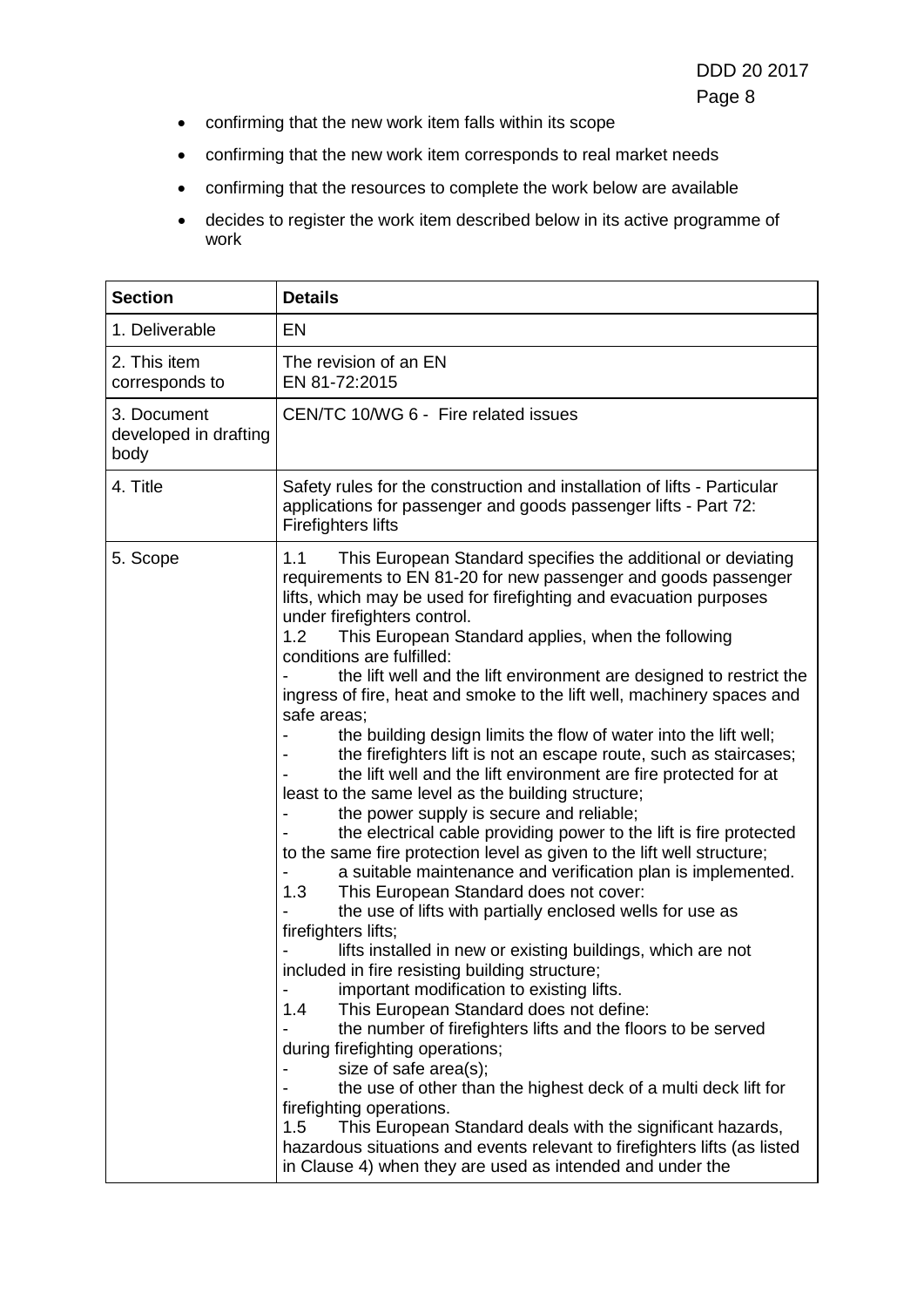٦

|                                                                     | conditions as foreseen by the installer.<br>The following significant hazards are not dealt with in this<br>1.6<br>standard and are assumed to be addressed by the building designer:<br>not having enough or correctly located firefighters lifts to move<br>the firefighters up the building;<br>a fire in the firefighters lift well, safe area, machinery space or<br>car;<br>the absence of building floor identification signs at any floor;<br>water management is not operating correctly. |  |
|---------------------------------------------------------------------|----------------------------------------------------------------------------------------------------------------------------------------------------------------------------------------------------------------------------------------------------------------------------------------------------------------------------------------------------------------------------------------------------------------------------------------------------------------------------------------------------|--|
| 6. Environmental<br>aspects                                         | Use of materials                                                                                                                                                                                                                                                                                                                                                                                                                                                                                   |  |
| 7. How do you plan<br>to address these<br>environmental<br>aspects? | Use of environmental checklist                                                                                                                                                                                                                                                                                                                                                                                                                                                                     |  |
| 8. Vienna<br>No or expected CEN lead<br>Agreement                   |                                                                                                                                                                                                                                                                                                                                                                                                                                                                                                    |  |
| 9. The project is<br>linked to                                      | No document from another organization                                                                                                                                                                                                                                                                                                                                                                                                                                                              |  |
| 10. Track                                                           | Enquiry + Formal Vote (ENQ+FV)                                                                                                                                                                                                                                                                                                                                                                                                                                                                     |  |
| 11. Related<br>mandate(s)                                           | Yes<br>M/549                                                                                                                                                                                                                                                                                                                                                                                                                                                                                       |  |
| 12. Related<br>directive(s)                                         | Yes<br>Directive reference   For citation in Official journal<br>2014/33/EU   Yes                                                                                                                                                                                                                                                                                                                                                                                                                  |  |
| 13. Commitment                                                      | The following CEN members (at least five) are committed to<br>participate in the development of the project:<br><b>AFNOR</b><br><b>SFS</b><br><b>ASI</b><br><b>SIS</b><br><b>BDS</b><br><b>LST</b><br>SN<br><b>BSI</b><br><b>SNV</b><br><b>DIN</b><br><b>MSZT</b><br><b>UNE</b><br><b>DS</b><br><b>NBN</b><br><b>UNI</b><br><b>NEN</b><br><b>NQIS/ELOT</b><br><b>IPQ</b>                                                                                                                           |  |
| 14. The decision<br>was taken by                                    | Weighted vote and simple majority<br>Percentage of positive weighted votes (min. 71% before 2017-01-01,<br>min. 65% from 2017-01-01):100                                                                                                                                                                                                                                                                                                                                                           |  |

 $\mathsf{r}$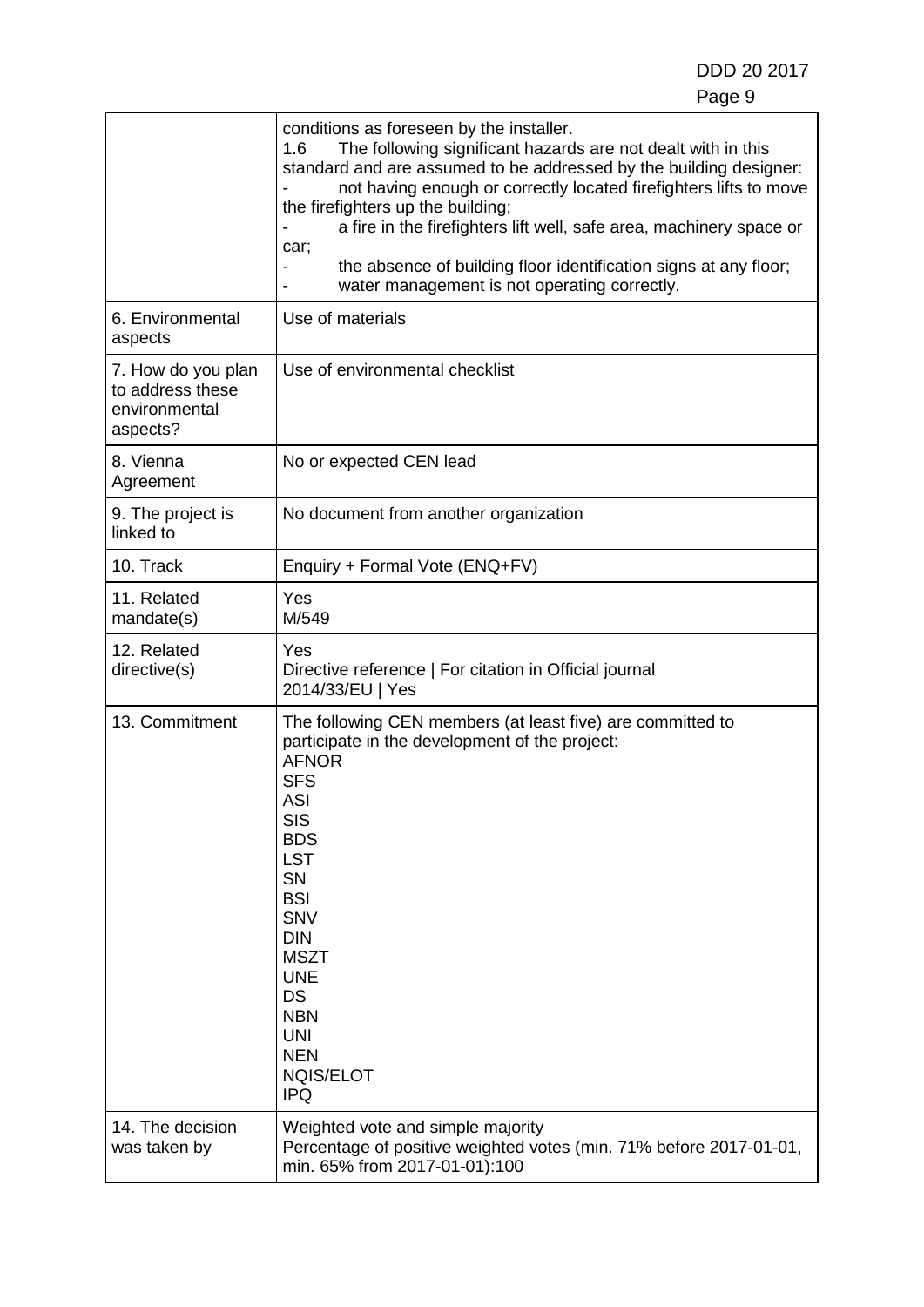| Number of positive votes: 18 |
|------------------------------|
| Number of negative votes: 0  |
| Number of abstentions: 6     |

## Decision CEN/TC 10 006/2017 taken on 2017-04-10

#### Subject: Adoption of a New Work Item

CEN/TC 10 - Lifts, escalators and moving walks

- having considered the proposal for a new work item as documented in CEN/TC 10 N 1276
- having considered the Guidance Adoption of a new work item in a CEN Technical Committee as documented in the BOSS
- confirming that the new work item falls within its scope
- confirming that the new work item corresponds to real market needs
- confirming that the resources to complete the work below are available
- decides to register the work item described below in its active programme of work

| <b>Section</b>                               | <b>Details</b>                                                                                                                                                                                                                                                                                                                                                                                                                                                                                                                                                                                                                                         |
|----------------------------------------------|--------------------------------------------------------------------------------------------------------------------------------------------------------------------------------------------------------------------------------------------------------------------------------------------------------------------------------------------------------------------------------------------------------------------------------------------------------------------------------------------------------------------------------------------------------------------------------------------------------------------------------------------------------|
| 1. Deliverable                               | EN                                                                                                                                                                                                                                                                                                                                                                                                                                                                                                                                                                                                                                                     |
| 2. This item<br>corresponds to               | The revision of an EN<br>EN 81-73:2016                                                                                                                                                                                                                                                                                                                                                                                                                                                                                                                                                                                                                 |
| 3. Document<br>developed in drafting<br>body | CEN/TC 10/WG 6 - Fire related issues                                                                                                                                                                                                                                                                                                                                                                                                                                                                                                                                                                                                                   |
| 4. Title                                     | Safety rules for the construction and installation of lifts - Particular<br>applications for passenger and goods passenger lifts - Part 73:<br>Behaviour of lifts in the event of fire                                                                                                                                                                                                                                                                                                                                                                                                                                                                 |
| 5. Scope                                     | This European Standard specifies the special provisions and safety<br>rules describing the behaviour of lifts in the event of fire in a building,<br>on the basis of a recall signal(s) to the lift(s) control system.<br>This European Standard applies to new passenger lifts and goods<br>passenger lifts with all types of drives. However, it may be used as a<br>basis to improve the safety of existing passenger and goods<br>passenger lifts.<br>This European Standard does not apply to<br>lifts that remain in use in the event of fire e.g. firefighters lifts<br>as defined in EN 81 72,<br>lifts used for the evacuation of a building. |
| 6. Environmental<br>aspects                  | Use of materials                                                                                                                                                                                                                                                                                                                                                                                                                                                                                                                                                                                                                                       |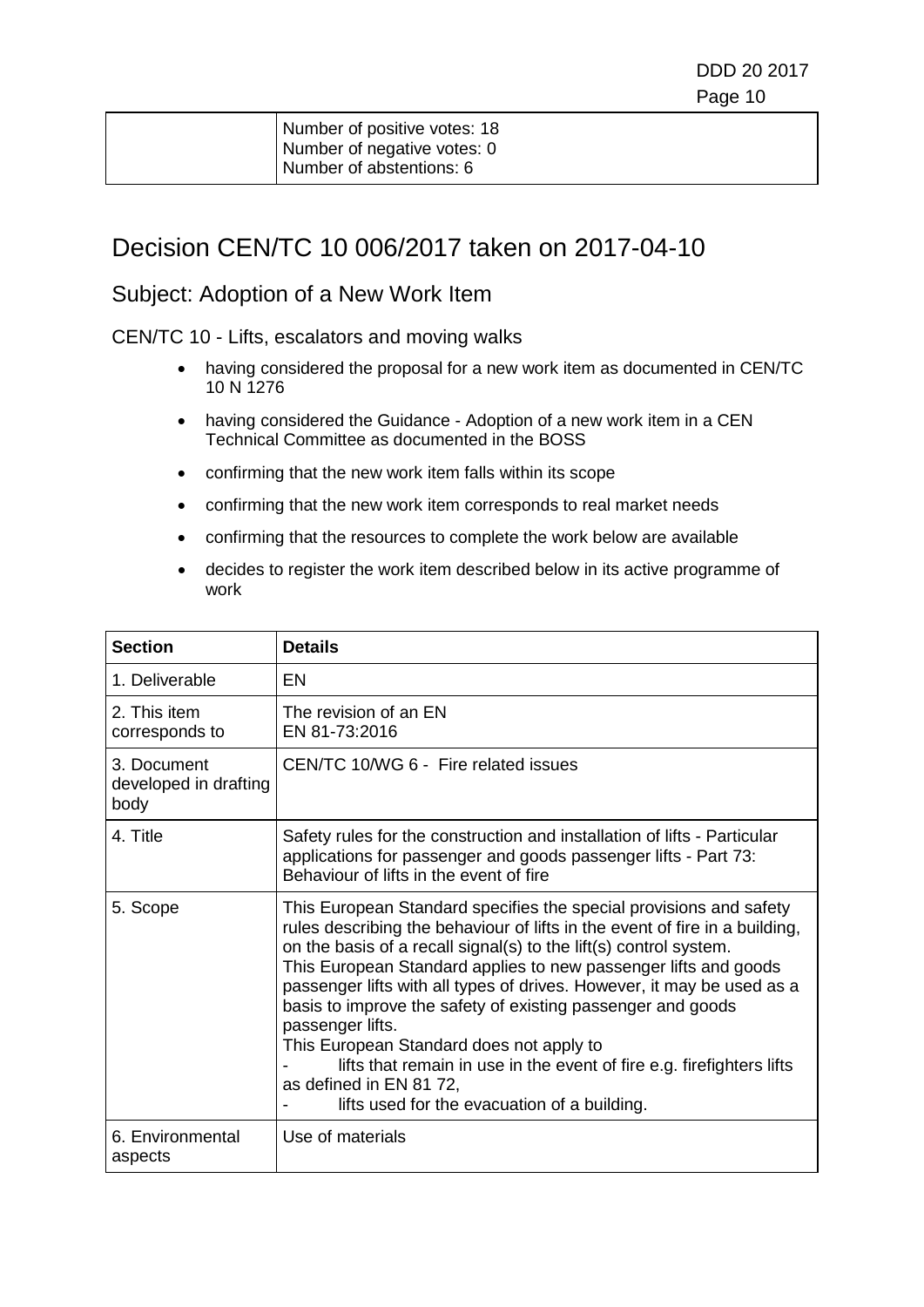| 7. How do you plan<br>to address these<br>environmental<br>aspects? | Use of environmental checklist                                                                                                                                                                                                                                                                                                                                                         |
|---------------------------------------------------------------------|----------------------------------------------------------------------------------------------------------------------------------------------------------------------------------------------------------------------------------------------------------------------------------------------------------------------------------------------------------------------------------------|
| 8. Vienna<br>Agreement                                              | No or expected CEN lead                                                                                                                                                                                                                                                                                                                                                                |
| 9. The project is<br>linked to                                      | No document from another organization                                                                                                                                                                                                                                                                                                                                                  |
| 10. Track                                                           | Enquiry + Formal Vote (ENQ+FV)                                                                                                                                                                                                                                                                                                                                                         |
| 11. Related<br>mandate(s)                                           | Yes<br>M/549                                                                                                                                                                                                                                                                                                                                                                           |
| 12. Related<br>directive(s)                                         | Yes<br>Directive reference   For citation in Official journal<br>2014/33/EU   Yes                                                                                                                                                                                                                                                                                                      |
| 13. Commitment                                                      | The following CEN members (at least five) are committed to<br>participate in the development of the project:<br><b>AFNOR</b><br><b>SFS</b><br><b>ASI</b><br><b>SIS</b><br><b>BDS</b><br><b>LST</b><br><b>SN</b><br><b>BSI</b><br><b>SNV</b><br><b>DIN</b><br><b>MSZT</b><br><b>UNE</b><br>DS<br><b>NBN</b><br><b>UNI</b><br><b>NEN</b><br><b>NQIS/ELOT</b><br><b>IPQ</b><br><b>PKN</b> |
| 14. The decision<br>was taken by                                    | Weighted vote and simple majority<br>Percentage of positive weighted votes (min. 71% before 2017-01-01,<br>min. 65% from 2017-01-01):100<br>Number of positive votes: 18<br>Number of negative votes: 0<br>Number of abstentions: 5                                                                                                                                                    |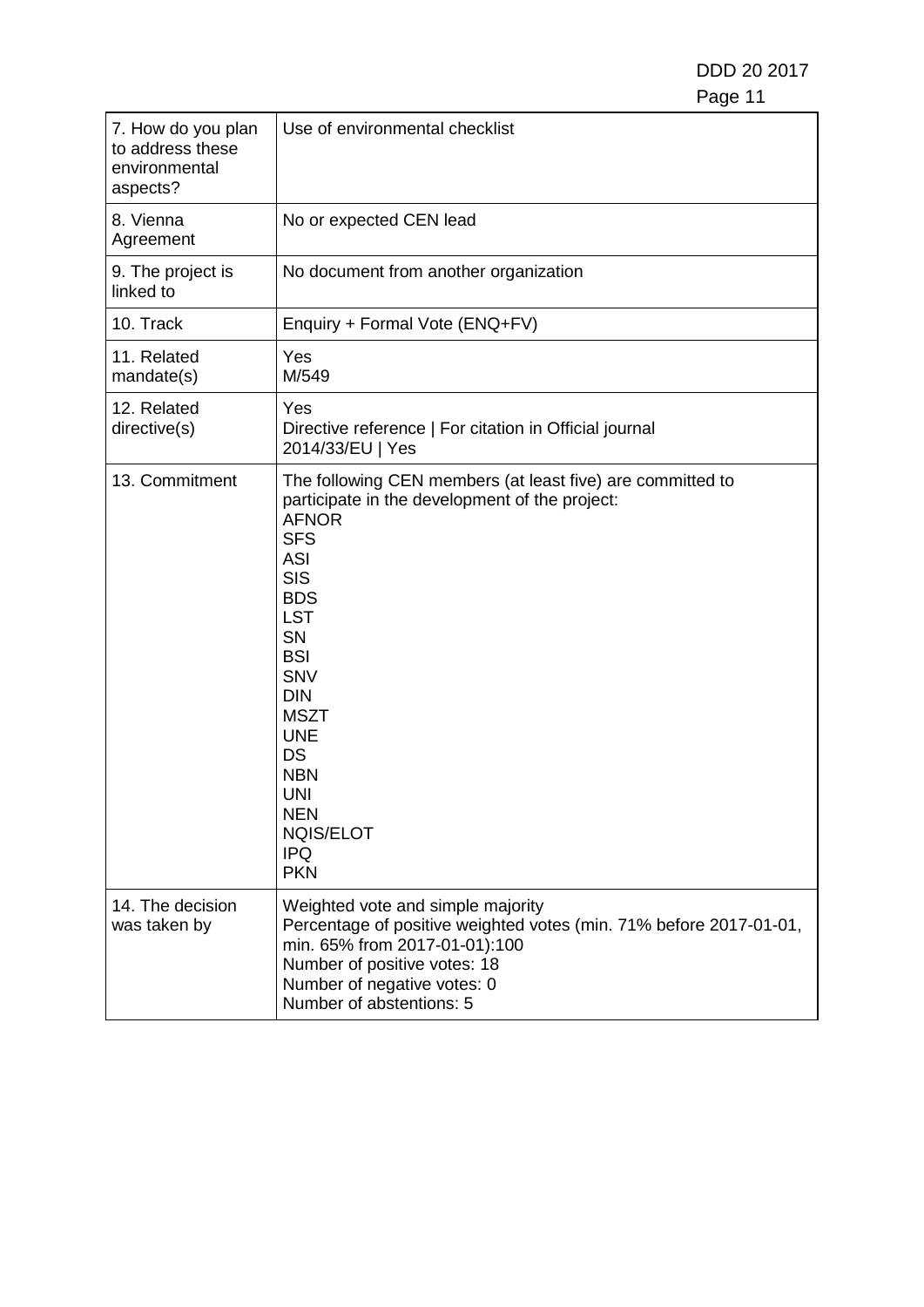# <span id="page-11-0"></span>**2 CEN/TC 102**

## Decision 464 taken by CEN/TC 102 on 2017-05-10

Subject: CEN/TC 102 – 3 year time-frame for the development of WI 00102141 – 9 month Tolerance Request

CEN/TC 102 Sterilizers and associated equipment for processing of medical devices,

- considering Resolution BT 34/2002 by which BT decided that any work item to result in an EN, registered after 2002-10-31, shall normally result in an EN after 3 years and set maximum times between well identified stages, as well as Resolution BT 42/2003 deciding on variant timeframes;
- considering Resolution BT 42/2008 allowing the CEN/TCs, for well identified and justified reasons, to claim one tolerance of 9 months, applicable to the target dates for submission of a draft to CCMC (or ISO/CS in case of Vienna Agreement – CEN Lead) for the relevant procedure(s) (i.e. CEN Enquiry and/or Formal Vote, UAP, TCA);
- considering that for work item 00102141 Sterilizers for medical purposes Low temperature vaporized hydrogen peroxide sterilizers — Requirements and testing, it proved impossible to provide a draft for CEN Enquiry by 2017-04-12;
- claims a tolerance of 9 months (i.e. a postponement of 9 months of the deadlines for all the stages not yet reached) for the following reasons:
	- o a new procedure to measure sterilant residues at product after sterilization has to be developed and tested by round robin tests
	- o the large variety of processes in the market require extensive discussions about common aspects to be agreed and included into the standard

confirms that a draft will be sent to CCMC for submission to CEN Enquiry by 2017-07-11 at the latest.

The decision was taken unanimously*.*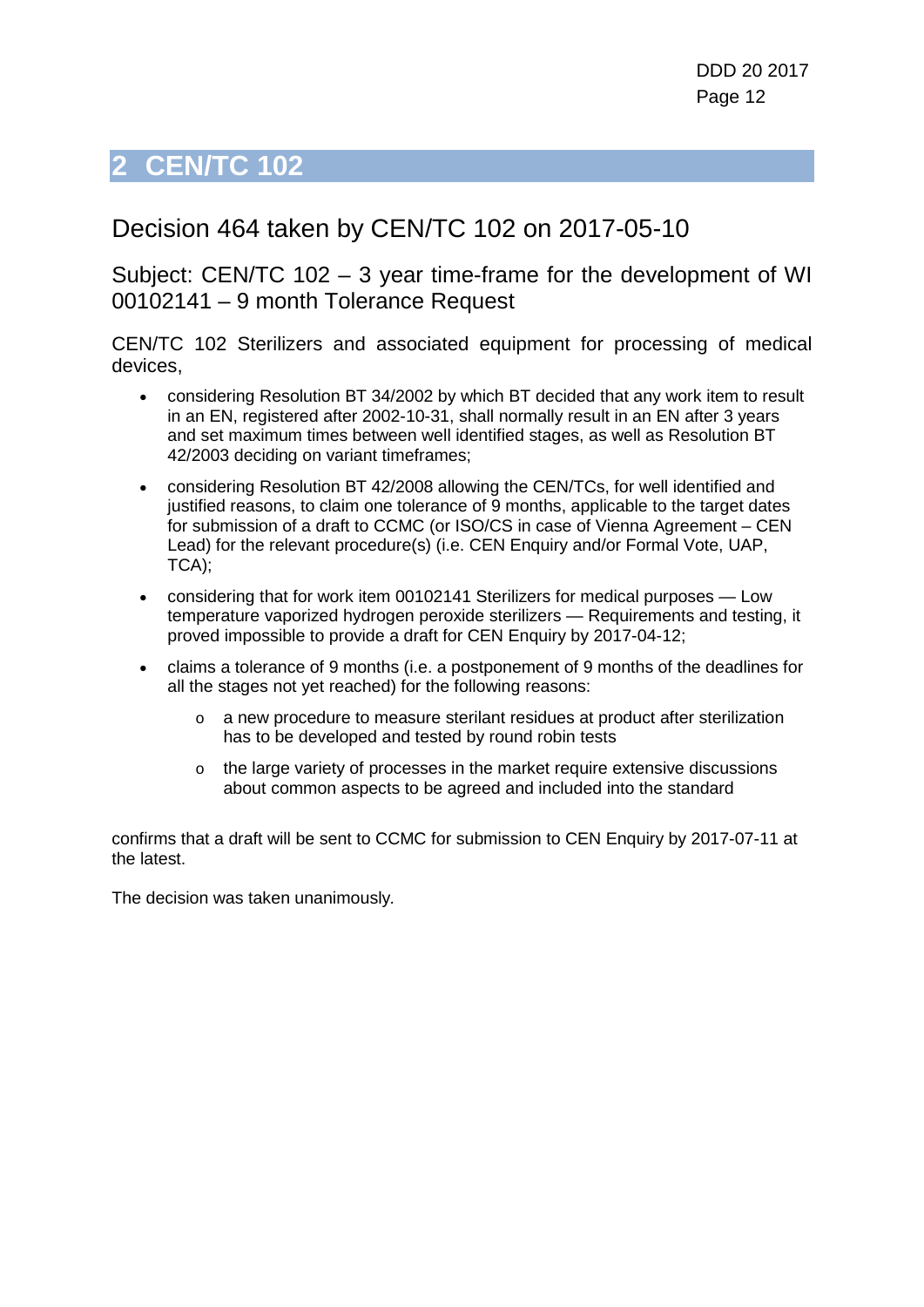# <span id="page-12-0"></span>**3 CEN/TC 150**

# Decision CEN/TC 150 322/2017 taken on 2017-04-26

#### Subject: Activation of preliminary Work Item 00150069 - prEN 1459-4

CEN/TC 150 - Industrial Trucks - Safety

- having considered the proposal for the activation of work item 00150069 currently registered at preliminary stage 00.60 as documented in CEN/TC 150 N 1357
- having considered the Guidance Adoption of a new work item in a CEN Technical Committee as documented in the BOSS
- confirming that the new work item falls within its scope
- confirming that the new work item corresponds to real market needs
- confirming that the resources to complete the work below are available
- decides to register the work item described below in its active programme of work

| <b>Section</b>                               | <b>Details</b>                                                                                                                                                                                                                                                                                                                                                                                                                                                                                                                                                                                                                                                                                                                                                                                                                                                                                                                                                                                                                                                                                                                                         |
|----------------------------------------------|--------------------------------------------------------------------------------------------------------------------------------------------------------------------------------------------------------------------------------------------------------------------------------------------------------------------------------------------------------------------------------------------------------------------------------------------------------------------------------------------------------------------------------------------------------------------------------------------------------------------------------------------------------------------------------------------------------------------------------------------------------------------------------------------------------------------------------------------------------------------------------------------------------------------------------------------------------------------------------------------------------------------------------------------------------------------------------------------------------------------------------------------------------|
| 1. Deliverable                               | EN                                                                                                                                                                                                                                                                                                                                                                                                                                                                                                                                                                                                                                                                                                                                                                                                                                                                                                                                                                                                                                                                                                                                                     |
| 2. This item<br>corresponds to               | A new project                                                                                                                                                                                                                                                                                                                                                                                                                                                                                                                                                                                                                                                                                                                                                                                                                                                                                                                                                                                                                                                                                                                                          |
| 3. Document<br>developed in drafting<br>body | CEN/TC 150/WG 2 - Variable reach trucks                                                                                                                                                                                                                                                                                                                                                                                                                                                                                                                                                                                                                                                                                                                                                                                                                                                                                                                                                                                                                                                                                                                |
| 4. Title                                     | Rough terrain trucks - Safety requirements and verification - Part 4:<br>Additional requirements for variable reach trucks handling suspended<br>loads                                                                                                                                                                                                                                                                                                                                                                                                                                                                                                                                                                                                                                                                                                                                                                                                                                                                                                                                                                                                 |
| 5. Scope                                     | This European Standard specifies the additional safety requirements<br>for trucks covered by EN 1459-1 and EN ISO 3691-2 when these<br>trucks are equipped with attachments to carry freely suspended loads<br>(here-after also referred to as trucks). The load may be close coupled<br>to the lifting point (e.g. on hooks) mounted to the truck or suspended<br>with a variable length element (e.g. chains, ropes, hoist). This<br>European Standard does not address hazards which may occur:<br>a) during manufacture;<br>b) when handling suspended work platforms which may swing freely;<br>c) when using trucks on public roads;<br>d) when operating in potentially explosive atmospheres;<br>e) when operating underground<br>f) the lifting of suspended loads which by design of the load and the<br>load handling means does not allow the load to swing freely (e.g.<br>flexible intermediate bulk containers as defined in ISO 21898:2005<br>carried beneath the forks of the truck);<br>g) the lifting of persons by any attachments, including work platforms.<br>h) Additional hazards related to EN 1459-2 rough-terrain rotating |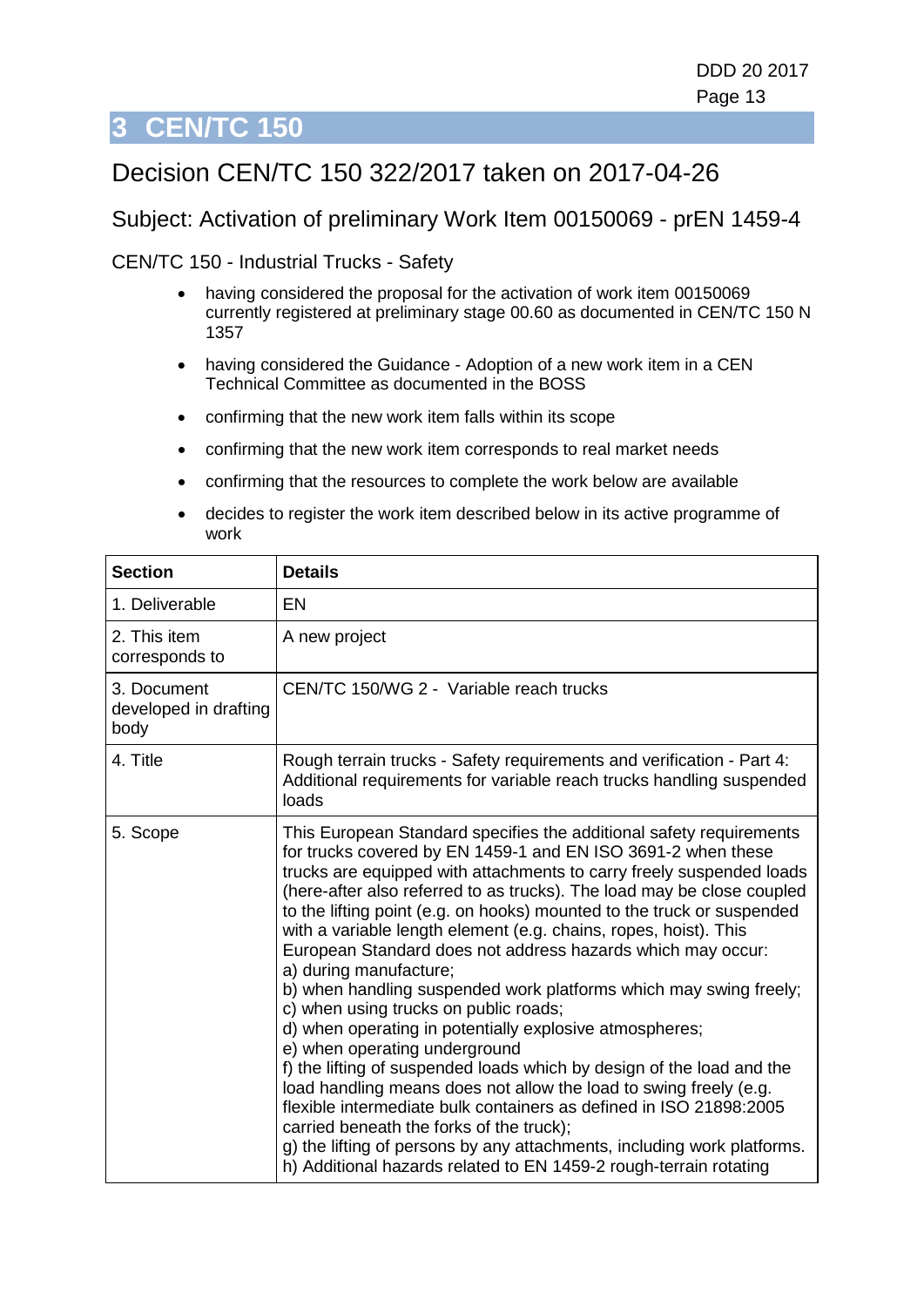|                                                                     | trucks carrying freely suspended loads                                                                                                                                                                                             |
|---------------------------------------------------------------------|------------------------------------------------------------------------------------------------------------------------------------------------------------------------------------------------------------------------------------|
| 6. Environmental<br>aspects                                         | Noise/Vibration<br>Use of energy<br>Use of materials<br>Discharges to water                                                                                                                                                        |
| 7. How do you plan<br>to address these<br>environmental<br>aspects? | Use of environmental checklist                                                                                                                                                                                                     |
| 8. Vienna<br>Agreement                                              | No or expected CEN lead                                                                                                                                                                                                            |
| 9. The project is<br>linked to                                      | No document from another organization                                                                                                                                                                                              |
| 10. Track                                                           | Enquiry + Formal Vote (ENQ+FV)                                                                                                                                                                                                     |
| 11. Related<br>mandate(s)                                           | Yes<br>M/396                                                                                                                                                                                                                       |
| 12. Related<br>directive(s)                                         | Yes<br>Directive reference   For citation in Official journal<br>2006/42/EC   Yes                                                                                                                                                  |
| 13. Commitment                                                      | The following CEN members (at least five) are committed to<br>participate in the development of the project:<br><b>AFNOR</b><br><b>SIS</b><br><b>BSI</b><br><b>DIN</b><br><b>UNI</b>                                               |
| 14. The decision<br>was taken by                                    | Weighted vote and simple majority<br>Percentage of positive weighted votes (min. 71% before 2017-01-01,<br>min. 65% from 2017-01-01):100<br>Number of positive votes: 5<br>Number of negative votes: 0<br>Number of abstentions: 0 |

# Decision CEN/TC 150 322b/2017 taken on 2017-04-26

### Subject: Adoption of a Preliminary Work Item

#### CEN/TC 150 Industrial Trucks - Safety

- having considered the proposal for a new work item as documented in CEN/TC 150 N 1313
- having considered the Guidance Adoption of a new work item in a CEN Technical Committee as documented in the BOSS
- confirming that the new work item falls within its scope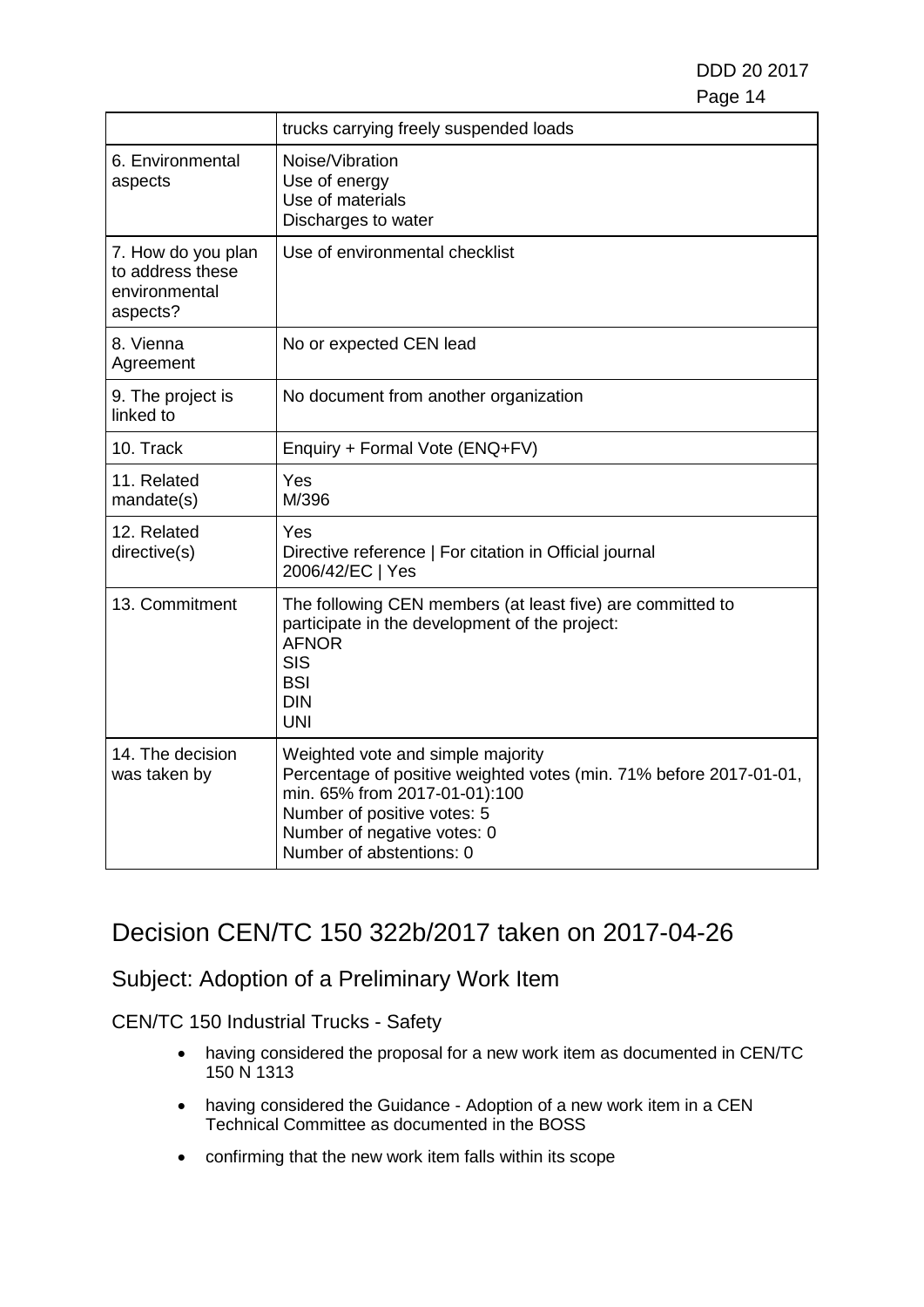Page 15

- confirming that the new work item corresponds to real market needs
- confirming that the resources to complete the work below are available
- decides to register the work item described below in its active programme of work

| <b>Section</b>                                                                           | <b>Details</b>                                                                                                                                                                                                                  |
|------------------------------------------------------------------------------------------|---------------------------------------------------------------------------------------------------------------------------------------------------------------------------------------------------------------------------------|
| 1. Deliverable                                                                           | EN                                                                                                                                                                                                                              |
| 2. This item<br>corresponds to                                                           | A new project                                                                                                                                                                                                                   |
| 3. Document<br>developed in drafting<br>body                                             | CEN/TC 150/WG 2 - Variable reach trucks                                                                                                                                                                                         |
| 4. Title                                                                                 | Slewing variable-reach trucks - Visibility test methods and their<br>verification - Part 2: Slewing variable reach trucks                                                                                                       |
| 5. Scope                                                                                 | This standard specifies a static test method for determining and<br>evaluating the operator's visibility around the slewing variable-reach<br>truck. Performance requirements for visibility are specified in this<br>standard. |
| 6. Environmental<br>aspects -<br><b>OPTIONAL</b>                                         | Noise/Vibration<br>Risk to the environment from accidents/misuse                                                                                                                                                                |
| 7. How do you plan<br>to address these<br>environmental<br>aspects? -<br><b>OPTIONAL</b> | Use of environmental checklist                                                                                                                                                                                                  |
| 8. Track                                                                                 | Enquiry + Formal Vote (ENQ+FV)                                                                                                                                                                                                  |
| 9. Related<br>mandate(s)                                                                 | <b>No</b>                                                                                                                                                                                                                       |
| 10. Related<br>directive(s)                                                              | Yes<br>Directive reference   For citation in Official journal<br>2006/42/EC   Yes                                                                                                                                               |
| 11. The decision<br>was taken by                                                         | Simple majority<br>Number of positive votes: 5<br>Number of negative votes: 0<br>Number of abstentions: 0                                                                                                                       |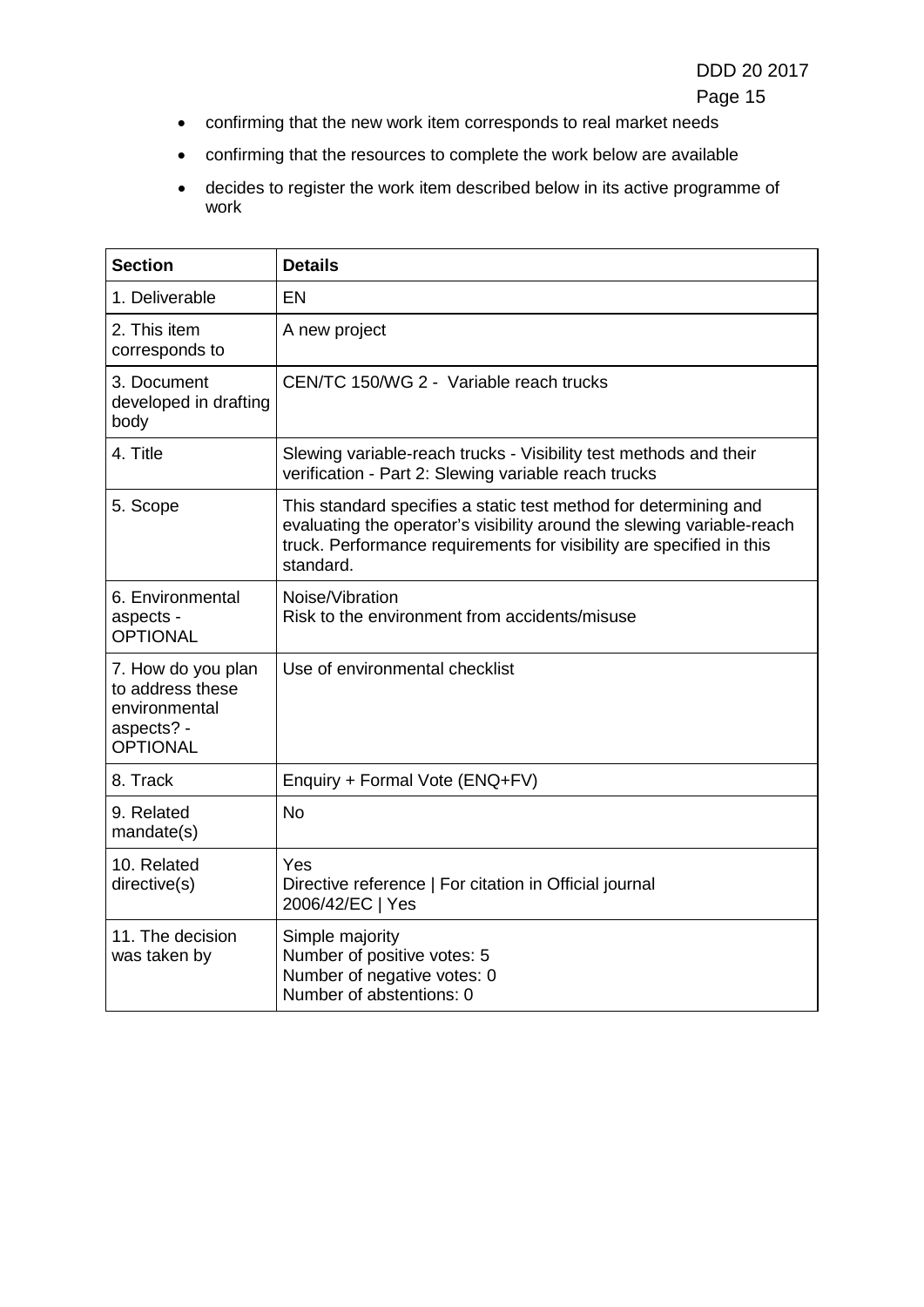## Decision CEN/TC 150 323/2017 taken on 2017-04-26

Subject: 3 year time-frame for the development of WI 00150075 - 9 month Tolerance Request.

CEN/TC 150 - Industrial Trucks - Safety

- 1. considering Resolution BT 34/2002 by which BT decided that any work item to result in an EN, registered after 2002-10-31, shall normally result in an EN after 3 years and set maximum times between well identified stages, as well as Resolution BT 42/2003 deciding on variant timeframes;
- 2. considering Resolution BT 42/2008 allowing the CEN/TCs, for well identified and justified reasons, to claim one tolerance of 9 months, applicable to the target dates for submission of a draft to CCMC (or ISO/CS in case of Vienna Agreement - CEN Lead) for the relevant procedure(s) (i.e. CEN Enquiry and/or Formal Vote, UAP, TCA);
- 3. considering that for work item *00150075 - prEN 1459-5 - Rough-terrain trucks - Safety requirements and verification - Part 5: Attachments and attachment interface*, it proves impossible to Dispatch FV draft to CMC by 2017-11-11;
- 4. claims a tolerance of 9 months (i.e. a postponement of 9 months of the deadlines for all the stages not yet reached) for the following reasons: To enable a 2nd Enquiry ballot to take place
- 5. confirms that CEN/TC 150 will Dispatch FV draft to CMC (or ISO/CS in case of Vienna Agreement - CEN Lead) by 2018-08-11 at the latest.

The decision was taken by simple majority with 5 positive vote(s), 0 negative vote(s) and 0 abstention(s).

## Decision CEN/TC 150 324/2017 taken on 2017-04-26

#### Subject: Deletion of a Work Item neither mandated nor covered by an Order Voucher

CEN/TC 150 - Industrial Trucks - Safety

- 1. having received and agreed upon the reasons why harmonization is no longer needed;
- 2. considering that the work item(s) are neither mandated nor covered by an Order Voucher;
- 3. noting the consequences of release of standstill;

decides to delete the following work item(s):

WI 00150103 prEN 15830 rev - Rough-terrain variable reach trucks - Visibility - Test methods and verification

and decides to release the standstill on these work item(s).

The decision was taken by unanimity.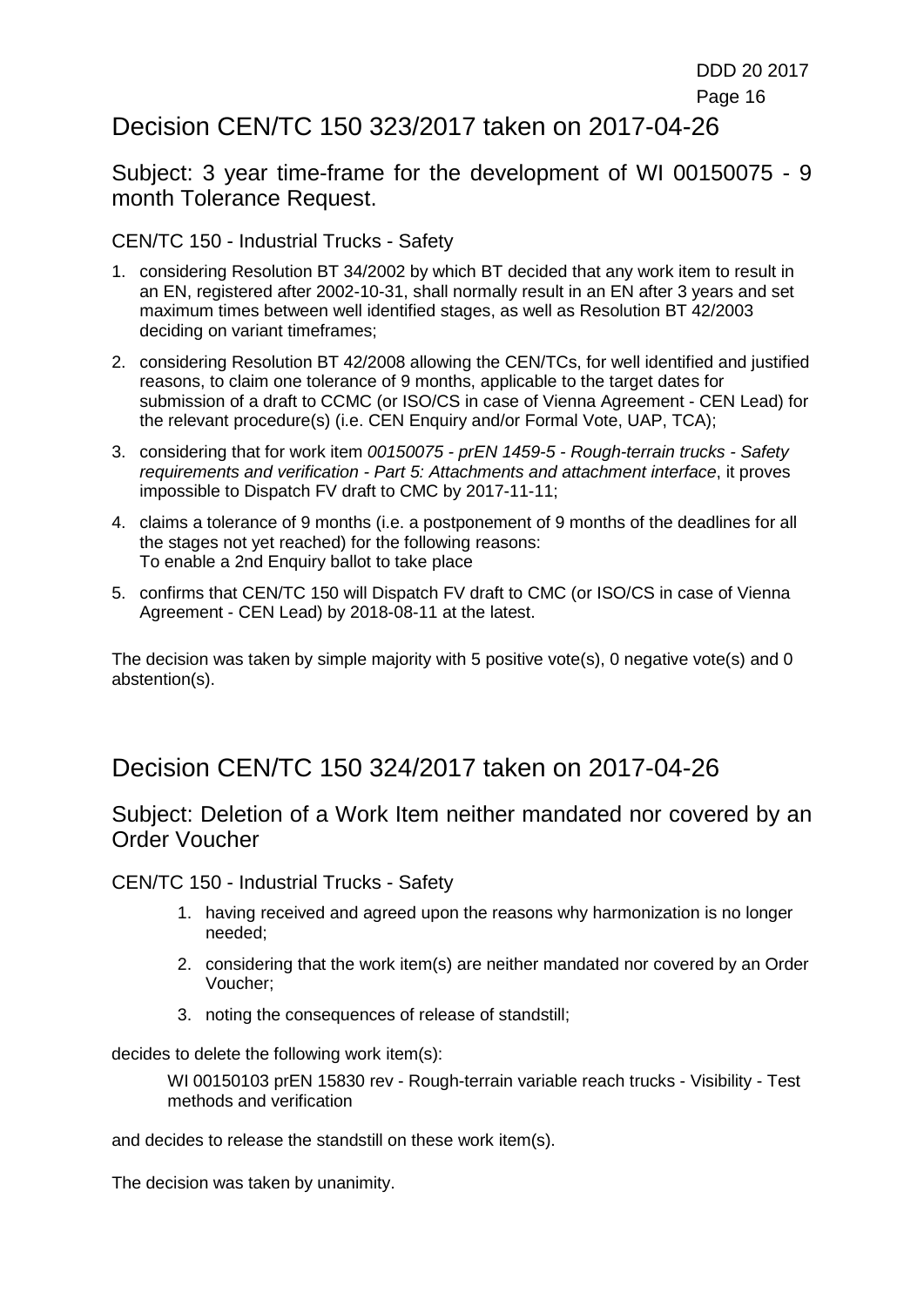# <span id="page-16-0"></span>**4 CEN/TC 162**

## Decision CEN/TC 162 C 455/2017 taken on 2017-05-04

#### Subject: Adoption of a New Work Item

CEN/TC 162 - Protective clothing including hand and arm protection and lifejackets

- having considered the proposal for a new work item as documented in CEN/TC 162 N 3702
- having considered the Guidance Adoption of a new work item in a CEN Technical Committee as documented in the BOSS
- confirming that the new work item falls within its scope
- confirming that the new work item corresponds to real market needs
- confirming that the resources to complete the work below are available
- decides to register the work item described below in its active programme of work

| <b>Section</b>                               | <b>Details</b>                                                                                                                                                                                                                                                                                                                                                                                                                                                                                                                                                                                                                                                                                                                                                                  |
|----------------------------------------------|---------------------------------------------------------------------------------------------------------------------------------------------------------------------------------------------------------------------------------------------------------------------------------------------------------------------------------------------------------------------------------------------------------------------------------------------------------------------------------------------------------------------------------------------------------------------------------------------------------------------------------------------------------------------------------------------------------------------------------------------------------------------------------|
| 1. Deliverable                               | EN                                                                                                                                                                                                                                                                                                                                                                                                                                                                                                                                                                                                                                                                                                                                                                              |
| 2. This item<br>corresponds to               | An amendment to an EN<br>EN 1073-1:2016                                                                                                                                                                                                                                                                                                                                                                                                                                                                                                                                                                                                                                                                                                                                         |
| 3. Document<br>developed in drafting<br>body | CEN/TC 162/WG 3 - Protective clothing against chemicals, infective<br>agents and radioactive contamination                                                                                                                                                                                                                                                                                                                                                                                                                                                                                                                                                                                                                                                                      |
| 4. Title                                     | Protective clothing against solid airborne particles including<br>radioactive contamination - Part 1: Requirements and test methods<br>for compressed air line ventilated protective clothing, protecting the<br>body and the respiratory tract                                                                                                                                                                                                                                                                                                                                                                                                                                                                                                                                 |
| 5. Scope                                     | This European Standard specifies the requirements and test methods<br>for protective clothing, ventilated by an independent supply of air from<br>an uncontaminated source, protecting the body and the respiratory<br>system of the wearer against solid airborne particles including<br>radioactive contamination. This kind of protective clothing can be<br>provided with an emergency breathing facility.<br>This European Standard does not apply for the protection against<br>ionizing radiation and the protection of patients against contamination<br>with radioactive substances by diagnostic and/or therapeutic<br>measures.<br>If additional protection against chemicals is required, reference should<br>be made to the relevant standard and/or CEN/TR 15419. |
| 6. Environmental                             | None of the above: Standard deals with PPE                                                                                                                                                                                                                                                                                                                                                                                                                                                                                                                                                                                                                                                                                                                                      |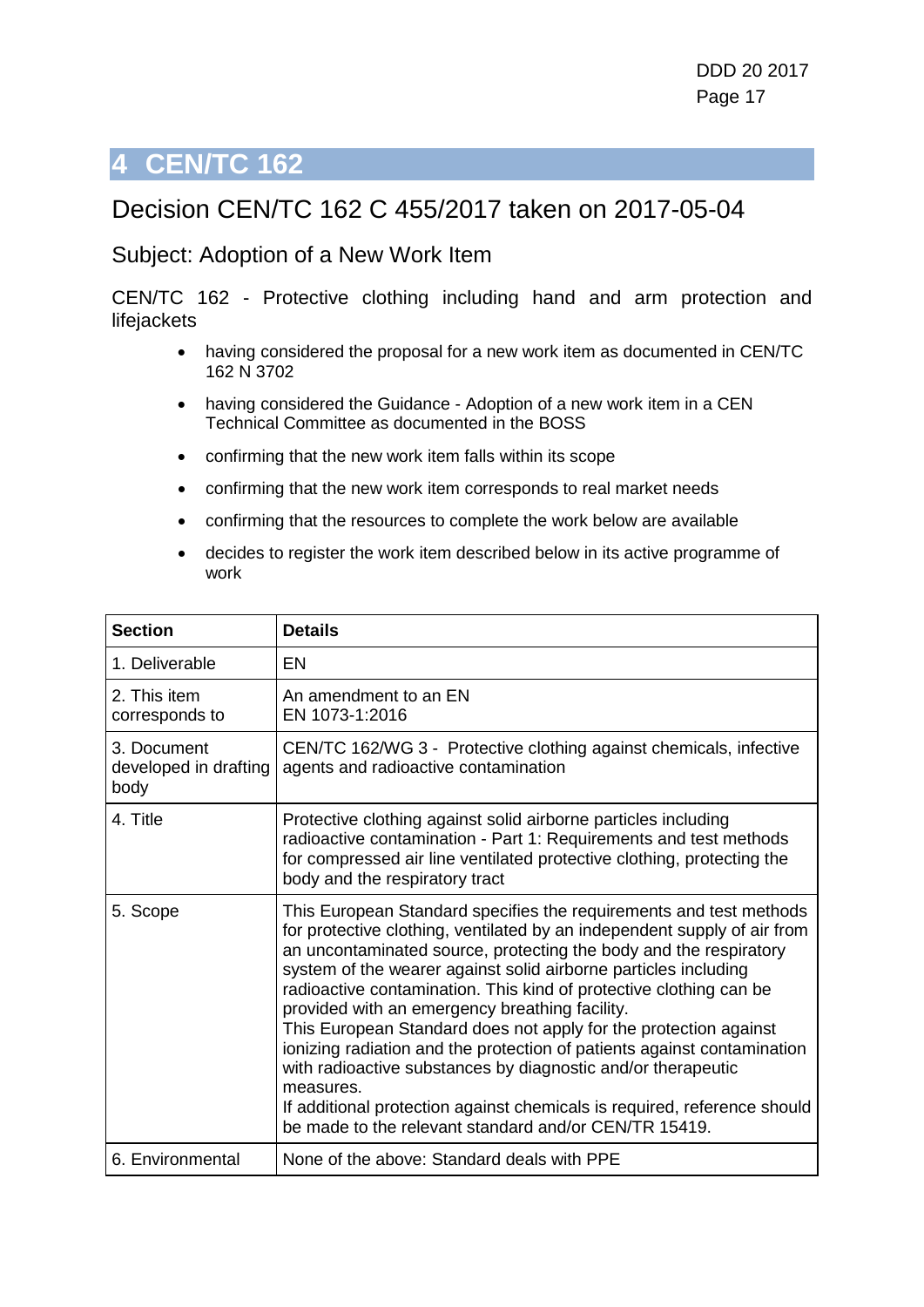| aspects                                                             |                                                                                                                                                                                             |
|---------------------------------------------------------------------|---------------------------------------------------------------------------------------------------------------------------------------------------------------------------------------------|
| 7. How do you plan<br>to address these<br>environmental<br>aspects? | Bring in environmental expertise to the WG                                                                                                                                                  |
| 8. Vienna<br>Agreement                                              | No or expected CEN lead                                                                                                                                                                     |
| 9. The project is<br>linked to                                      | No document from another organization                                                                                                                                                       |
| 10. Track                                                           | Enquiry + Formal Vote (ENQ+FV)                                                                                                                                                              |
| 11. Related<br>mandate(s)                                           | Yes<br>M/031                                                                                                                                                                                |
| 12. Related<br>directive(s)                                         | Yes<br>Directive reference   For citation in Official journal<br>89/686/EEC   Yes                                                                                                           |
| 13. Commitment                                                      | The following CEN members (at least five) are committed to<br>participate in the development of the project:<br><b>AFNOR</b><br>SIS<br><b>BSI</b><br><b>SNV</b><br><b>DIN</b><br><b>IPQ</b> |
| 14. The decision<br>was taken by                                    | Simple majority (min. 55% as from 2017-01-01)<br>Number of positive votes: 15<br>Number of negative votes: 0<br>Number of abstentions: 8                                                    |

# Decision CEN/TC 162 C 456/2017 taken on 2017-05-07

### Subject: Adoption of a New Work Item

CEN/TC 162 - Protective clothing including hand and arm protection and lifejackets

- having considered the proposal for a new work item as documented in CEN/TC 162 N 3703
- having considered the Guidance Adoption of a new work item in a CEN Technical Committee as documented in the BOSS
- confirming that the new work item falls within its scope
- confirming that the new work item corresponds to real market needs
- confirming that the resources to complete the work below are available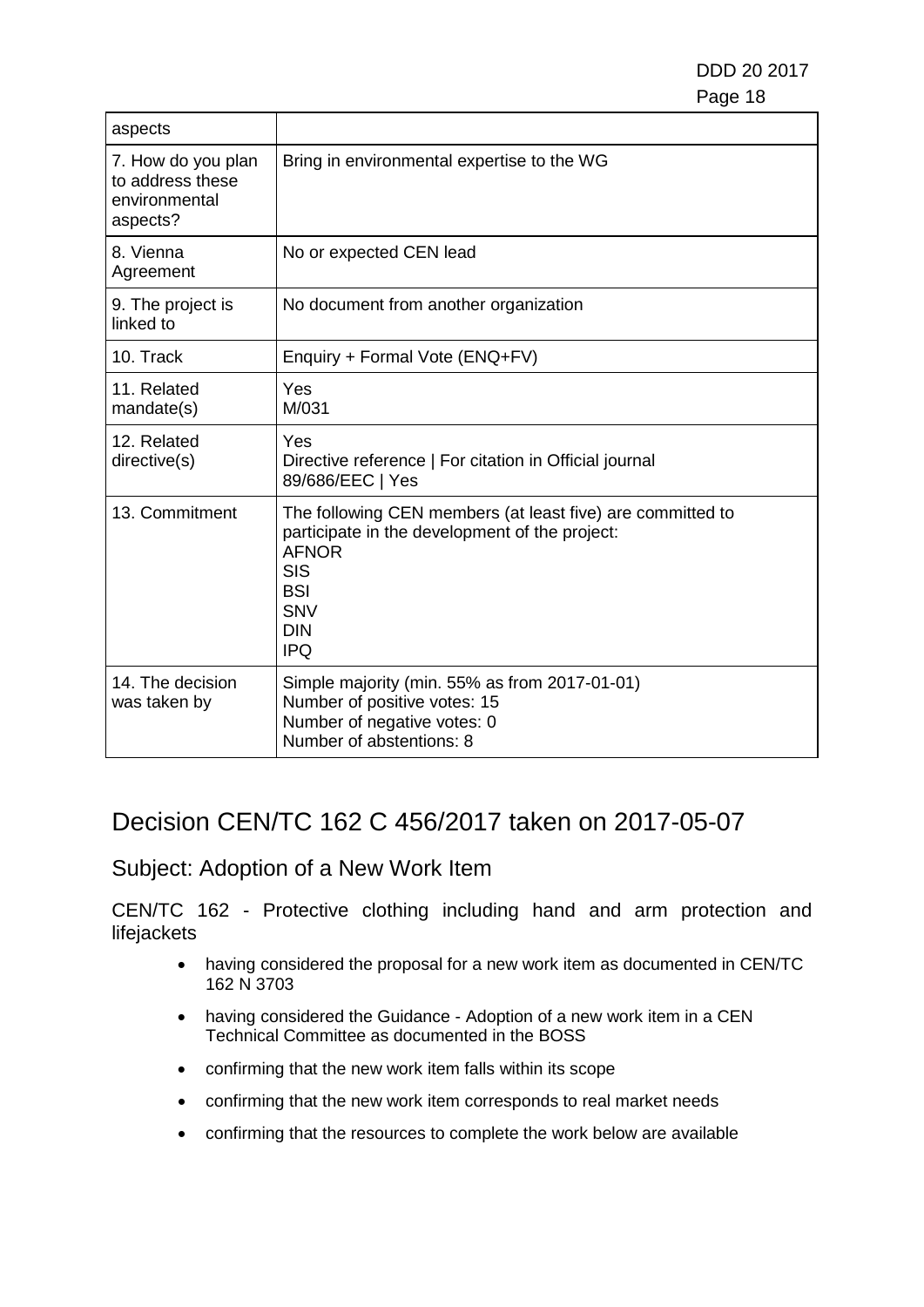• decides to register the work item described below in its active programme of work

| <b>Section</b>                                                      | <b>Details</b>                                                                                                                                                                                                                                                                                                                                                                                                                                                                                                                                                                                                                                                                                                                                                                                                                                                                                                                                                                                                                                                                                                                                                                                                                                                                                                                                                                   |
|---------------------------------------------------------------------|----------------------------------------------------------------------------------------------------------------------------------------------------------------------------------------------------------------------------------------------------------------------------------------------------------------------------------------------------------------------------------------------------------------------------------------------------------------------------------------------------------------------------------------------------------------------------------------------------------------------------------------------------------------------------------------------------------------------------------------------------------------------------------------------------------------------------------------------------------------------------------------------------------------------------------------------------------------------------------------------------------------------------------------------------------------------------------------------------------------------------------------------------------------------------------------------------------------------------------------------------------------------------------------------------------------------------------------------------------------------------------|
| 1. Deliverable                                                      | TR                                                                                                                                                                                                                                                                                                                                                                                                                                                                                                                                                                                                                                                                                                                                                                                                                                                                                                                                                                                                                                                                                                                                                                                                                                                                                                                                                                               |
| 2. This item<br>corresponds to                                      | The revision of a CEN/TR<br>CEN/TR 15419:2006                                                                                                                                                                                                                                                                                                                                                                                                                                                                                                                                                                                                                                                                                                                                                                                                                                                                                                                                                                                                                                                                                                                                                                                                                                                                                                                                    |
| 3. Document<br>developed in drafting<br>body                        | CEN/TC 162/WG 3 - Protective clothing against chemicals, infective<br>agents and radioactive contamination                                                                                                                                                                                                                                                                                                                                                                                                                                                                                                                                                                                                                                                                                                                                                                                                                                                                                                                                                                                                                                                                                                                                                                                                                                                                       |
| 4. Title                                                            | Protective clothing - Guidelines for selection, use, care and<br>maintenance of chemical protective clothing                                                                                                                                                                                                                                                                                                                                                                                                                                                                                                                                                                                                                                                                                                                                                                                                                                                                                                                                                                                                                                                                                                                                                                                                                                                                     |
| 5. Scope                                                            | This technical report is primarily intended for users, specifiers and<br>others with responsibility for the procurement and provision of<br>chemical protective clothing. It is also intended to be used by manu-<br>facturers in their dialogue with the users of PPE.<br>This technical report is intended to clarify the inter-relationship of the<br>set of standards, developed by CEN/TC 162 WG 3, and to explain the<br>main ideas behind these standards. This set of standards has been<br>developed in support of the European legislation on PPE and is<br>currently used as a major technical tool for the assessment and<br>certification of CPC before it is put on the European market.<br>These guidelines are intended to assist users and specifiers in<br>selecting the correct type of CPC for the task to be performed, and to<br>help them ensure it is used according to the manufacturer's<br>instructions to provide adequate protection during its entire lifetime.<br>Lifetime and effectiveness of protective clothing depend largely on<br>care and maintenance. When cleaning, disinfection and end-of-life<br>disposal are considered the environmental impact should also be<br>taken into account.<br>This technical report does not address chemical nuisance factors<br>without potential impact on a person's health and safety, e.g. smell. |
| 6. Environmental<br>aspects                                         | None of the above: This technical report is primarily intended for<br>users, specifiers and others with responsibility for the procurement<br>and provision of chemical protective clothing. It is also intended to be<br>used by manufacturers in their dialogue with the users of PPE.                                                                                                                                                                                                                                                                                                                                                                                                                                                                                                                                                                                                                                                                                                                                                                                                                                                                                                                                                                                                                                                                                         |
| 7. How do you plan<br>to address these<br>environmental<br>aspects? | Bring in environmental expertise to the WG                                                                                                                                                                                                                                                                                                                                                                                                                                                                                                                                                                                                                                                                                                                                                                                                                                                                                                                                                                                                                                                                                                                                                                                                                                                                                                                                       |
| 8. Vienna<br>Agreement                                              | No or expected CEN lead                                                                                                                                                                                                                                                                                                                                                                                                                                                                                                                                                                                                                                                                                                                                                                                                                                                                                                                                                                                                                                                                                                                                                                                                                                                                                                                                                          |
| 9. The project is<br>linked to                                      | No document from another organization                                                                                                                                                                                                                                                                                                                                                                                                                                                                                                                                                                                                                                                                                                                                                                                                                                                                                                                                                                                                                                                                                                                                                                                                                                                                                                                                            |
| 10. Track                                                           | Vote on TS/TR by correspondence                                                                                                                                                                                                                                                                                                                                                                                                                                                                                                                                                                                                                                                                                                                                                                                                                                                                                                                                                                                                                                                                                                                                                                                                                                                                                                                                                  |
| 11. Related                                                         | No                                                                                                                                                                                                                                                                                                                                                                                                                                                                                                                                                                                                                                                                                                                                                                                                                                                                                                                                                                                                                                                                                                                                                                                                                                                                                                                                                                               |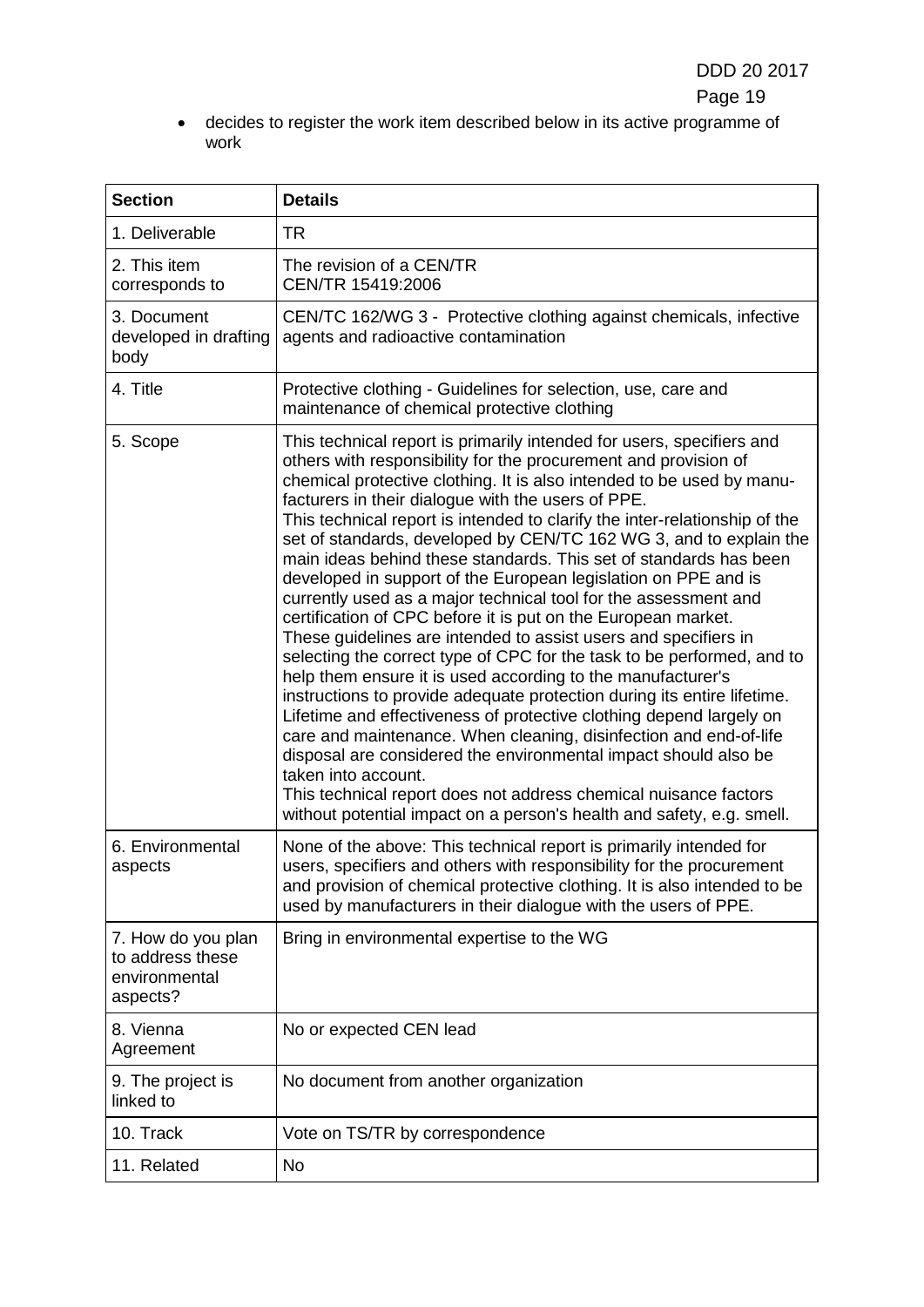| mandate(s)                       |                                                                                                                                                                                                           |
|----------------------------------|-----------------------------------------------------------------------------------------------------------------------------------------------------------------------------------------------------------|
| 12. Related<br>directive(s)      | No                                                                                                                                                                                                        |
| 13. Commitment                   | The following CEN members (at least five) are committed to<br>participate in the development of the project:<br><b>AFNOR</b><br><b>SIS</b><br>BSI<br><b>SNV</b><br><b>DIN</b><br><b>NEN</b><br><b>IPQ</b> |
| 14. The decision<br>was taken by | Simple majority (min. 55% as from 2017-01-01)<br>Number of positive votes: 15<br>Number of negative votes: 0<br>Number of abstentions: 8                                                                  |

# <span id="page-19-0"></span>**5 CEN/TC 183**

# Decision CEN/TC 183 C5/2017 taken on 2017-05-03

#### Subject: Adoption of a New Work Item

#### CEN/TC 183 Waste management

- having considered the proposal for a new work item as documented in CEN/TC 183 N 1074
- having considered the Guidance Adoption of a new work item in a CEN Technical Committee as documented in the BOSS
- confirming that the new work item falls within its scope
- confirming that the new work item corresponds to real market needs
- confirming that the resources to complete the work below are available
- decides to register the work item described below in its active programme of work

| <b>Section</b>                               | <b>Details</b>                           |
|----------------------------------------------|------------------------------------------|
| 1. Deliverable                               | EN                                       |
| 2. This item<br>corresponds to               | The revision of an EN<br>EN 13071-3:2011 |
| 3. Document<br>developed in drafting<br>body | CEN/TC 183/WG 1 - Waste containers       |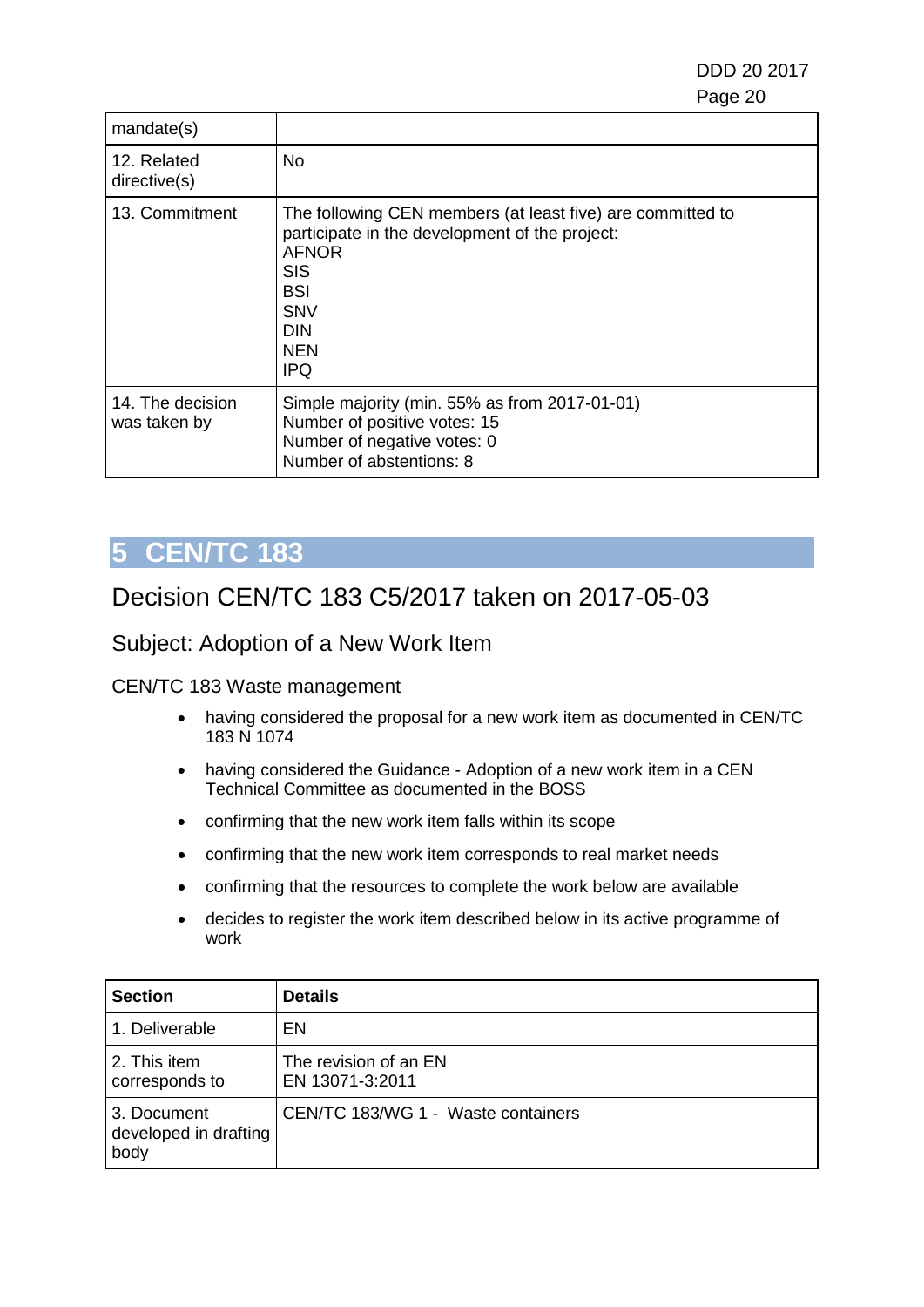| 4. Title                                                            | Stationary waste containers up to 5 000 l, top lifted and bottom<br>emptied - Part 3: Recommended lifting connections                                                                                 |
|---------------------------------------------------------------------|-------------------------------------------------------------------------------------------------------------------------------------------------------------------------------------------------------|
| 5. Scope                                                            | This European Standard specifies the requirements for the container<br>lifting connections to be used during the loading and unloading<br>operations of the containers top lifted and bottom emptied. |
| 6. Environmental<br>aspects                                         | Use of materials                                                                                                                                                                                      |
| 7. How do you plan<br>to address these<br>environmental<br>aspects? | Use of environmental checklist                                                                                                                                                                        |
| 8. Vienna<br>Agreement                                              | No or expected CEN lead                                                                                                                                                                               |
| 9. The project is<br>linked to                                      | No document from another organization                                                                                                                                                                 |
| 10. Track                                                           | Enquiry + Formal Vote (ENQ+FV)                                                                                                                                                                        |
| 11. Related<br>mandate(s)                                           | <b>No</b>                                                                                                                                                                                             |
| 12. Related<br>directive(s)                                         | <b>No</b>                                                                                                                                                                                             |
| 13. Commitment                                                      | The following CEN members (at least five) are committed to<br>participate in the development of the project:<br><b>AFNOR</b><br><b>SFS</b><br><b>SIS</b><br><b>DIN</b><br><b>NEN</b>                  |
| 14. The decision<br>was taken by                                    | Simple majority (min. 55% as from 2017-01-01)<br>Number of positive votes: 11<br>Number of negative votes: 0<br>Number of abstentions: 9                                                              |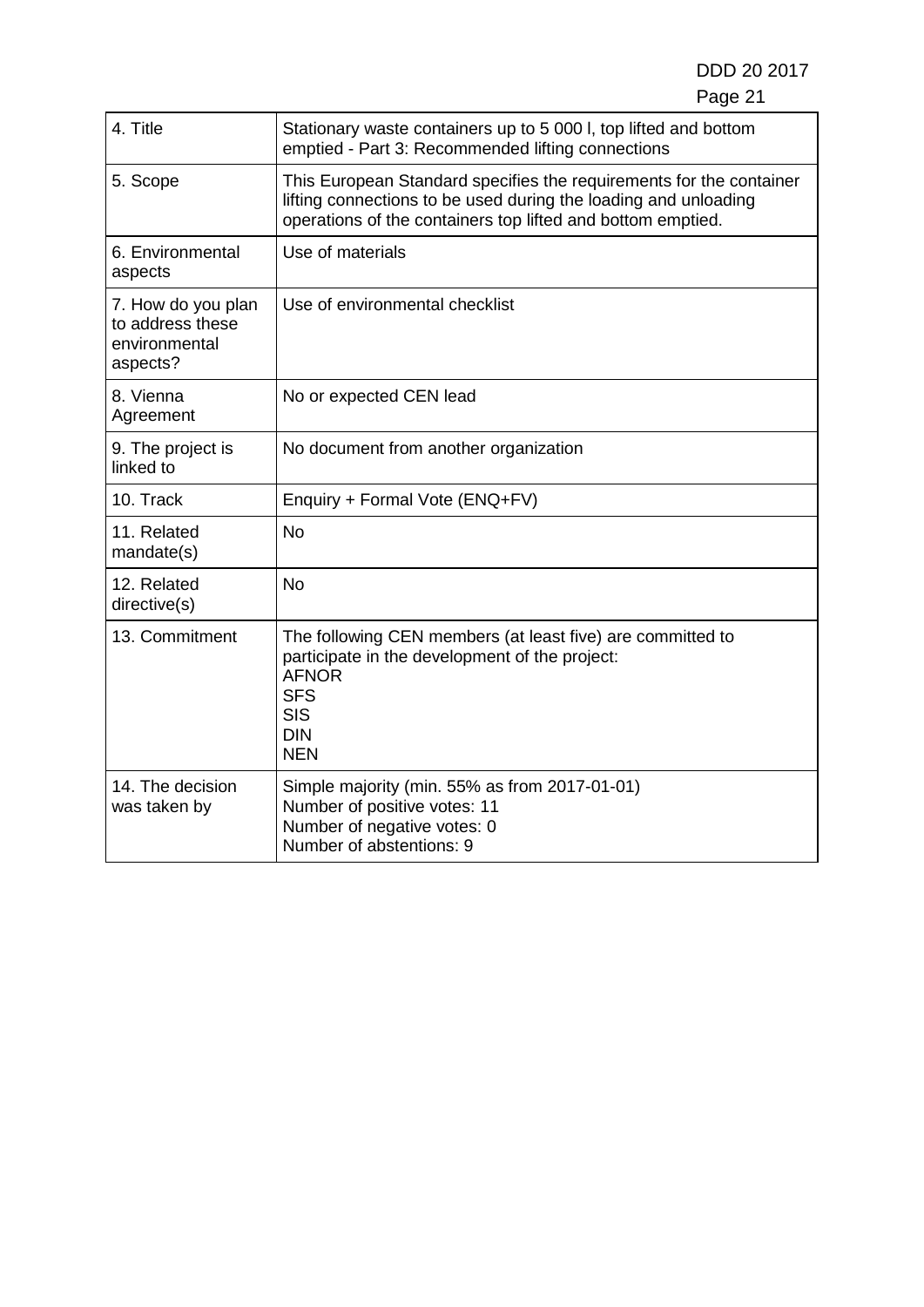# <span id="page-21-0"></span>**6 CEN/TC 247**

# DECISION CEN/TC 247 418/2017 taken on 2017-05-09

#### Subject: CEN/TC 247 – Participation of EUROVENT as Liaison **Organization**

CEN/TC 247 - Building Automation, Controls and Building Management

- considering the CEN/CENELEC Internal Regulations Part 2, subclause 4.3.2, which lays down the conditions for external liaisons;
- considering that the conditions laid down in CEN-CENELEC Guide 25 'The concept of partnership with European organizations and other stakeholders' are fulfilled;
- agrees to the participation of EUROVENT Europe's Industry Association for Indoor Climate, Process Cooling, and Food Cold Chain Technologie in CEN/TC 247
- requests the CEN-CENELEC Management Centre to inform EUROVENT accordingly of this decision.

The decision was taken by *simple majority with 11 positive votes, 0 negative vote and 11abstentions.*

# <span id="page-21-1"></span>**7 CEN/TC 250**

## Decision CEN/TC 250 12/2017 taken on 2017-04-04

#### Subject: Adoption of a Preliminary Work Item

- having considered the proposal for a new work item as documented in CEN/TC 250 N 1683
- having considered the Guidance Adoption of a new work item in a CEN Technical Committee as documented in the BOSS
- confirming that the new work item falls within its scope
- confirming that the new work item corresponds to real market needs
- confirming that the resources to complete the work below are available
- decides to register the work item described below in its active programme of work

| <b>Section</b>             | <b>Details</b> |
|----------------------------|----------------|
| Deliverable<br>$\mathbf 1$ | EN             |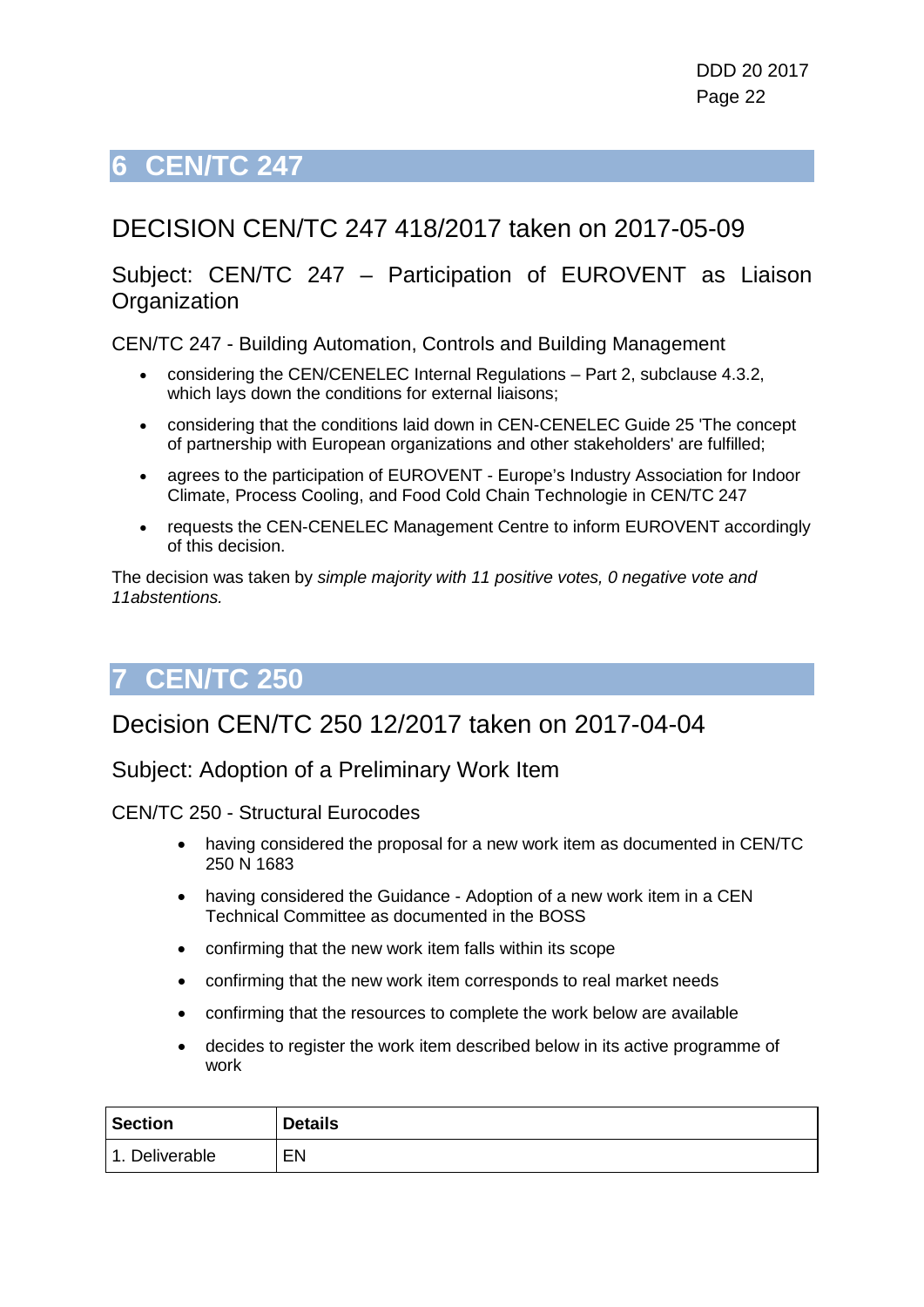| 2. This item<br>corresponds to                                                           | A new project                                                                                                                                                                                                                                                                                                                                                                                                                                                                                                                                                                                                                                                                                                                                                                                                                                                                                                                                                                                                                                                                                                                                                                                                                                        |
|------------------------------------------------------------------------------------------|------------------------------------------------------------------------------------------------------------------------------------------------------------------------------------------------------------------------------------------------------------------------------------------------------------------------------------------------------------------------------------------------------------------------------------------------------------------------------------------------------------------------------------------------------------------------------------------------------------------------------------------------------------------------------------------------------------------------------------------------------------------------------------------------------------------------------------------------------------------------------------------------------------------------------------------------------------------------------------------------------------------------------------------------------------------------------------------------------------------------------------------------------------------------------------------------------------------------------------------------------|
| 3. Document<br>developed in drafting<br>body                                             | CEN/TC 250/SC 1/WG 6 - Actions from waves and currents on<br>coastal structures                                                                                                                                                                                                                                                                                                                                                                                                                                                                                                                                                                                                                                                                                                                                                                                                                                                                                                                                                                                                                                                                                                                                                                      |
| 4. Title                                                                                 | EN 1991-1-8: Eurocode 1: Actions on structures Actions from waves<br>and currents on coastal structures                                                                                                                                                                                                                                                                                                                                                                                                                                                                                                                                                                                                                                                                                                                                                                                                                                                                                                                                                                                                                                                                                                                                              |
| 5. Scope                                                                                 | Drafting of new Eurocode EN 1991-1-8 based on ISO 21650:2007.<br>The essential scope to be addressed are:<br>(1) Drafting/redrafting of the standard in a - Eurocode style -. Wave<br>and current actions shall be tied in to the existing Eurocode design<br>frame.<br>(2) Considering any additional, content, updates and comments of the<br>stakeholders following consultation.<br>(3) Propose a split of the standard in normative and informative parts.<br>(4) Include, if relevant, other up-to-date complementary information,<br>beside ISO 21650:2007.                                                                                                                                                                                                                                                                                                                                                                                                                                                                                                                                                                                                                                                                                   |
|                                                                                          | Wave and current actions on structures have become a more<br>important part of structural design. Safety and reliability of coastal<br>structures are more focused as both the utilization of the coastal<br>areas have increased, structures have become more exposed, and<br>discussions of sea level rise is addressed in the engineering society.<br>Response to Mandate M/515 EN intent is that the EN standards shall<br>comply with the Essential Requirement n°1 (mechanical resistance<br>and stability), which addresses water and wave actions on all geo-<br>fixed structures.<br>I. Wave and current actions are essential actions and may govern the<br>design of coastal (sea exposed) small structures to large waterfront<br>protection/flooding structures of land areas. The normative part of the<br>standard should scope actions on structures. The work shall be<br>tied/linked to the design frame in EN 1990.<br>II. Strength and resistance rules/recommendations should be kept in<br>annexes to the standard.<br>III. Design rules and/or recommendations, especially concerning the<br>methods to be used, may be outlined, where needed, as dependent<br>on reliability levels as defined in the current valid EN 1990 |
| 6. Environmental<br>aspects -<br><b>OPTIONAL</b>                                         | Use of materials<br>Other: CEN/TC 250/SC 1/WG 6 experts                                                                                                                                                                                                                                                                                                                                                                                                                                                                                                                                                                                                                                                                                                                                                                                                                                                                                                                                                                                                                                                                                                                                                                                              |
| 7. How do you plan<br>to address these<br>environmental<br>aspects? -<br><b>OPTIONAL</b> | Use of environmental checklist                                                                                                                                                                                                                                                                                                                                                                                                                                                                                                                                                                                                                                                                                                                                                                                                                                                                                                                                                                                                                                                                                                                                                                                                                       |
| 8. Track                                                                                 | Enquiry + Formal Vote (ENQ+FV)                                                                                                                                                                                                                                                                                                                                                                                                                                                                                                                                                                                                                                                                                                                                                                                                                                                                                                                                                                                                                                                                                                                                                                                                                       |
| 9. Related<br>mandate(s)                                                                 | Yes<br>M/515                                                                                                                                                                                                                                                                                                                                                                                                                                                                                                                                                                                                                                                                                                                                                                                                                                                                                                                                                                                                                                                                                                                                                                                                                                         |
| 10. Related                                                                              | Yes                                                                                                                                                                                                                                                                                                                                                                                                                                                                                                                                                                                                                                                                                                                                                                                                                                                                                                                                                                                                                                                                                                                                                                                                                                                  |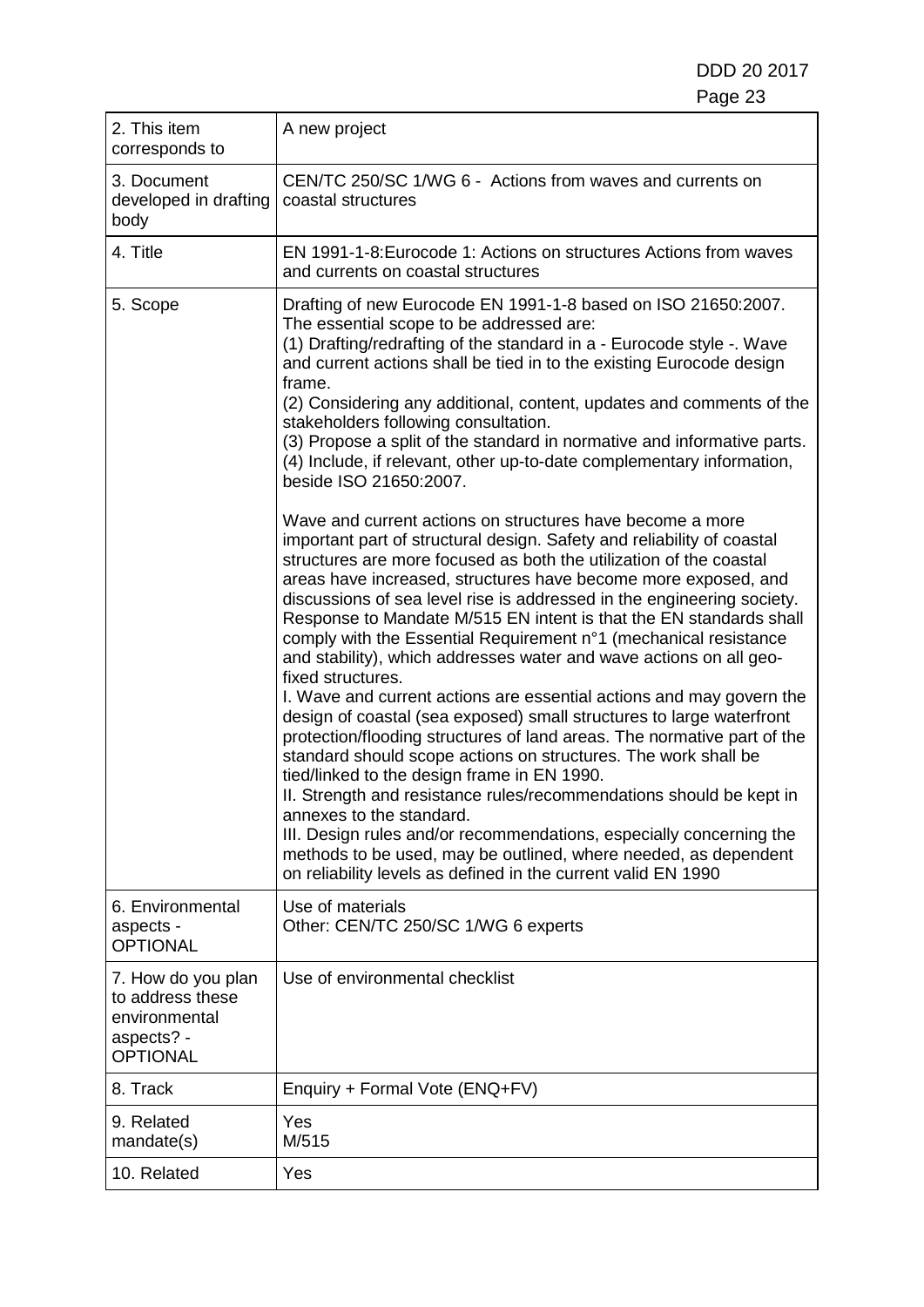| directive(s)                     | Directive reference   For citation in Official journal<br>305/2011   No                                    |
|----------------------------------|------------------------------------------------------------------------------------------------------------|
| 11. The decision<br>was taken by | Simple majority<br>Number of positive votes: 18<br>Number of negative votes: 0<br>Number of abstentions: 6 |

## Decision CEN/TC 250 13/2017 taken on 2017-04-04

#### Subject: Adoption of a Preliminary Work Item

- having considered the proposal for a new work item as documented in CEN/TC 250 N 1647
- having considered the Guidance Adoption of a new work item in a CEN Technical Committee as documented in the BOSS
- confirming that the new work item falls within its scope
- confirming that the new work item corresponds to real market needs
- confirming that the resources to complete the work below are available
- decides to register the work item described below in its active programme of work

| <b>Section</b>                               | <b>Details</b>                                                                                                                                                                                                                                                                                                                                                                                                                                                                                                                                                                                                                                                                                                                                                                                                              |
|----------------------------------------------|-----------------------------------------------------------------------------------------------------------------------------------------------------------------------------------------------------------------------------------------------------------------------------------------------------------------------------------------------------------------------------------------------------------------------------------------------------------------------------------------------------------------------------------------------------------------------------------------------------------------------------------------------------------------------------------------------------------------------------------------------------------------------------------------------------------------------------|
| 1. Deliverable                               | EN                                                                                                                                                                                                                                                                                                                                                                                                                                                                                                                                                                                                                                                                                                                                                                                                                          |
| 2. This item<br>corresponds to               | A new project                                                                                                                                                                                                                                                                                                                                                                                                                                                                                                                                                                                                                                                                                                                                                                                                               |
| 3. Document<br>developed in drafting<br>body | CEN/TC 250/SC 1/WG 2 - Atmospheric icing of structures                                                                                                                                                                                                                                                                                                                                                                                                                                                                                                                                                                                                                                                                                                                                                                      |
| 4. Title                                     | EN 1991-1-9 Eurocode 1 - Actions on structures - Part 1-9:<br>Atmospheric Icing on Structures                                                                                                                                                                                                                                                                                                                                                                                                                                                                                                                                                                                                                                                                                                                               |
| 5. Scope                                     | Drafting a new Eurocode EN 1991-1-9 based on ISO 12494:2001<br>(within the scope of Mandate M/515).<br>The initiative is mainly motivated by the progressive awareness and<br>findings showing the importance of actions on structures due to<br>atmospheric icing, especially for some type of structures (e.g. masts,<br>towers, antennas, cables/ropes etc.) and in particular, but not only, for<br>the Northern European Countries. On the other hand given that an<br>ISO Standard, 12494 : 2001 refers to this topic, it is considered<br>appropriate to use this standard as a base for an EN Eurocode, by<br>"transforming" it accordingly into the Eurocode format and by<br>introducing, where possible, more recent established, at an<br>international and national level, research results. Some parts of the |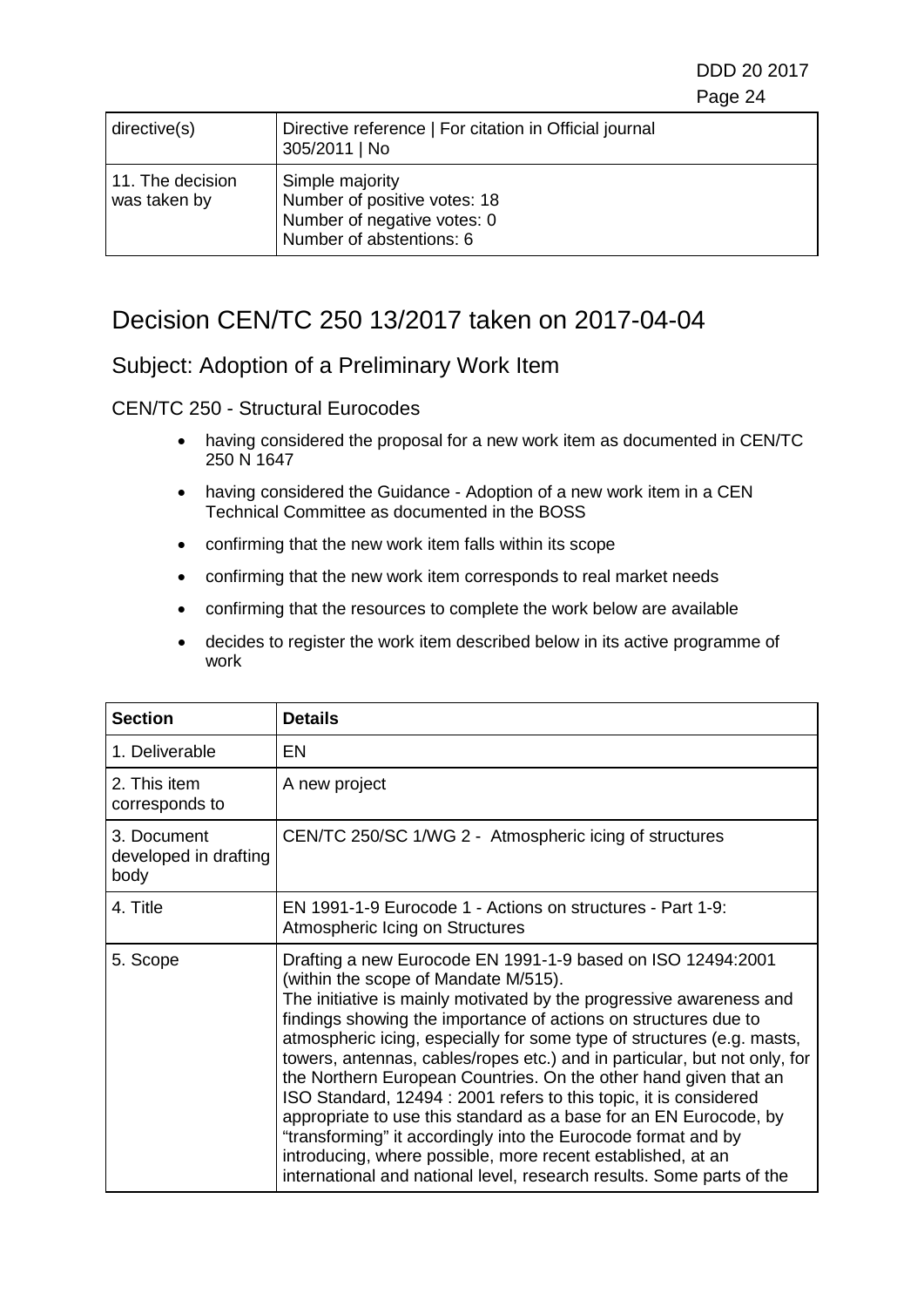|                                                                                          | existing ISO standard are more text book like so the new Eurocode<br>should improve simplification. The main axes of the new Eurocode<br>part will more or less follow the<br>structure of ISO 12494 and could be summarized as follows:<br>(1) Nature and types of atmospheric icing<br>(2) Static and dynamic actions of icing on structures<br>(3) Factors affecting atmospheric icing<br>4) Ice classes - Glaze - Rime<br>(5) Methods of evaluation/measurement<br>(6) Wind actions on iced structures<br>(7) Combinations of actions, including atmospheric icing |
|------------------------------------------------------------------------------------------|------------------------------------------------------------------------------------------------------------------------------------------------------------------------------------------------------------------------------------------------------------------------------------------------------------------------------------------------------------------------------------------------------------------------------------------------------------------------------------------------------------------------------------------------------------------------|
| 6. Environmental<br>aspects -<br><b>OPTIONAL</b>                                         | Use of materials                                                                                                                                                                                                                                                                                                                                                                                                                                                                                                                                                       |
| 7. How do you plan<br>to address these<br>environmental<br>aspects? -<br><b>OPTIONAL</b> | Use of environmental checklist<br>Other: CEN/TC 250/SC 1/WG 2 experts                                                                                                                                                                                                                                                                                                                                                                                                                                                                                                  |
| 8. Track                                                                                 | Enquiry + Formal Vote (ENQ+FV)                                                                                                                                                                                                                                                                                                                                                                                                                                                                                                                                         |
| 9. Related<br>mandate(s)                                                                 | Yes<br>M/515                                                                                                                                                                                                                                                                                                                                                                                                                                                                                                                                                           |
| 10. Related<br>directive(s)                                                              | Yes<br>Directive reference   For citation in Official journal<br>305/2011   No                                                                                                                                                                                                                                                                                                                                                                                                                                                                                         |
| 11. The decision<br>was taken by                                                         | Simple majority<br>Number of positive votes: 20<br>Number of negative votes: 0<br>Number of abstentions: 4                                                                                                                                                                                                                                                                                                                                                                                                                                                             |

## Decision CEN/TC 250 14/2017 taken on 2017-04-18

#### Subject: Adoption of a Preliminary Work Item

- having considered the proposal for a new work item as documented in CEN/TC 250 N 1652
- having considered the Guidance Adoption of a new work item in a CEN Technical Committee as documented in the BOSS
- confirming that the new work item falls within its scope
- confirming that the new work item corresponds to real market needs
- confirming that the resources to complete the work below are available
- decides to register the work item described below in its active programme of work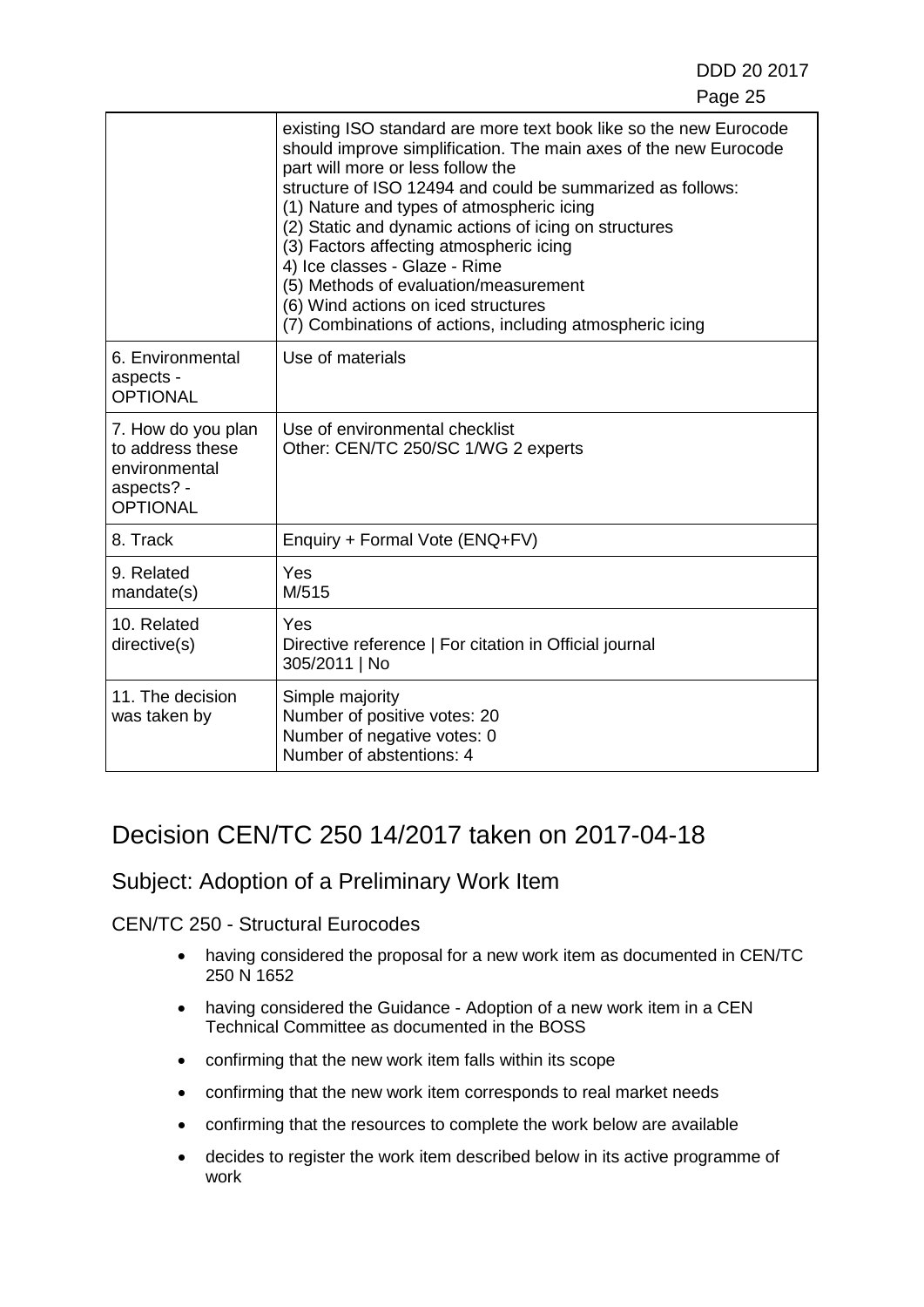| <b>Section</b>                                                                           | <b>Details</b>                                                                                                                                                                                                                                                                                                                                                                           |
|------------------------------------------------------------------------------------------|------------------------------------------------------------------------------------------------------------------------------------------------------------------------------------------------------------------------------------------------------------------------------------------------------------------------------------------------------------------------------------------|
| 1. Deliverable                                                                           | EN                                                                                                                                                                                                                                                                                                                                                                                       |
| 2. This item<br>corresponds to                                                           | The revision of an EN<br>EN 1993-1-1:2005                                                                                                                                                                                                                                                                                                                                                |
| 3. Document<br>developed in drafting<br>body                                             | CEN/TC 250/SC 3/WG 1 - Evolution of EN 1993-1-1 - General rules<br>for buildings                                                                                                                                                                                                                                                                                                         |
| 4. Title                                                                                 | Eurocode 3: Design of steel structures - Part 1-1: General rules and<br>rules for buildings                                                                                                                                                                                                                                                                                              |
| 5. Scope                                                                                 | Part 1-1 gives generic detailed strength rules which are applicable to<br>steel structures in general. Their use and any limits of applicability are<br>explained in the text where necessary. It does not cover resistance to<br>fire; particular aspects of special types of buildings and civil<br>engineering works (e.g. bridges, masts, silos, piling or off-shore<br>structures). |
| 6. Environmental<br>aspects -<br><b>OPTIONAL</b>                                         | Use of materials                                                                                                                                                                                                                                                                                                                                                                         |
| 7. How do you plan<br>to address these<br>environmental<br>aspects? -<br><b>OPTIONAL</b> | Use of environmental checklist<br>Other: CEN/TC 250/SC 3/WG 1 experts                                                                                                                                                                                                                                                                                                                    |
| 8. Track                                                                                 | Enquiry + Formal Vote (ENQ+FV)                                                                                                                                                                                                                                                                                                                                                           |
| 9. Related<br>mandate(s)                                                                 | Yes<br>M/515                                                                                                                                                                                                                                                                                                                                                                             |
| 10. Related<br>directive(s)                                                              | Yes<br>Directive reference   For citation in Official journal<br>305/2011   No                                                                                                                                                                                                                                                                                                           |
| 11. The decision<br>was taken by                                                         | Simple majority<br>Number of positive votes: 20<br>Number of negative votes: 0<br>Number of abstentions: 4                                                                                                                                                                                                                                                                               |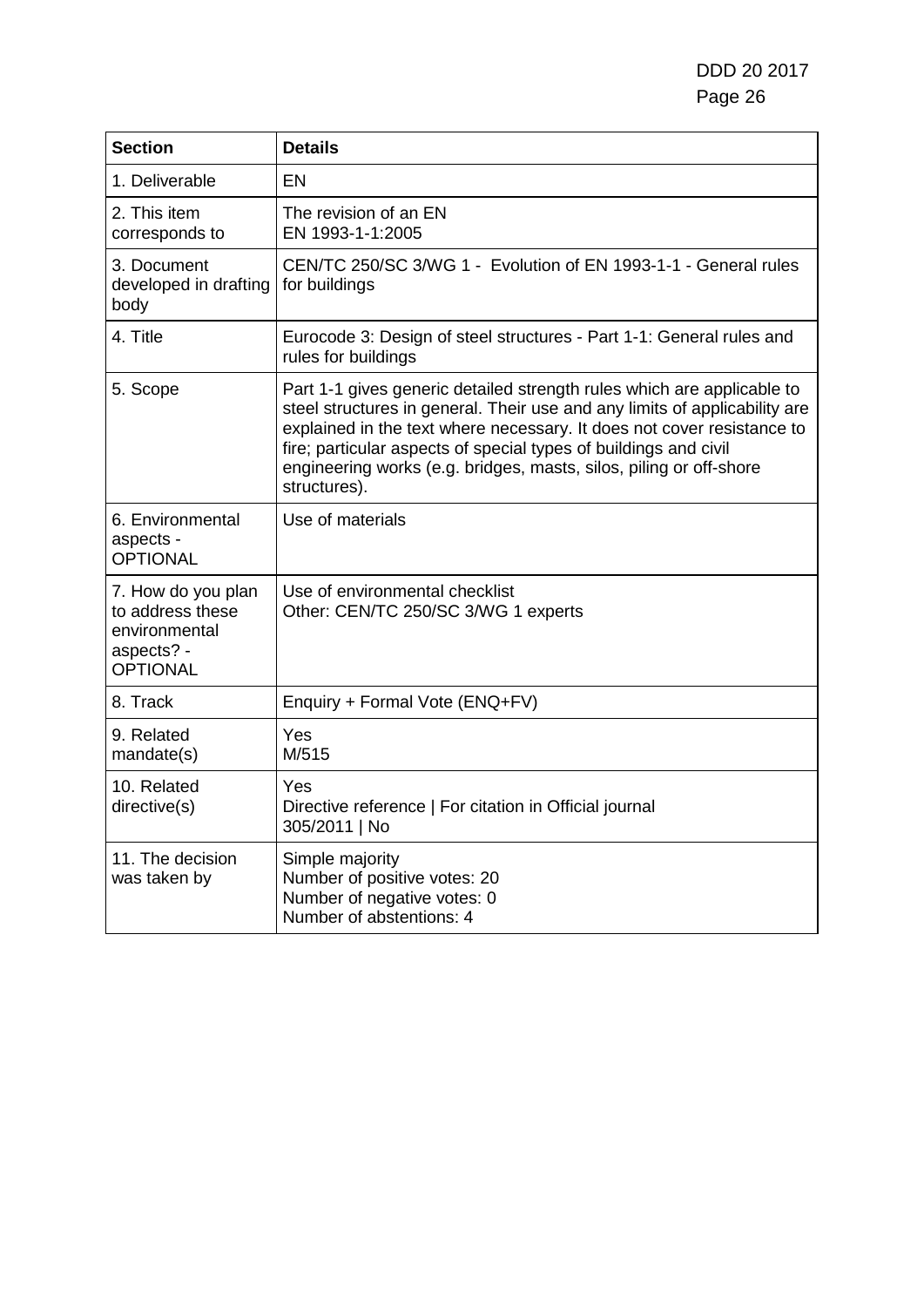# Decision CEN/TC 250 15/2017 taken on 2017-04-18

#### Subject: Adoption of a Preliminary Work Item

- having considered the proposal for a new work item as documented in CEN/TC 250 N 1653
- having considered the Guidance Adoption of a new work item in a CEN Technical Committee as documented in the BOSS
- confirming that the new work item falls within its scope
- confirming that the new work item corresponds to real market needs
- confirming that the resources to complete the work below are available
- decides to register the work item described below in its active programme of work

| <b>Section</b>                                                                           | <b>Details</b>                                                                                                                                                                                                                                                                                                                                        |
|------------------------------------------------------------------------------------------|-------------------------------------------------------------------------------------------------------------------------------------------------------------------------------------------------------------------------------------------------------------------------------------------------------------------------------------------------------|
| 1. Deliverable                                                                           | EN                                                                                                                                                                                                                                                                                                                                                    |
| 2. This item<br>corresponds to                                                           | The revision of an EN<br>EN 1993-1-8:2005                                                                                                                                                                                                                                                                                                             |
| 3. Document<br>developed in drafting<br>body                                             | CEN/TC 250/SC 3/WG 8 - Evolution of EN 1993-1-8 - Joints and<br>connections                                                                                                                                                                                                                                                                           |
| 4. Title                                                                                 | Eurocode 3: Design of steel structures - Part 1-8: Design of joints                                                                                                                                                                                                                                                                                   |
| 5. Scope                                                                                 | This prEN contains design methods for joints subject to predominantly<br>static loading. NOTE: Part 1-8 of prEN 1993 is also applicable to<br>dynamic loads, particularly wind action, if not otherwise mentioned.<br>Fatigue design of joints, see Part 1-9 of prEN 1993. This prEN applies<br>to steel grades S 235, S 275, S 355, S 420 and S 460. |
| 6. Environmental<br>aspects -<br><b>OPTIONAL</b>                                         | Use of materials                                                                                                                                                                                                                                                                                                                                      |
| 7. How do you plan<br>to address these<br>environmental<br>aspects? -<br><b>OPTIONAL</b> | Use of environmental checklist                                                                                                                                                                                                                                                                                                                        |
| 8. Track                                                                                 | Enquiry + Formal Vote (ENQ+FV)                                                                                                                                                                                                                                                                                                                        |
| 9. Related<br>mandate(s)                                                                 | Yes<br>M/515                                                                                                                                                                                                                                                                                                                                          |
| 10. Related<br>directive(s)                                                              | Yes<br>Directive reference   For citation in Official journal                                                                                                                                                                                                                                                                                         |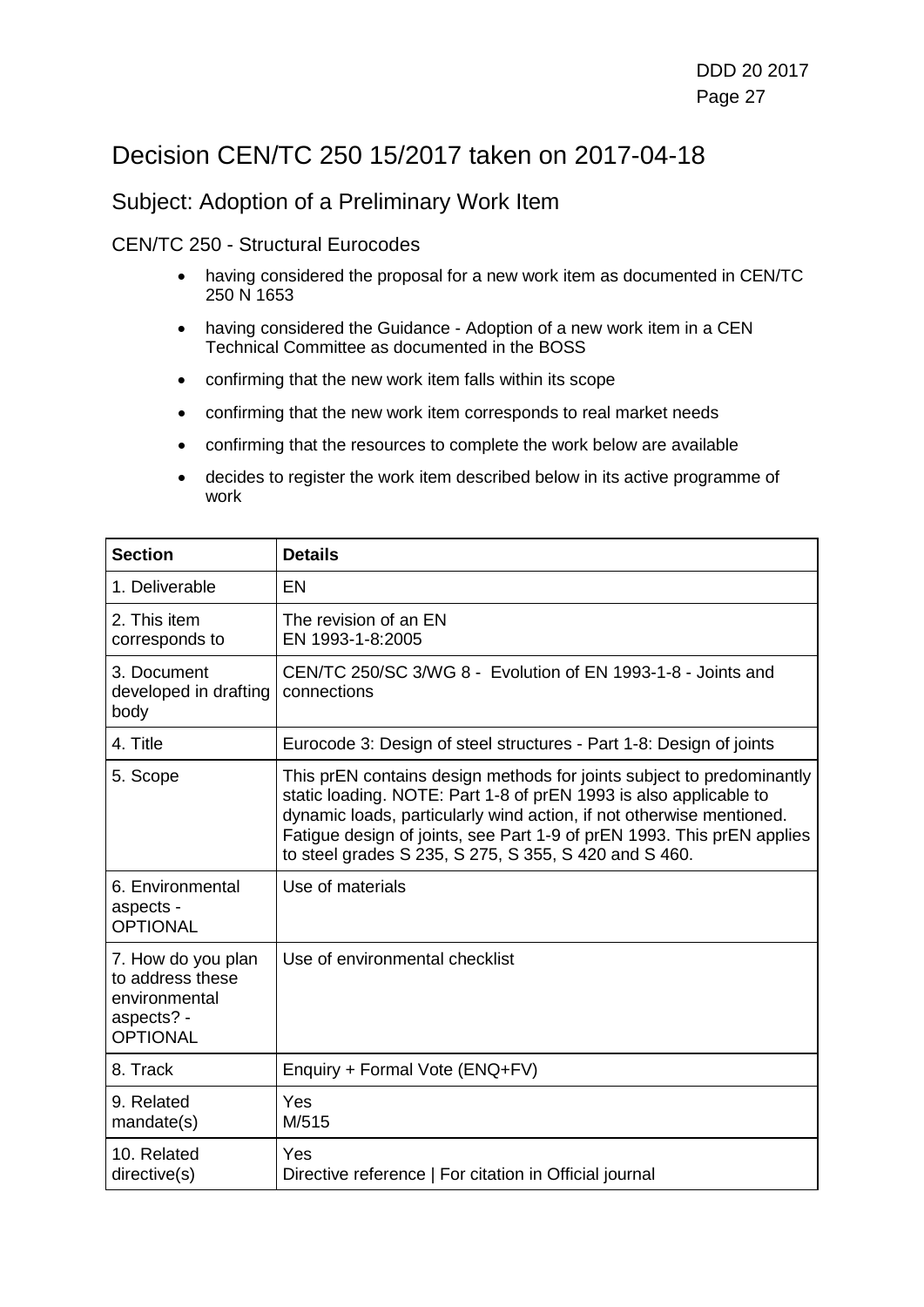|                                  | 305/2011   No                                                                                              |
|----------------------------------|------------------------------------------------------------------------------------------------------------|
| 11. The decision<br>was taken by | Simple majority<br>Number of positive votes: 19<br>Number of negative votes: 0<br>Number of abstentions: 4 |

# <span id="page-27-0"></span>**8 CEN/TC 252**

## Decision CEN/TC 252 430/2017 taken on 2017-05-05

Subject: Deletion of a Work Item neither mandated nor covered by an Order Voucher

CEN/TC 252 - Child use and care articles

- having received and agreed upon the reasons why harmonization is no longer needed;
- considering that the work item(s) are neither mandated nor covered by an Order Voucher;
- noting the consequences of release of standstill;

decides to delete the following work item(s):

WI 00252102 EN 1466:2014/prA1 - Child use and care articles - Carry cots and stands - Safety requirements and test methods

and decides to release the standstill on these work item(s).

The decision was taken by unanimity.

# <span id="page-27-1"></span>**9 CEN/TC 256**

## Decision CEN/TC 256 111/2016 taken on 2016-11-23

Subject: Adoption of a Preliminary Work Item

CEN/TC 256 - Railway applications

- having considered the proposal for a new work item as documented in CEN/TC 256 N
- having considered the Guidance Adoption of a new work item in a CEN Technical Committee as documented in the BOSS
- confirming that the new work item falls within its scope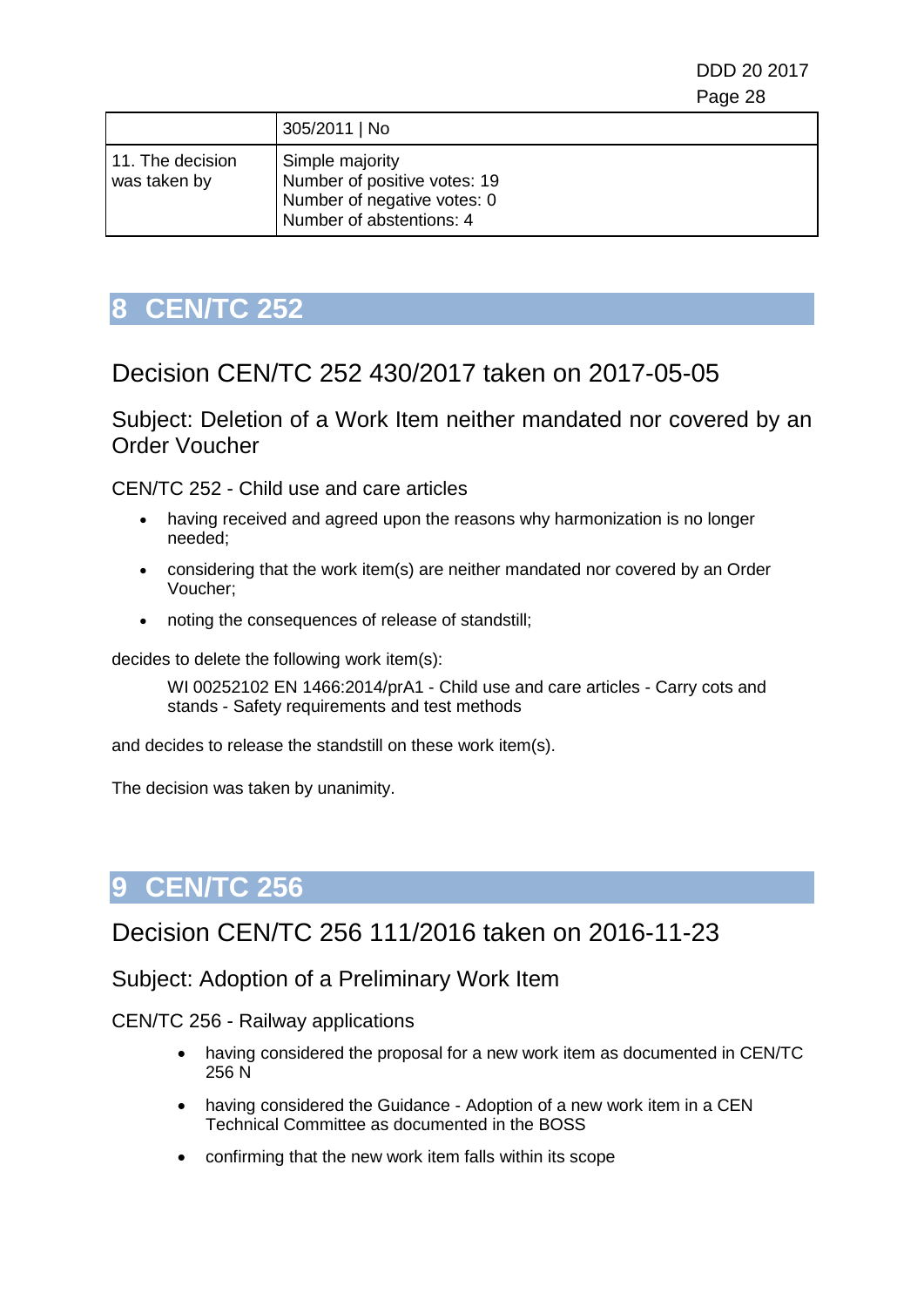- Page 29
- confirming that the new work item corresponds to real market needs
- confirming that the resources to complete the work below are available
- decides to register the work item described below in its active programme of work

| <b>Section</b>                                                                           | <b>Details</b>                                                                                                                                                                                                                                                                                                                                                                                                                                                                                                                                                                                                                                                                                                                                                                                                                                                                                                                                                                                                                                                   |
|------------------------------------------------------------------------------------------|------------------------------------------------------------------------------------------------------------------------------------------------------------------------------------------------------------------------------------------------------------------------------------------------------------------------------------------------------------------------------------------------------------------------------------------------------------------------------------------------------------------------------------------------------------------------------------------------------------------------------------------------------------------------------------------------------------------------------------------------------------------------------------------------------------------------------------------------------------------------------------------------------------------------------------------------------------------------------------------------------------------------------------------------------------------|
| 1. Deliverable                                                                           | <b>EN</b>                                                                                                                                                                                                                                                                                                                                                                                                                                                                                                                                                                                                                                                                                                                                                                                                                                                                                                                                                                                                                                                        |
| 2. This item<br>corresponds to                                                           | A new project                                                                                                                                                                                                                                                                                                                                                                                                                                                                                                                                                                                                                                                                                                                                                                                                                                                                                                                                                                                                                                                    |
| 3. Document<br>developed in drafting<br>body                                             | CEN/TC 256/SC 2/WG 2 - Structural requirements                                                                                                                                                                                                                                                                                                                                                                                                                                                                                                                                                                                                                                                                                                                                                                                                                                                                                                                                                                                                                   |
| 4. Title                                                                                 | Railway applications - Static strength assessment of railway vehicle<br>structures                                                                                                                                                                                                                                                                                                                                                                                                                                                                                                                                                                                                                                                                                                                                                                                                                                                                                                                                                                               |
| 5. Scope                                                                                 | The document will specify the procedure for static strength<br>assessment of railway vehicle structures related to base material and<br>welded joints. The document is applicable to all railway vehicle<br>structures, which are covered by EN 12663 series (car body) and EN<br>13749 (bogie frame) and are produced according to manufacturing<br>standards valid for railway applications. The document will consider<br>all relevant materials used for design of car bodies and bogie frames<br>(steel, aluminium, castings and forgings). It includes welded joints of<br>these railway vehicle structures, which are covered by EN 15085<br>series. In this document the static strength assessment will be<br>generally based on the assessment process in the draft for EN<br>"Fatigue assessment" (Work Item 00256561). That related to the<br>determination of loading and stress, the specification of appropriated<br>static strength of non-welded structures and welded structures and<br>the safety considerations respectively safety concept. |
| 6. Environmental<br>aspects -<br><b>OPTIONAL</b>                                         |                                                                                                                                                                                                                                                                                                                                                                                                                                                                                                                                                                                                                                                                                                                                                                                                                                                                                                                                                                                                                                                                  |
| 7. How do you plan<br>to address these<br>environmental<br>aspects? -<br><b>OPTIONAL</b> |                                                                                                                                                                                                                                                                                                                                                                                                                                                                                                                                                                                                                                                                                                                                                                                                                                                                                                                                                                                                                                                                  |
| 8. Track                                                                                 | Enquiry + Formal Vote (ENQ+FV)                                                                                                                                                                                                                                                                                                                                                                                                                                                                                                                                                                                                                                                                                                                                                                                                                                                                                                                                                                                                                                   |
| 9. Related<br>mandate(s)                                                                 | <b>No</b>                                                                                                                                                                                                                                                                                                                                                                                                                                                                                                                                                                                                                                                                                                                                                                                                                                                                                                                                                                                                                                                        |
| 10. Related<br>directive(s)                                                              | Yes<br>Directive reference   For citation in Official journal<br>2008/57/EC   Yes                                                                                                                                                                                                                                                                                                                                                                                                                                                                                                                                                                                                                                                                                                                                                                                                                                                                                                                                                                                |
| 11. The decision<br>was taken by                                                         | Simple majority<br>Number of positive votes: 8                                                                                                                                                                                                                                                                                                                                                                                                                                                                                                                                                                                                                                                                                                                                                                                                                                                                                                                                                                                                                   |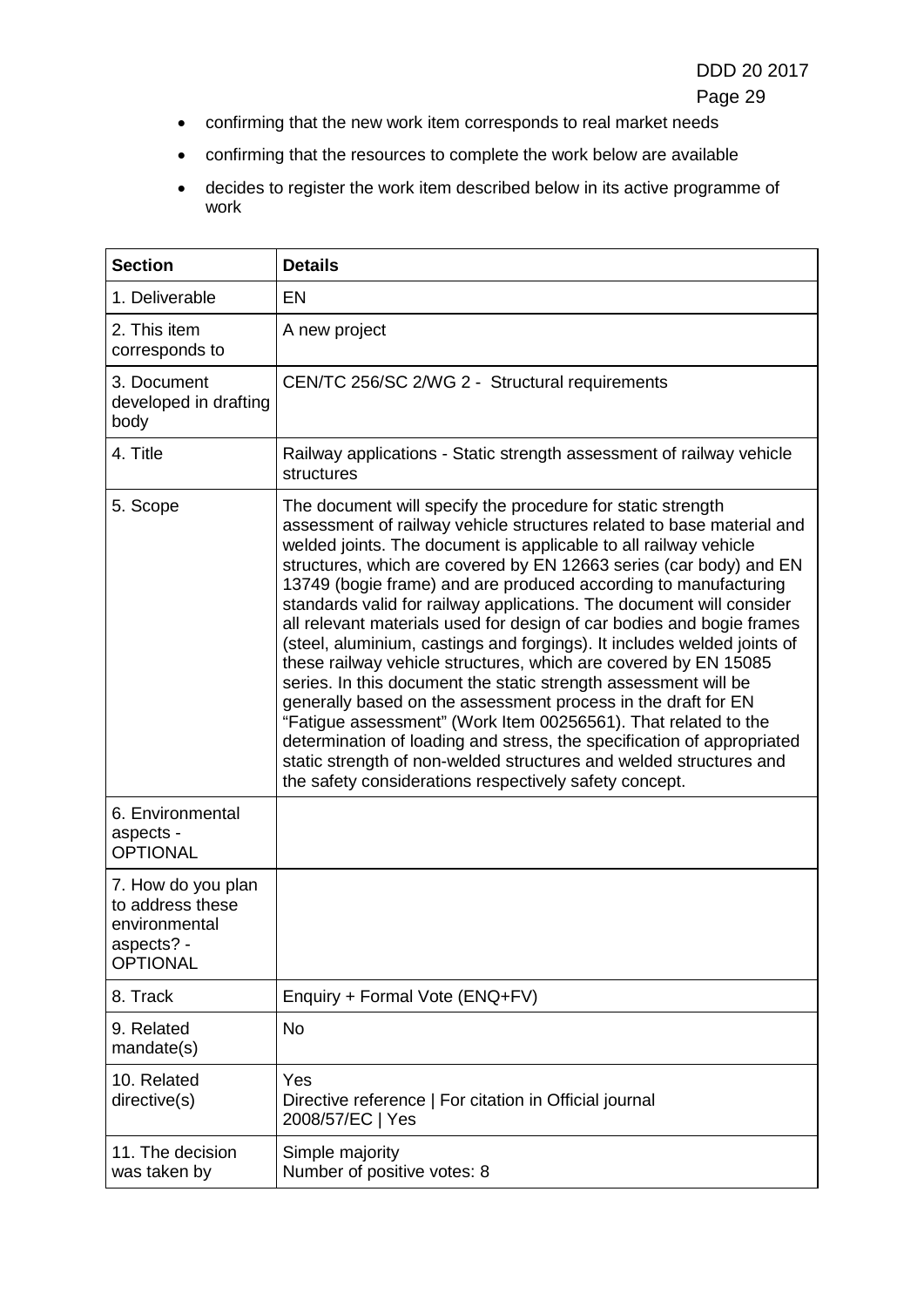# <span id="page-29-0"></span>**10CEN/TC 264**

# Decision CEN/TC 264 1040/2017 taken on 2017-05-03

#### Subject: Activation of preliminary Work Item 00264129

#### CEN/TC 264 Air quality

- having considered the proposal for the activation of work item 00264129 currently registered at preliminary stage 00.60 as documented in CEN/TC 264 N 2580
- having considered the Guidance Adoption of a new work item in a CEN Technical Committee as documented in the BOSS
- confirming that the new work item falls within its scope
- confirming that the new work item corresponds to real market needs
- confirming that the resources to complete the work below are available
- decides to register the work item described below in its active programme of work

| <b>Section</b>                               | <b>Details</b>                                                                                                                                                                                                                                                                                                                                                                                                                                                                                                        |
|----------------------------------------------|-----------------------------------------------------------------------------------------------------------------------------------------------------------------------------------------------------------------------------------------------------------------------------------------------------------------------------------------------------------------------------------------------------------------------------------------------------------------------------------------------------------------------|
| 1. Deliverable                               | EN                                                                                                                                                                                                                                                                                                                                                                                                                                                                                                                    |
| 2. This item<br>corresponds to               | A new project                                                                                                                                                                                                                                                                                                                                                                                                                                                                                                         |
| 3. Document<br>developed in drafting<br>body | CEN/TC 264/WG 11 - Ambient air quality - Diffusive samplers for the<br>determination of gases and vapours - Requirements and test methods                                                                                                                                                                                                                                                                                                                                                                             |
| 4. Title                                     | Ambient air quality - Standard method for the determination of the<br>concentration of ammonia by diffusive sampling                                                                                                                                                                                                                                                                                                                                                                                                  |
| 5. Scope                                     | This European Standard specifies a method for the sampling and<br>analysis of NH3 in ambient air using diffusive sampling.<br>It can be used for NH3 measurements at ambient levels but the<br>concentration range and exposure time are sampler dependent and<br>the end user shall use the working conditions for the various devices<br>as recommended by the manufacturer.<br>Denuders may be used as a surrogate reference method, and for this<br>reason their use is also described in this European Standard. |
| 6. Environmental<br>aspects                  | Other: Ambient air quality                                                                                                                                                                                                                                                                                                                                                                                                                                                                                            |
| 7. How do you plan<br>to address these       | Bring in environmental expertise to the WG                                                                                                                                                                                                                                                                                                                                                                                                                                                                            |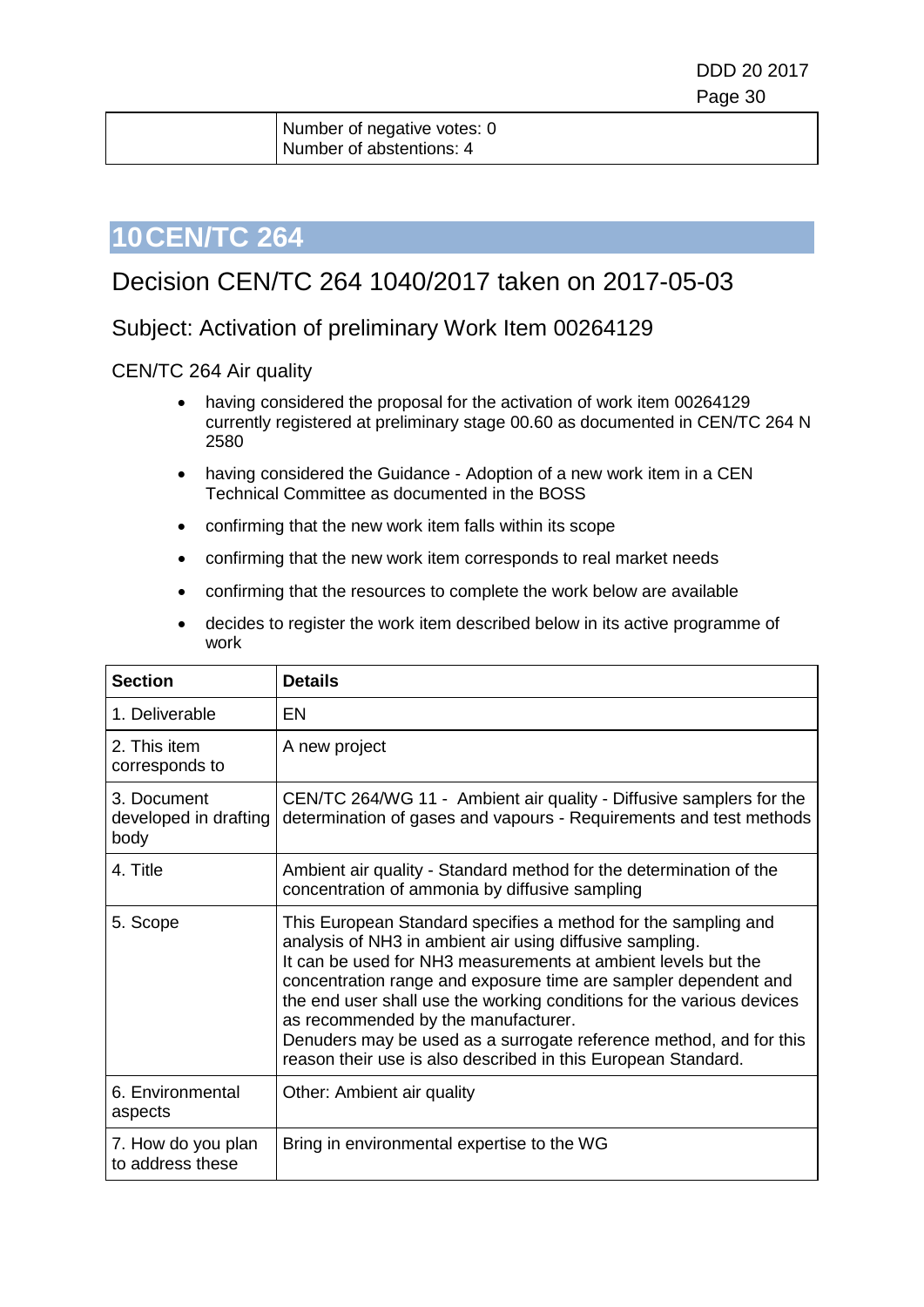| environmental<br>aspects?        |                                                                                                                                                                                                                                      |
|----------------------------------|--------------------------------------------------------------------------------------------------------------------------------------------------------------------------------------------------------------------------------------|
| 8. Vienna<br>Agreement           | No or expected CEN lead                                                                                                                                                                                                              |
| 9. The project is<br>linked to   | No document from another organization                                                                                                                                                                                                |
| 10. Track                        | Enquiry + Formal Vote (ENQ+FV)                                                                                                                                                                                                       |
| 11. Related<br>mandate(s)        | <b>No</b>                                                                                                                                                                                                                            |
| 12. Related<br>directive(s)      | <b>No</b>                                                                                                                                                                                                                            |
| 13. Commitment                   | The following CEN members (at least five) are committed to<br>participate in the development of the project:<br><b>AFNOR</b><br><b>BSI</b><br><b>DIN</b><br><b>UNI</b><br><b>NEN</b>                                                 |
| 14. The decision<br>was taken by | Weighted vote and simple majority<br>Percentage of positive weighted votes (min. 71% before 2017-01-01,<br>min. 65% from 2017-01-01):100<br>Number of positive votes: 13<br>Number of negative votes: 0<br>Number of abstentions: 10 |

# <span id="page-30-0"></span>**11CEN/TC 275**

## Decision CEN/TC 275 C06/2017 taken on 2017-04-28

Subject: Adoption of a New Work Item

- having considered the proposal for a new work item as documented in CEN/TC 275 N 1743
- having considered the Guidance Adoption of a new work item in a CEN Technical Committee as documented in the BOSS
- confirming that the new work item falls within its scope
- confirming that the new work item corresponds to real market needs
- confirming that the resources to complete the work below are available
- decides to register the work item described below in its active programme of work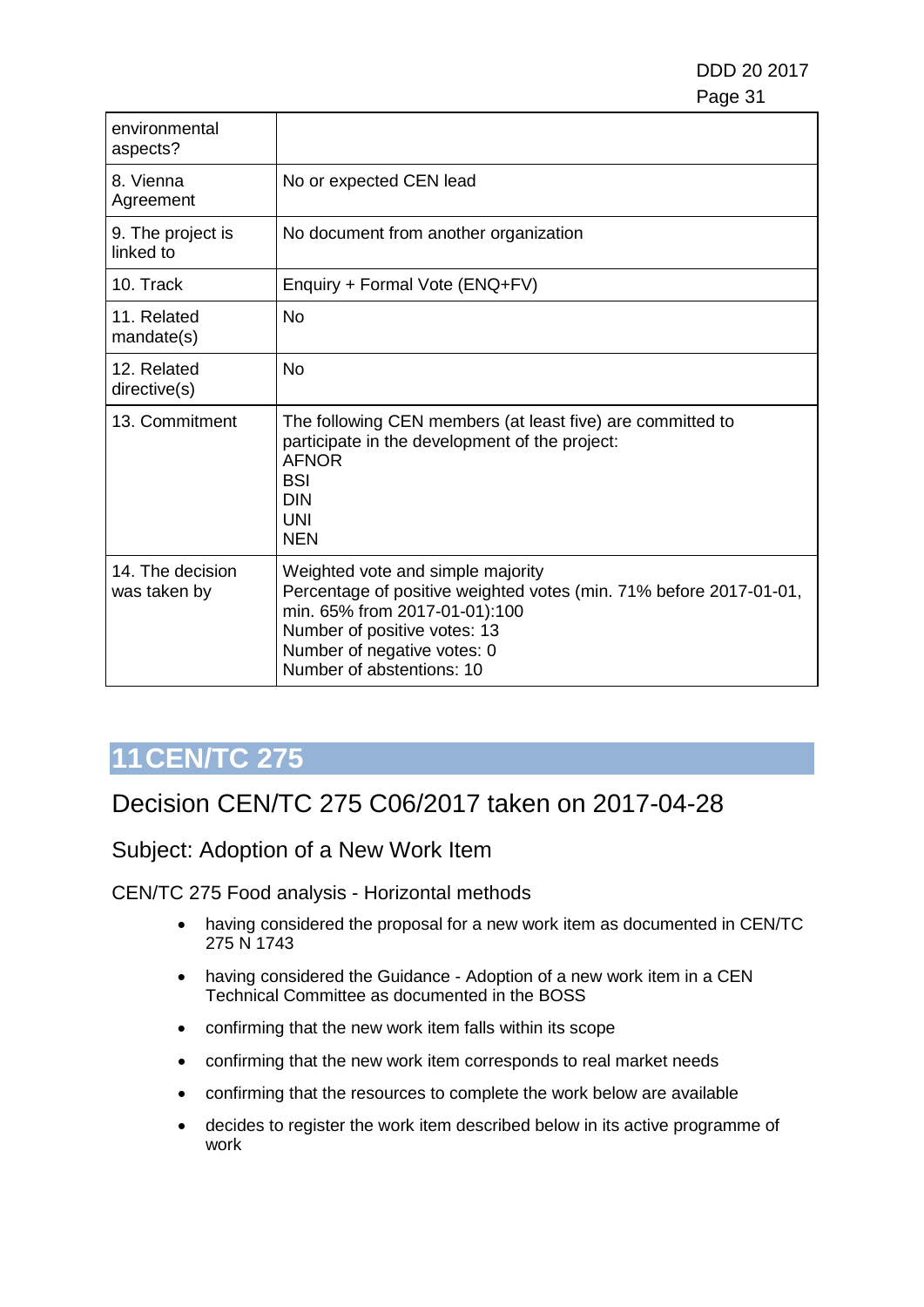| <b>Section</b>                                                      | <b>Details</b>                                                                                                                                                                                                                                                                                                                                                                                                                                                                                                                                                                                                                                                                                                                                                                                                                                                                                                                                                                                                                                             |
|---------------------------------------------------------------------|------------------------------------------------------------------------------------------------------------------------------------------------------------------------------------------------------------------------------------------------------------------------------------------------------------------------------------------------------------------------------------------------------------------------------------------------------------------------------------------------------------------------------------------------------------------------------------------------------------------------------------------------------------------------------------------------------------------------------------------------------------------------------------------------------------------------------------------------------------------------------------------------------------------------------------------------------------------------------------------------------------------------------------------------------------|
| 1. Deliverable                                                      | EN                                                                                                                                                                                                                                                                                                                                                                                                                                                                                                                                                                                                                                                                                                                                                                                                                                                                                                                                                                                                                                                         |
| 2. This item<br>corresponds to                                      | The revision of an EN<br>EN 15842:2010                                                                                                                                                                                                                                                                                                                                                                                                                                                                                                                                                                                                                                                                                                                                                                                                                                                                                                                                                                                                                     |
| 3. Document<br>developed in drafting<br>body                        | CEN/TC 275/WG 12 - Food allergens                                                                                                                                                                                                                                                                                                                                                                                                                                                                                                                                                                                                                                                                                                                                                                                                                                                                                                                                                                                                                          |
| 4. Title                                                            | Foodstuffs - Detection of food allergens - General considerations and<br>validation of methods                                                                                                                                                                                                                                                                                                                                                                                                                                                                                                                                                                                                                                                                                                                                                                                                                                                                                                                                                             |
| 5. Scope                                                            | This European Standard specifies how to use the standards for<br>immunoassays, nucleic based and chromatographic methods and<br>their relationship in the analysis of food allergens; and contains<br>general definitions, requirements and guidelines for laboratory set-up,<br>method validation requirements, description of methods, and test<br>reports.<br>This document also specifies general guidelines for the requirements<br>and use of reference materials for the determination of allergenic<br>commodities in food products. The term "reference materials" in this<br>document includes certified reference materials as well as quality<br>control materials. Currently only a limited number of reference<br>materials for food allergen determination are available. As new<br>materials become accepted and validated, they may be appended as<br>an annex to this document.<br>This document does not deal with sampling issues. It simply details<br>processes involved from receipt of the laboratory sample to the end<br>result. |
| 6. Environmental<br>aspects                                         | Use of water<br>Waste                                                                                                                                                                                                                                                                                                                                                                                                                                                                                                                                                                                                                                                                                                                                                                                                                                                                                                                                                                                                                                      |
| 7. How do you plan<br>to address these<br>environmental<br>aspects? | Use of environmental checklist                                                                                                                                                                                                                                                                                                                                                                                                                                                                                                                                                                                                                                                                                                                                                                                                                                                                                                                                                                                                                             |
| 8. Vienna<br>Agreement                                              | No or expected CEN lead                                                                                                                                                                                                                                                                                                                                                                                                                                                                                                                                                                                                                                                                                                                                                                                                                                                                                                                                                                                                                                    |
| 9. The project is<br>linked to                                      | No document from another organization                                                                                                                                                                                                                                                                                                                                                                                                                                                                                                                                                                                                                                                                                                                                                                                                                                                                                                                                                                                                                      |
| 10. Track                                                           | Enquiry + Formal Vote (ENQ+FV)                                                                                                                                                                                                                                                                                                                                                                                                                                                                                                                                                                                                                                                                                                                                                                                                                                                                                                                                                                                                                             |
| 11. Related<br>mandate(s)                                           | <b>No</b>                                                                                                                                                                                                                                                                                                                                                                                                                                                                                                                                                                                                                                                                                                                                                                                                                                                                                                                                                                                                                                                  |
| 12. Related<br>directive(s)                                         | Yes<br>Directive reference   For citation in Official journal<br>882/2004   No                                                                                                                                                                                                                                                                                                                                                                                                                                                                                                                                                                                                                                                                                                                                                                                                                                                                                                                                                                             |
| 13. Commitment                                                      | The following CEN members (at least five) are committed to<br>participate in the development of the project:<br><b>AFNOR</b>                                                                                                                                                                                                                                                                                                                                                                                                                                                                                                                                                                                                                                                                                                                                                                                                                                                                                                                               |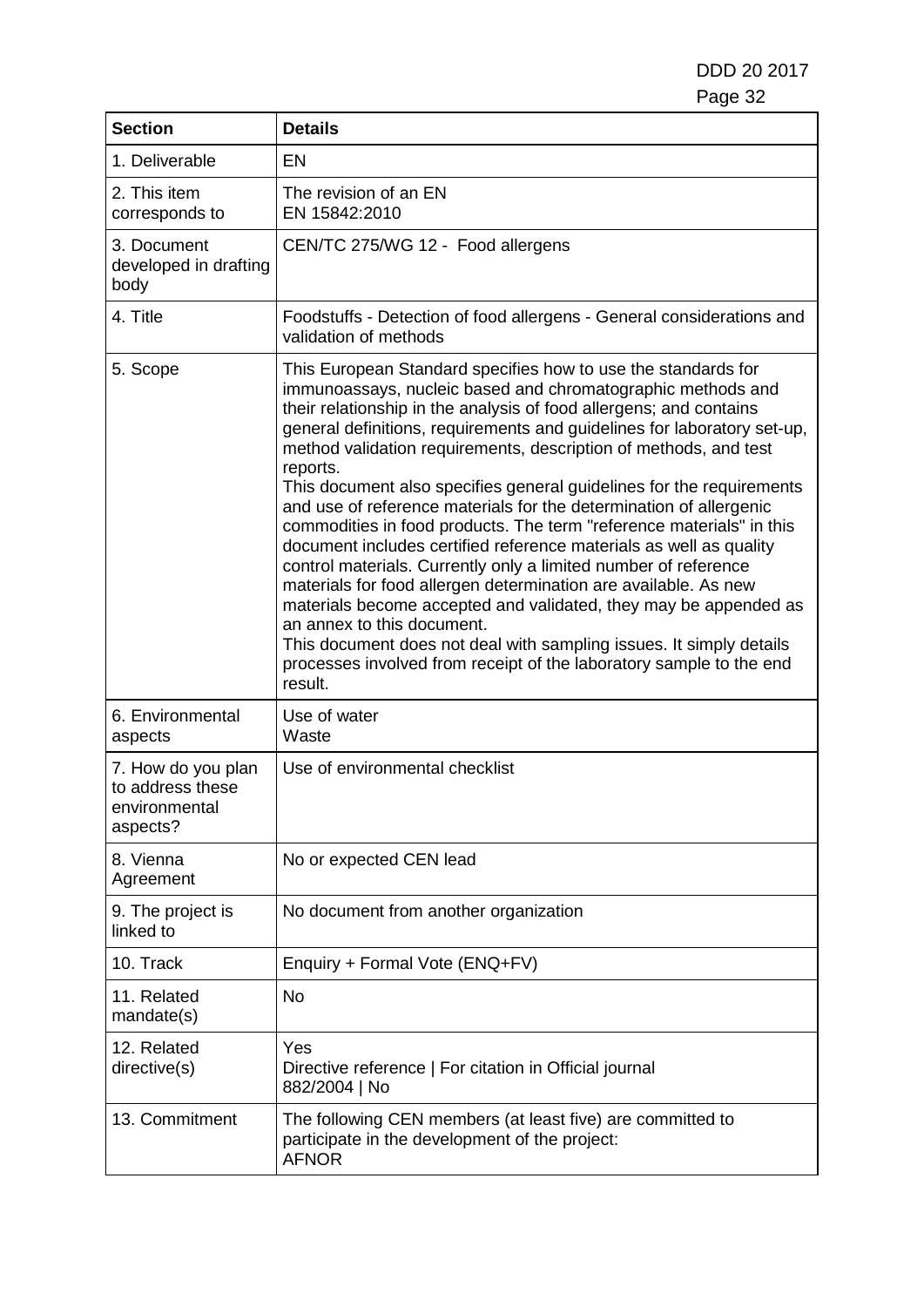|                                  | <b>ASI</b><br><b>ISS</b><br><b>SN</b><br><b>DIN</b><br><b>MSZT</b>                                                                        |
|----------------------------------|-------------------------------------------------------------------------------------------------------------------------------------------|
| 14. The decision<br>was taken by | Simple majority (min. 55% as from 2017-01-01)<br>Number of positive votes: 13<br>Number of negative votes: 0<br>Number of abstentions: 11 |

# Decision CEN/TC 275 C07/2017 taken on 2017-04-28

#### Subject: Adoption of a New Work Item

- having considered the proposal for a new work item as documented in CEN/TC 275 N 1744
- having considered the Guidance Adoption of a new work item in a CEN Technical Committee as documented in the BOSS
- confirming that the new work item falls within its scope
- confirming that the new work item corresponds to real market needs
- confirming that the resources to complete the work below are available
- decides to register the work item described below in its active programme of work

| <b>Section</b>                               | <b>Details</b>                                                                                                                                                                                                                                                                                                                                                                                                                                                                                                                                                                                                                                    |
|----------------------------------------------|---------------------------------------------------------------------------------------------------------------------------------------------------------------------------------------------------------------------------------------------------------------------------------------------------------------------------------------------------------------------------------------------------------------------------------------------------------------------------------------------------------------------------------------------------------------------------------------------------------------------------------------------------|
| 1. Deliverable                               | EN                                                                                                                                                                                                                                                                                                                                                                                                                                                                                                                                                                                                                                                |
| 2. This item<br>corresponds to               | The revision of an EN<br>EN 15633-1:2009                                                                                                                                                                                                                                                                                                                                                                                                                                                                                                                                                                                                          |
| 3. Document<br>developed in drafting<br>body | CEN/TC 275/WG 12 - Food allergens                                                                                                                                                                                                                                                                                                                                                                                                                                                                                                                                                                                                                 |
| 4. Title                                     | Foodstuffs - Detection of food allergens by immunological methods -<br>Part 1: General considerations                                                                                                                                                                                                                                                                                                                                                                                                                                                                                                                                             |
| 5. Scope                                     | This European Standard provides an overall framework covering<br>qualitative and quantitative methods for the determination of food<br>allergens and allergenic ingredients using antibody-based methods in<br>foods, drinks and samples from cleaning validation/verification<br>studies. This European Standard specifies general guidelines and<br>performance criteria for antibody-based methods for the detection and<br>quantification of proteins that serve as a marker for the presence of<br>allergy provoking foods or food ingredients. Other methods than those<br>described may also detect and identify the proteins. Guidelines, |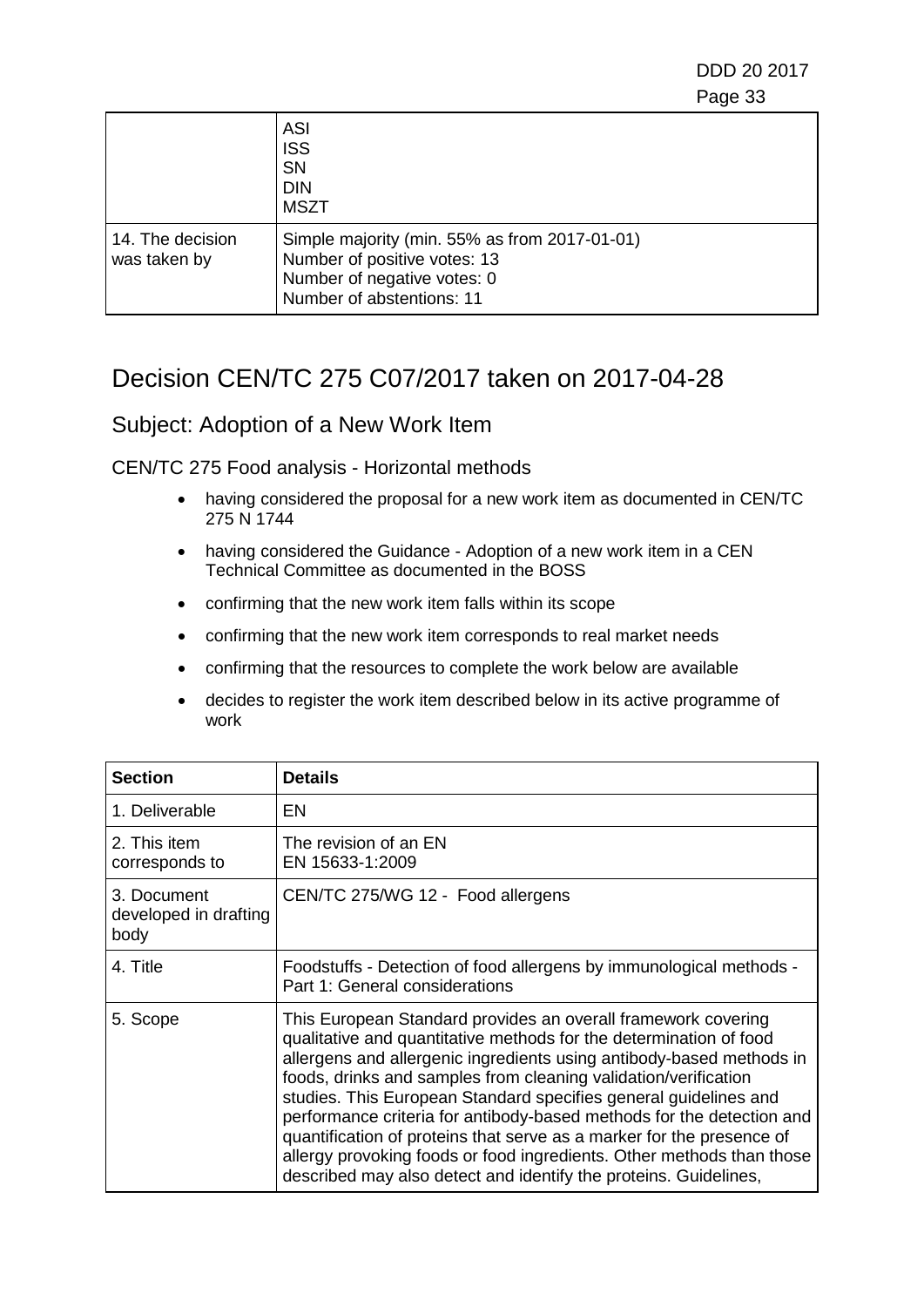|                                                                     | minimum requirements and performance criteria laid down in the<br>European Standard are intended to ensure that comparable and<br>reproducible results are obtained by different analysts in food<br>premises and laboratories. |
|---------------------------------------------------------------------|---------------------------------------------------------------------------------------------------------------------------------------------------------------------------------------------------------------------------------|
| 6. Environmental<br>aspects                                         | Use of water<br>Waste                                                                                                                                                                                                           |
| 7. How do you plan<br>to address these<br>environmental<br>aspects? | Use of environmental checklist                                                                                                                                                                                                  |
| 8. Vienna<br>Agreement                                              | No or expected CEN lead                                                                                                                                                                                                         |
| 9. The project is<br>linked to                                      | No document from another organization                                                                                                                                                                                           |
| 10. Track                                                           | Enquiry + Formal Vote (ENQ+FV)                                                                                                                                                                                                  |
| 11. Related<br>mandate(s)                                           | No                                                                                                                                                                                                                              |
| 12. Related<br>directive(s)                                         | Yes<br>Directive reference   For citation in Official journal<br>882/2004   No                                                                                                                                                  |
| 13. Commitment                                                      | The following CEN members (at least five) are committed to<br>participate in the development of the project:<br><b>AFNOR</b><br><b>ASI</b><br><b>ISS</b><br><b>SN</b><br><b>DIN</b><br><b>MSZT</b>                              |
| 14. The decision<br>was taken by                                    | Simple majority (min. 55% as from 2017-01-01)<br>Number of positive votes: 13<br>Number of negative votes: 0<br>Number of abstentions: 11                                                                                       |

# Decision CEN/TC 275 C08/2017 taken on 2017-04-28

### Subject: Adoption of a New Work Item

- having considered the proposal for a new work item as documented in CEN/TC 275 N 1745
- having considered the Guidance Adoption of a new work item in a CEN Technical Committee as documented in the BOSS
- confirming that the new work item falls within its scope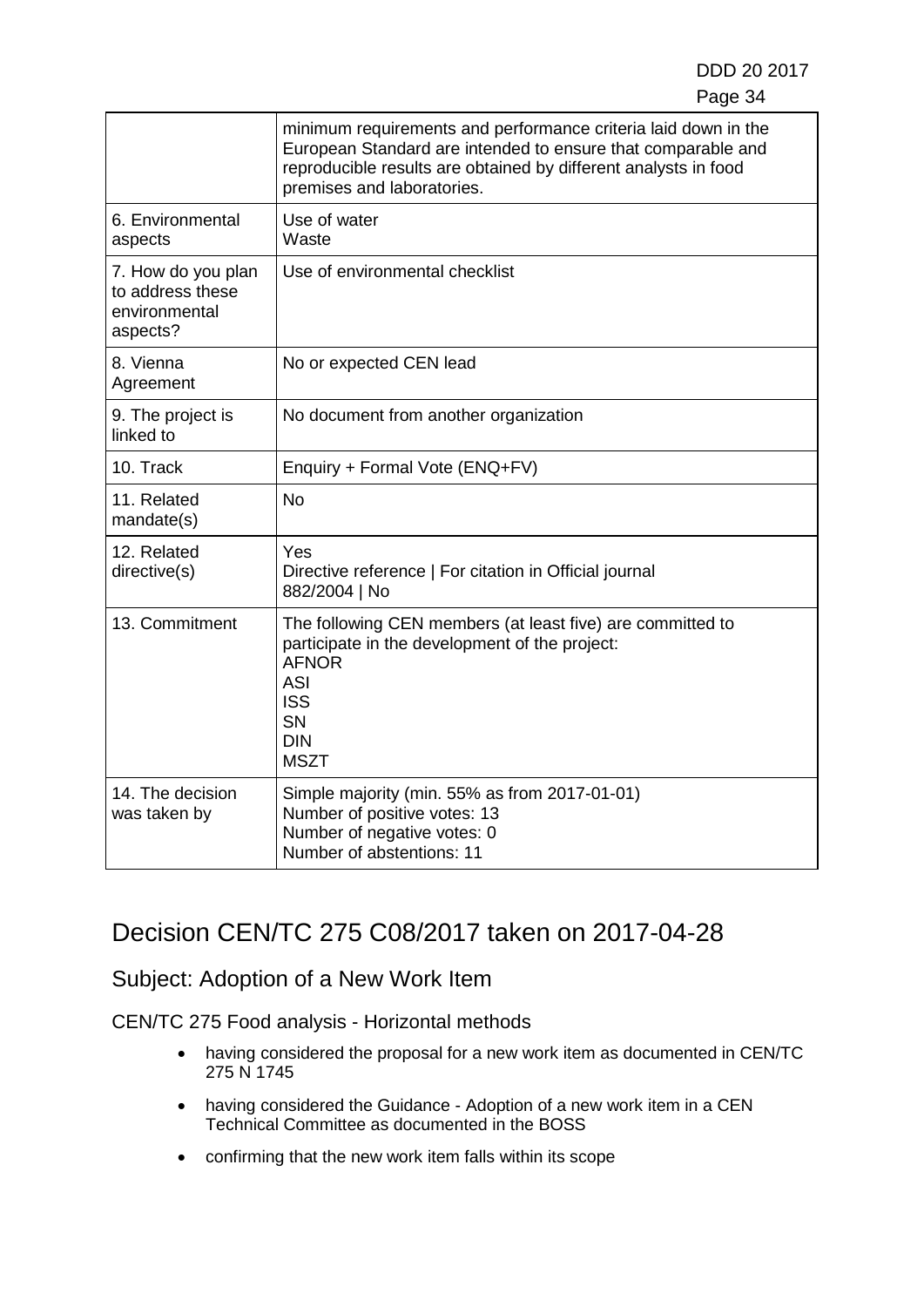- confirming that the new work item corresponds to real market needs
- confirming that the resources to complete the work below are available
- decides to register the work item described below in its active programme of work

| <b>Section</b>                                                      | <b>Details</b>                                                                                                                                                                                                                                                                                                                                                                                                                                                                                                                                                                                                                                                    |
|---------------------------------------------------------------------|-------------------------------------------------------------------------------------------------------------------------------------------------------------------------------------------------------------------------------------------------------------------------------------------------------------------------------------------------------------------------------------------------------------------------------------------------------------------------------------------------------------------------------------------------------------------------------------------------------------------------------------------------------------------|
| 1. Deliverable                                                      | <b>EN</b>                                                                                                                                                                                                                                                                                                                                                                                                                                                                                                                                                                                                                                                         |
| 2. This item<br>corresponds to                                      | The revision of an EN<br>EN 15634-1:2009                                                                                                                                                                                                                                                                                                                                                                                                                                                                                                                                                                                                                          |
| 3. Document<br>developed in drafting<br>body                        | CEN/TC 275/WG 12 - Food allergens                                                                                                                                                                                                                                                                                                                                                                                                                                                                                                                                                                                                                                 |
| 4. Title                                                            | Foodstuffs - Detection of food allergens by molecular biological<br>methods - Part 1: General considerations                                                                                                                                                                                                                                                                                                                                                                                                                                                                                                                                                      |
| 5. Scope                                                            | This European Standard provides the overall framework for detection<br>of sequences corresponding to species containing allergens using the<br>polymerase chain reaction (PCR). It relates to the requirements for<br>the specific amplification of target nucleic acid sequences (DNA) and<br>for the confirmation of the identity of the amplified nucleic acid<br>sequence.<br>Guidelines, minimum requirements and performance criteria laid<br>down in the European Standard are intended to ensure that<br>comparable and reproducible results are obtained in different<br>laboratories. This European Standard has been established for food<br>matrices. |
| 6. Environmental<br>aspects                                         | Use of water<br>Waste                                                                                                                                                                                                                                                                                                                                                                                                                                                                                                                                                                                                                                             |
| 7. How do you plan<br>to address these<br>environmental<br>aspects? | Use of environmental checklist                                                                                                                                                                                                                                                                                                                                                                                                                                                                                                                                                                                                                                    |
| 8. Vienna<br>Agreement                                              | No or expected CEN lead                                                                                                                                                                                                                                                                                                                                                                                                                                                                                                                                                                                                                                           |
| 9. The project is<br>linked to                                      | No document from another organization                                                                                                                                                                                                                                                                                                                                                                                                                                                                                                                                                                                                                             |
| 10. Track                                                           | Enquiry + Formal Vote (ENQ+FV)                                                                                                                                                                                                                                                                                                                                                                                                                                                                                                                                                                                                                                    |
| 11. Related<br>mandate(s)                                           | No                                                                                                                                                                                                                                                                                                                                                                                                                                                                                                                                                                                                                                                                |
| 12. Related<br>directive(s)                                         | Yes<br>Directive reference   For citation in Official journal<br>882/2004   No                                                                                                                                                                                                                                                                                                                                                                                                                                                                                                                                                                                    |
| 13. Commitment                                                      | The following CEN members (at least five) are committed to<br>participate in the development of the project:<br><b>AFNOR</b>                                                                                                                                                                                                                                                                                                                                                                                                                                                                                                                                      |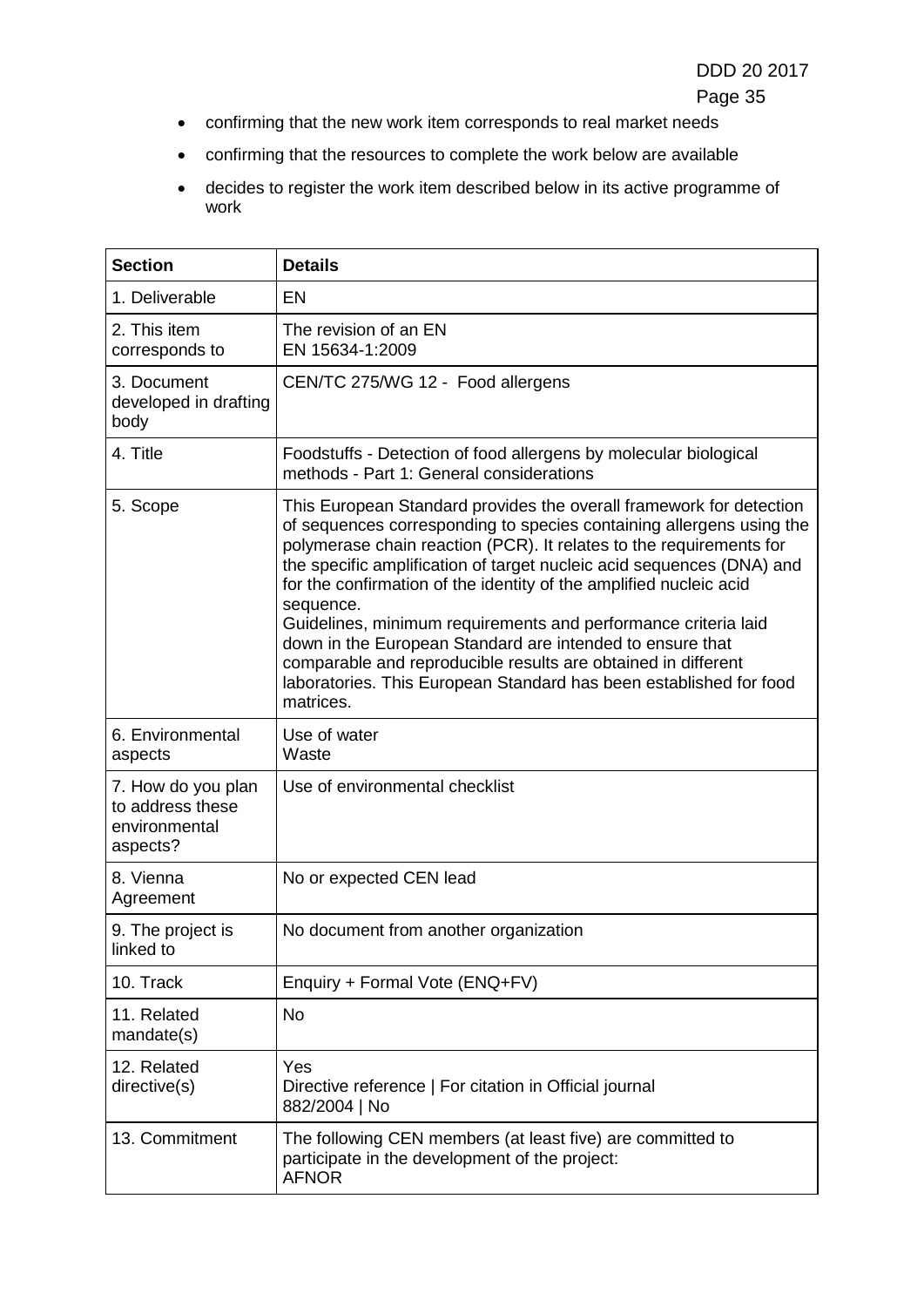|                                  | ASI<br><b>ISS</b><br><b>SN</b><br><b>DIN</b><br><b>MSZT</b>                                                                               |
|----------------------------------|-------------------------------------------------------------------------------------------------------------------------------------------|
| 14. The decision<br>was taken by | Simple majority (min. 55% as from 2017-01-01)<br>Number of positive votes: 12<br>Number of negative votes: 0<br>Number of abstentions: 12 |

## Decision CEN/TC 275 C09/2017 taken on 2017-04-28

#### Subject: Adoption of a New Work Item

- having considered the proposal for a new work item as documented in CEN/TC 275 N 1746
- having considered the Guidance Adoption of a new work item in a CEN Technical Committee as documented in the BOSS
- confirming that the new work item falls within its scope
- confirming that the new work item corresponds to real market needs
- confirming that the resources to complete the work below are available
- decides to register the work item described below in its active programme of work

| <b>Section</b>                               | <b>Details</b>                                                                                                                                                                                                                                                                                                                                                                                                                                   |
|----------------------------------------------|--------------------------------------------------------------------------------------------------------------------------------------------------------------------------------------------------------------------------------------------------------------------------------------------------------------------------------------------------------------------------------------------------------------------------------------------------|
| 1. Deliverable                               | EN                                                                                                                                                                                                                                                                                                                                                                                                                                               |
| 2. This item<br>corresponds to               | The conversion of a CEN/TS into an EN<br>CEN/TS 15634-2:2012                                                                                                                                                                                                                                                                                                                                                                                     |
| 3. Document<br>developed in drafting<br>body | CEN/TC 275/WG 12 - Food allergens                                                                                                                                                                                                                                                                                                                                                                                                                |
| 4. Title                                     | EN 15634-2 Foodstuffs - Detection of food allergens by molecular<br>biological methods - Part 2: Celery (Apium graveolens) - qualitative<br>determination of a specific DNA sequence in cooked sausages by<br>real-time PCR                                                                                                                                                                                                                      |
| 5. Scope                                     | This European Standard provides the overall framework for detection<br>of sequences corresponding to species containing allergens using the<br>polymerase chain reaction (PCR). It relates to the requirements for<br>the specific amplification of target nucleic acid sequences (DNA) and<br>for the confirmation of the identity of the amplified nucleic acid<br>sequence.<br>Guidelines, minimum requirements and performance criteria laid |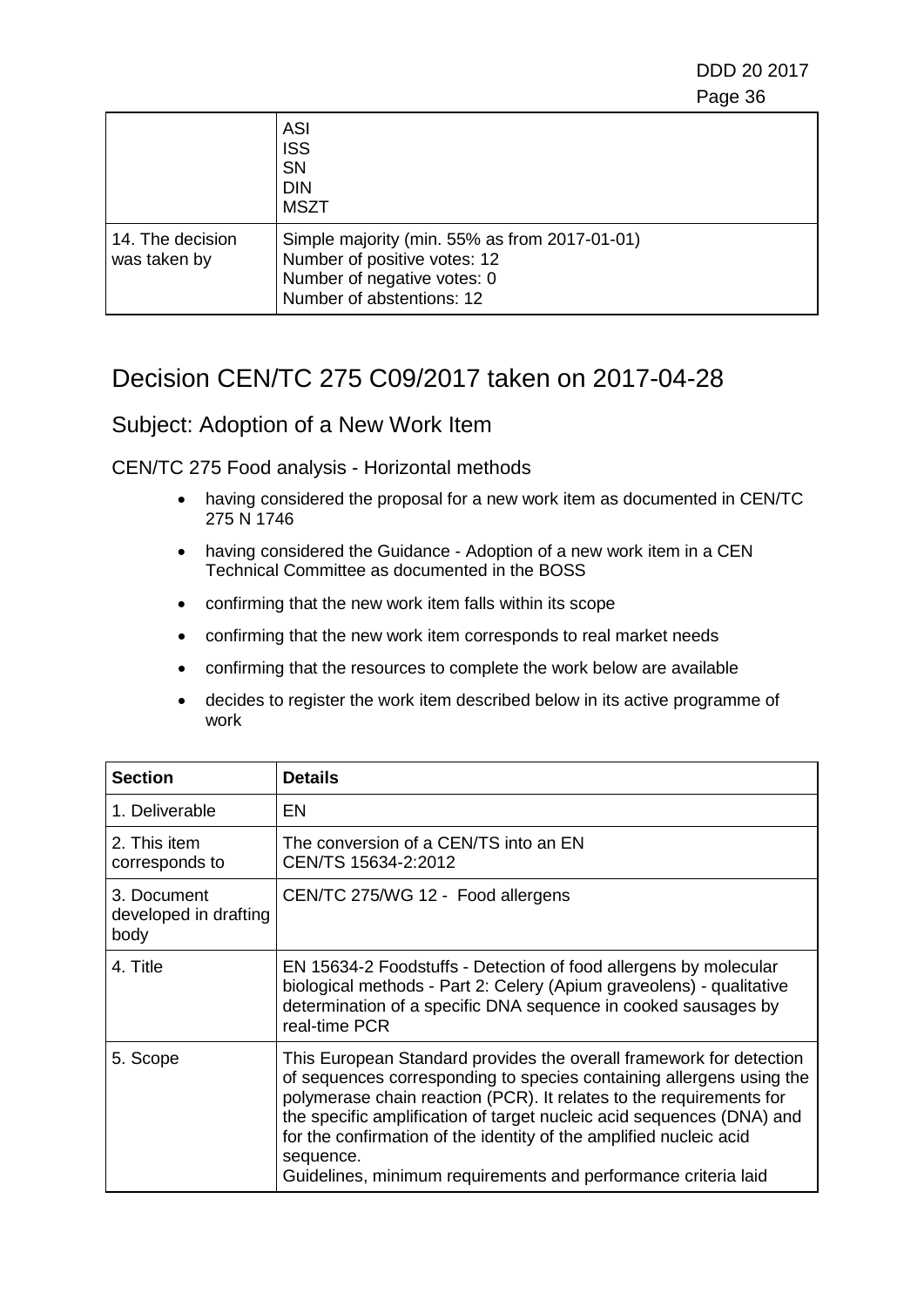|                                                                     | down in the European Standard are intended to ensure that<br>comparable and reproducible results are obtained in different<br>laboratories. This European Standard has been established for food<br>matrices.                        |
|---------------------------------------------------------------------|--------------------------------------------------------------------------------------------------------------------------------------------------------------------------------------------------------------------------------------|
| 6. Environmental<br>aspects                                         | Use of water<br>Waste                                                                                                                                                                                                                |
| 7. How do you plan<br>to address these<br>environmental<br>aspects? | Use of environmental checklist                                                                                                                                                                                                       |
| 8. Vienna<br>Agreement                                              | No or expected CEN lead                                                                                                                                                                                                              |
| 9. The project is<br>linked to                                      | No document from another organization                                                                                                                                                                                                |
| 10. Track                                                           | Enquiry + Formal Vote (ENQ+FV)                                                                                                                                                                                                       |
| 11. Related<br>mandate(s)                                           | <b>No</b>                                                                                                                                                                                                                            |
| 12. Related<br>directive(s)                                         | Yes<br>Directive reference   For citation in Official journal<br>882/2004   No                                                                                                                                                       |
| 13. Commitment                                                      | The following CEN members (at least five) are committed to<br>participate in the development of the project:<br><b>AFNOR</b><br><b>ASI</b><br><b>ISS</b><br><b>SN</b><br><b>DIN</b><br><b>MSZT</b>                                   |
| 14. The decision<br>was taken by                                    | Weighted vote and simple majority<br>Percentage of positive weighted votes (min. 71% before 2017-01-01,<br>min. 65% from 2017-01-01):100<br>Number of positive votes: 12<br>Number of negative votes: 0<br>Number of abstentions: 12 |

# Decision CEN/TC 275 C10/2017 taken on 2017-04-28

## Subject: Adoption of a New Work Item

- having considered the proposal for a new work item as documented in CEN/TC 275 N 1747
- having considered the Guidance Adoption of a new work item in a CEN Technical Committee as documented in the BOSS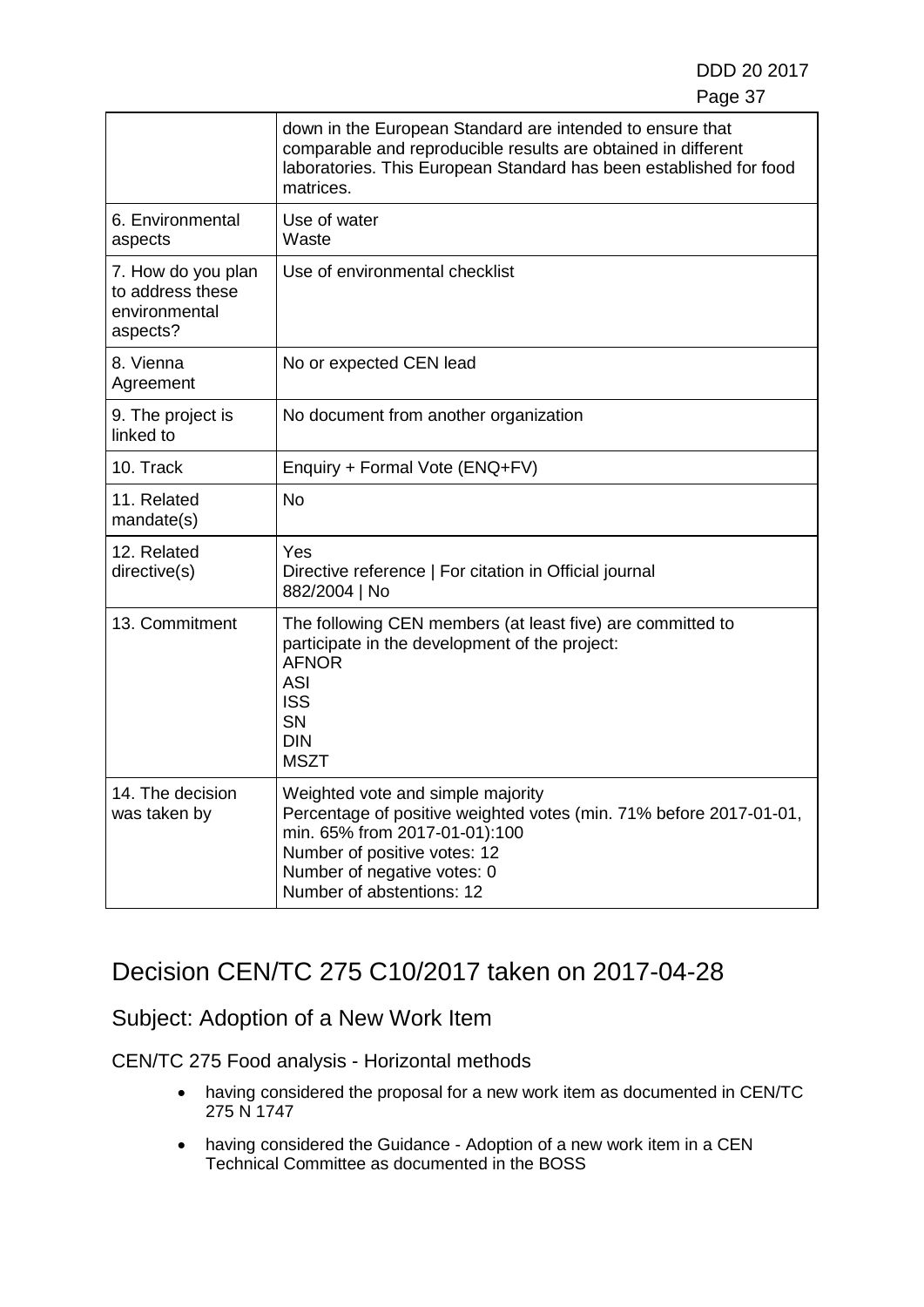- confirming that the new work item falls within its scope
- confirming that the new work item corresponds to real market needs
- confirming that the resources to complete the work below are available
- decides to register the work item described below in its active programme of work

| <b>Section</b>                                                      | <b>Details</b>                                                                                                                                                                                                                                                                                                                                                                                                                                                                                                                                                                                                                                                                                                                                                                                                                                                        |
|---------------------------------------------------------------------|-----------------------------------------------------------------------------------------------------------------------------------------------------------------------------------------------------------------------------------------------------------------------------------------------------------------------------------------------------------------------------------------------------------------------------------------------------------------------------------------------------------------------------------------------------------------------------------------------------------------------------------------------------------------------------------------------------------------------------------------------------------------------------------------------------------------------------------------------------------------------|
| 1. Deliverable                                                      | EN                                                                                                                                                                                                                                                                                                                                                                                                                                                                                                                                                                                                                                                                                                                                                                                                                                                                    |
| 2. This item<br>corresponds to                                      | A new project                                                                                                                                                                                                                                                                                                                                                                                                                                                                                                                                                                                                                                                                                                                                                                                                                                                         |
| 3. Document<br>developed in drafting<br>body                        | CEN/TC 275/WG 12 - Food allergens                                                                                                                                                                                                                                                                                                                                                                                                                                                                                                                                                                                                                                                                                                                                                                                                                                     |
| 4. Title                                                            | Foodstuffs - Minimum performance requirements for quantitative<br>gluten measurement by ELISA                                                                                                                                                                                                                                                                                                                                                                                                                                                                                                                                                                                                                                                                                                                                                                         |
| 5. Scope                                                            | Celiac disease (CD) is a life-long autoimmune disease of the small<br>intestine, primarily affecting genetically susceptible individuals. Its<br>prevalence has been estimated to be 1% of the population worldwide.<br>CD becomes manifest in a chronic enteropathy, caused by an<br>irreversible intolerance for gluten. CD, if untreated, is associated with<br>increased morbidity and the only accepted treatment is a strict and<br>lifelong adherence to a gluten free diet, which interrupts the immune<br>response triggered by gluten.<br>The gluten concentration in food samples can be measured by<br>different test methods. Although the use of mass spectrometry is<br>possible, the most commonly used technique is the enzyme-linked<br>immunosorbent assay (ELISA). This document should specify those<br>minimum method performance requirements. |
| 6. Environmental<br>aspects                                         | Use of water<br>Waste                                                                                                                                                                                                                                                                                                                                                                                                                                                                                                                                                                                                                                                                                                                                                                                                                                                 |
| 7. How do you plan<br>to address these<br>environmental<br>aspects? | Use of environmental checklist                                                                                                                                                                                                                                                                                                                                                                                                                                                                                                                                                                                                                                                                                                                                                                                                                                        |
| 8. Vienna<br>Agreement                                              | No or expected CEN lead                                                                                                                                                                                                                                                                                                                                                                                                                                                                                                                                                                                                                                                                                                                                                                                                                                               |
| 9. The project is<br>linked to                                      | No document from another organization                                                                                                                                                                                                                                                                                                                                                                                                                                                                                                                                                                                                                                                                                                                                                                                                                                 |
| 10. Track                                                           | Enquiry + Formal Vote (ENQ+FV)                                                                                                                                                                                                                                                                                                                                                                                                                                                                                                                                                                                                                                                                                                                                                                                                                                        |
| 11. Related<br>mandate(s)                                           | No                                                                                                                                                                                                                                                                                                                                                                                                                                                                                                                                                                                                                                                                                                                                                                                                                                                                    |
| 12. Related<br>directive(s)                                         | Yes<br>Directive reference   For citation in Official journal<br>882/2004   No                                                                                                                                                                                                                                                                                                                                                                                                                                                                                                                                                                                                                                                                                                                                                                                        |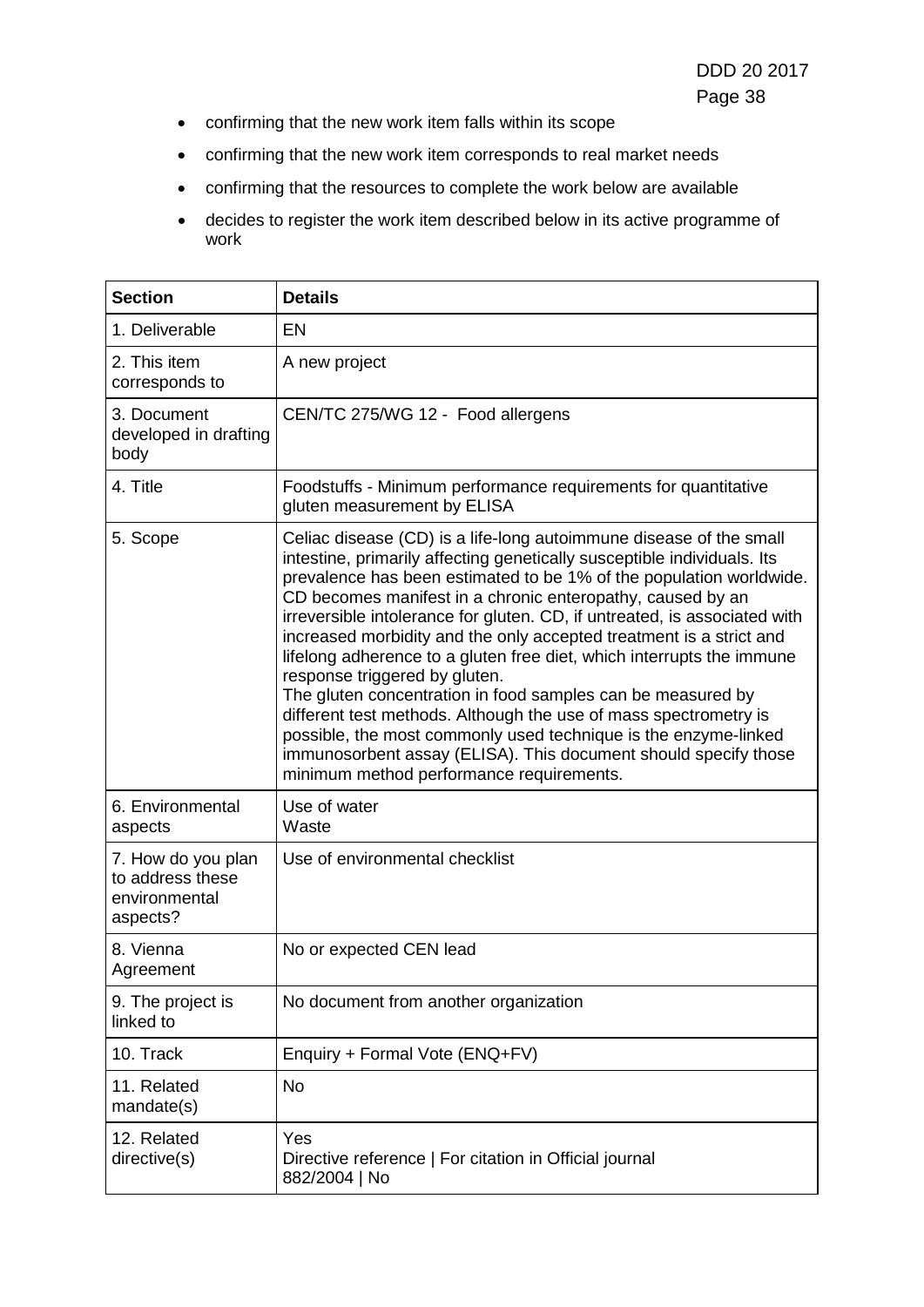| 13. Commitment                   | The following CEN members (at least five) are committed to<br>participate in the development of the project:<br><b>AFNOR</b><br><b>ASI</b><br><b>ISS</b><br><b>SN</b><br><b>DIN</b><br><b>MSZT</b>                                   |
|----------------------------------|--------------------------------------------------------------------------------------------------------------------------------------------------------------------------------------------------------------------------------------|
| 14. The decision<br>was taken by | Weighted vote and simple majority<br>Percentage of positive weighted votes (min. 71% before 2017-01-01,<br>min. 65% from 2017-01-01):100<br>Number of positive votes: 12<br>Number of negative votes: 0<br>Number of abstentions: 12 |

## Decision CEN/TC 275 C11/2017 taken on 2017-04-30

#### Subject: Activation of preliminary Work Item 00275283

- having considered the proposal for the activation of work item 00275283 currently registered at preliminary stage 00.60 as documented in CEN/TC 275 N 1748
- having considered the Guidance Adoption of a new work item in a CEN Technical Committee as documented in the BOSS
- confirming that the new work item falls within its scope
- confirming that the new work item corresponds to real market needs
- confirming that the resources to complete the work below are available
- decides to register the work item described below in its active programme of work

| <b>Section</b>                               | <b>Details</b>                                                                                                                                                                                                                                                                     |
|----------------------------------------------|------------------------------------------------------------------------------------------------------------------------------------------------------------------------------------------------------------------------------------------------------------------------------------|
| 1. Deliverable                               | EN                                                                                                                                                                                                                                                                                 |
| 2. This item<br>corresponds to               | A new project                                                                                                                                                                                                                                                                      |
| 3. Document<br>developed in drafting<br>body | CEN/TC 275/WG 5 - Biotoxins                                                                                                                                                                                                                                                        |
| 4. Title                                     | Foodstuffs - Determination of ochratoxin A in pork meat and derived<br>products by HPLC-FLD                                                                                                                                                                                        |
| 5. Scope                                     | This European Standard describes a procedure for the determination<br>of the ochratoxin A (OTA) content in pork products specifically ham,<br>pork based products (canned chopped pork) and pork liver using high<br>performance liquid chromatography with fluorescence detection |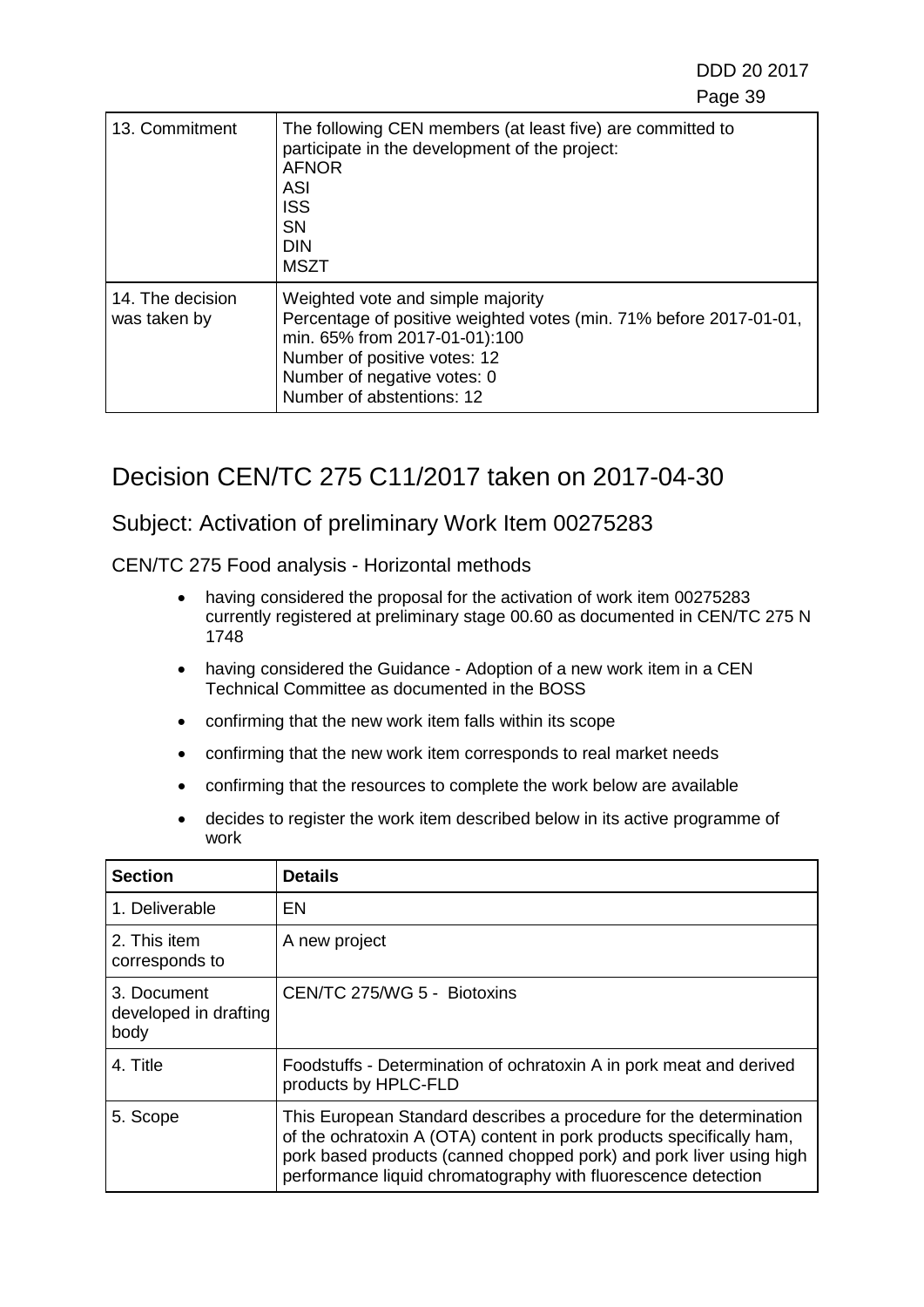|                                                                     | (HPLC FLD).                                                                                                                                                                                                                          |
|---------------------------------------------------------------------|--------------------------------------------------------------------------------------------------------------------------------------------------------------------------------------------------------------------------------------|
|                                                                     | The method has been validated for OTA in naturally contaminated<br>pork base products and offal of 0,5 µg/kg to 11 µg/kg. Laboratory<br>experiences have shown that this method is also applicable to pâté,<br>and kidney.           |
| 6. Environmental<br>aspects                                         | Use of water<br>Waste                                                                                                                                                                                                                |
| 7. How do you plan<br>to address these<br>environmental<br>aspects? | Use of environmental checklist                                                                                                                                                                                                       |
| 8. Vienna<br>Agreement                                              | No or expected CEN lead                                                                                                                                                                                                              |
| 9. The project is<br>linked to                                      | No document from another organization                                                                                                                                                                                                |
| 10. Track                                                           | Enquiry + Formal Vote (ENQ+FV)                                                                                                                                                                                                       |
| 11. Related<br>mandate(s)                                           | Yes<br>M/520                                                                                                                                                                                                                         |
| 12. Related<br>directive(s)                                         | Yes<br>Directive reference   For citation in Official journal<br>882/2004   No                                                                                                                                                       |
| 13. Commitment                                                      | The following CEN members (at least five) are committed to<br>participate in the development of the project:<br><b>AFNOR</b><br><b>ISS</b><br><b>BSI</b><br><b>DIN</b><br><b>UNE</b><br><b>UNI</b><br><b>NEN</b>                     |
| 14. The decision<br>was taken by                                    | Weighted vote and simple majority<br>Percentage of positive weighted votes (min. 71% before 2017-01-01,<br>min. 65% from 2017-01-01):100<br>Number of positive votes: 13<br>Number of negative votes: 0<br>Number of abstentions: 10 |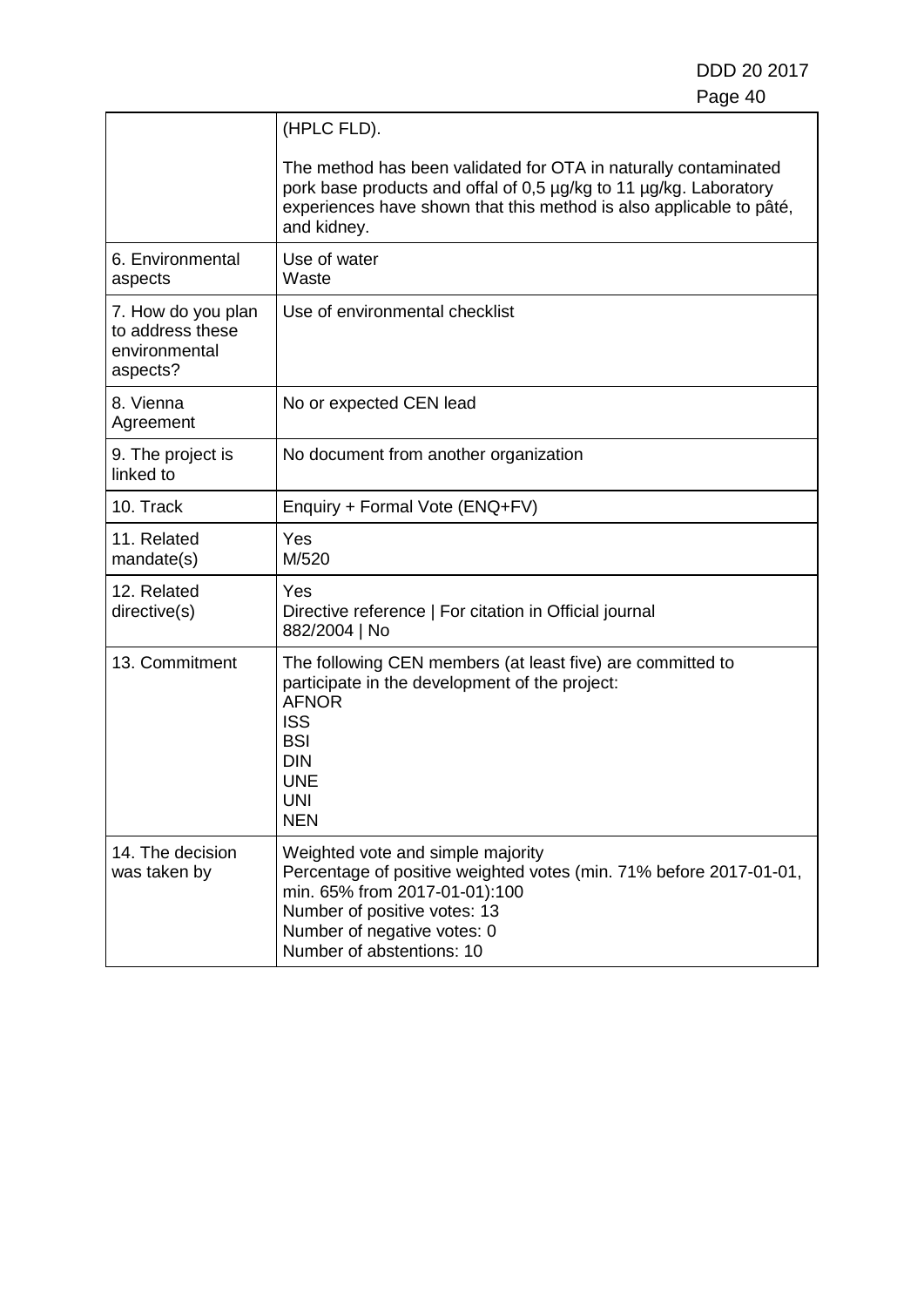## Decision CEN/TC 275 C12/2017 taken on 2017-04-30

#### Subject: Activation of preliminary Work Item 00275287

- having considered the proposal for the activation of work item 00275287 currently registered at preliminary stage 00.60 as documented in CEN/TC 275 N 1749
- having considered the Guidance Adoption of a new work item in a CEN Technical Committee as documented in the BOSS
- confirming that the new work item falls within its scope
- confirming that the new work item corresponds to real market needs
- confirming that the resources to complete the work below are available
- decides to register the work item described below in its active programme of work

| <b>Section</b>                               | <b>Details</b>                                                                                                                                                                                                                                                                                                                                                                                                                                                                                                                                                                                                                                                                                                                                                           |
|----------------------------------------------|--------------------------------------------------------------------------------------------------------------------------------------------------------------------------------------------------------------------------------------------------------------------------------------------------------------------------------------------------------------------------------------------------------------------------------------------------------------------------------------------------------------------------------------------------------------------------------------------------------------------------------------------------------------------------------------------------------------------------------------------------------------------------|
| 1. Deliverable                               | <b>EN</b>                                                                                                                                                                                                                                                                                                                                                                                                                                                                                                                                                                                                                                                                                                                                                                |
| 2. This item<br>corresponds to               | A new project                                                                                                                                                                                                                                                                                                                                                                                                                                                                                                                                                                                                                                                                                                                                                            |
| 3. Document<br>developed in drafting<br>body | CEN/TC 275/WG 5 - Biotoxins                                                                                                                                                                                                                                                                                                                                                                                                                                                                                                                                                                                                                                                                                                                                              |
| 4. Title                                     | Foodstuffs - Multimethod for the screening of ochratoxin A, aflatoxin<br>B1, deoxynivalenol, zearalenone, T2-toxin and HT-2 toxin and<br>fumonisin B1 and B2 in foodstuffs, excluding foods for infants and<br>young children, by LC-MS/MS                                                                                                                                                                                                                                                                                                                                                                                                                                                                                                                               |
| 5. Scope                                     | This standard describes a fast and straightforward LC-MS/MS-based<br>method for the screening of ochratoxin A, aflatoxin B1,<br>deoxynivalenol, zearalenone, T2- and HT-2 toxin, and fumonisin B1<br>and B2 in foodstuffs (cereals, cereal products, nuts, dried fruit, and<br>beverage, excluding foods for infants and young children) by LC-<br>MS/MS.                                                                                                                                                                                                                                                                                                                                                                                                                |
|                                              | The aim of the screening method is to test compliance of foodstuff<br>with regulatory limits or to determine whether a certain pre-defined<br>level (the screening target concentration, STC) is exceeded or not.<br>The result of the screening analysis is either "negative" or "suspect"<br>"Negative" (screen negative) means that the targeted mycotoxins are<br>not detected or potentially present but below the STC. "Suspect"<br>(screen positive) means an established cut-off level is exceeded and<br>the sample may contain one or more mycotoxins at a level higher<br>than the STC. For full identification and accurate quantification a<br>second confirmatory quantitative analysis method is required which is<br>outside the scope of this standard. |
| 6. Environmental                             | Use of water                                                                                                                                                                                                                                                                                                                                                                                                                                                                                                                                                                                                                                                                                                                                                             |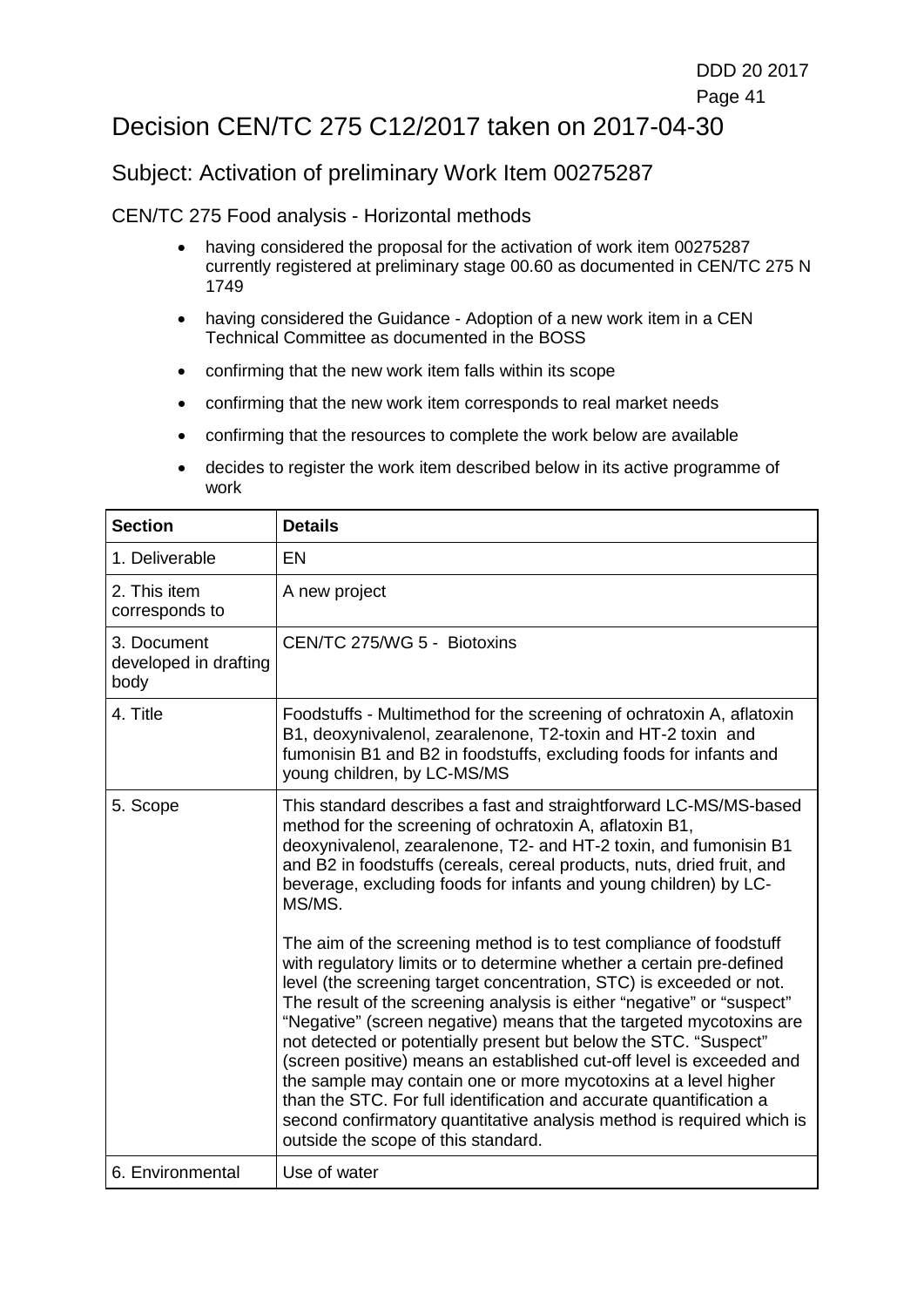| aspects                                                             | Waste                                                                                                                                                                                                                               |
|---------------------------------------------------------------------|-------------------------------------------------------------------------------------------------------------------------------------------------------------------------------------------------------------------------------------|
| 7. How do you plan<br>to address these<br>environmental<br>aspects? | Use of environmental checklist                                                                                                                                                                                                      |
| 8. Vienna<br>Agreement                                              | No or expected CEN lead                                                                                                                                                                                                             |
| 9. The project is<br>linked to                                      | No document from another organization                                                                                                                                                                                               |
| 10. Track                                                           | Enquiry + Formal Vote (ENQ+FV)                                                                                                                                                                                                      |
| 11. Related<br>mandate(s)                                           | Yes<br>M/520                                                                                                                                                                                                                        |
| 12. Related<br>directive(s)                                         | Yes<br>Directive reference   For citation in Official journal<br>882/2004   No                                                                                                                                                      |
| 13. Commitment                                                      | The following CEN members (at least five) are committed to<br>participate in the development of the project:<br><b>AFNOR</b><br><b>ISS</b><br><b>BSI</b><br><b>DIN</b><br><b>UNI</b><br><b>NEN</b>                                  |
| 14. The decision<br>was taken by                                    | Weighted vote and simple majority<br>Percentage of positive weighted votes (min. 71% before 2017-01-01,<br>min. 65% from 2017-01-01):100<br>Number of positive votes: 14<br>Number of negative votes: 0<br>Number of abstentions: 9 |

## Decision CEN/TC 275 C13/2017 taken on 2017-04-30

#### Subject: Activation of preliminary Work Item 00275291

- having considered the proposal for the activation of work item 00275291 currently registered at preliminary stage 00.60 as documented in CEN/TC 275 N 1750
- having considered the Guidance Adoption of a new work item in a CEN Technical Committee as documented in the BOSS
- confirming that the new work item falls within its scope
- confirming that the new work item corresponds to real market needs
- confirming that the resources to complete the work below are available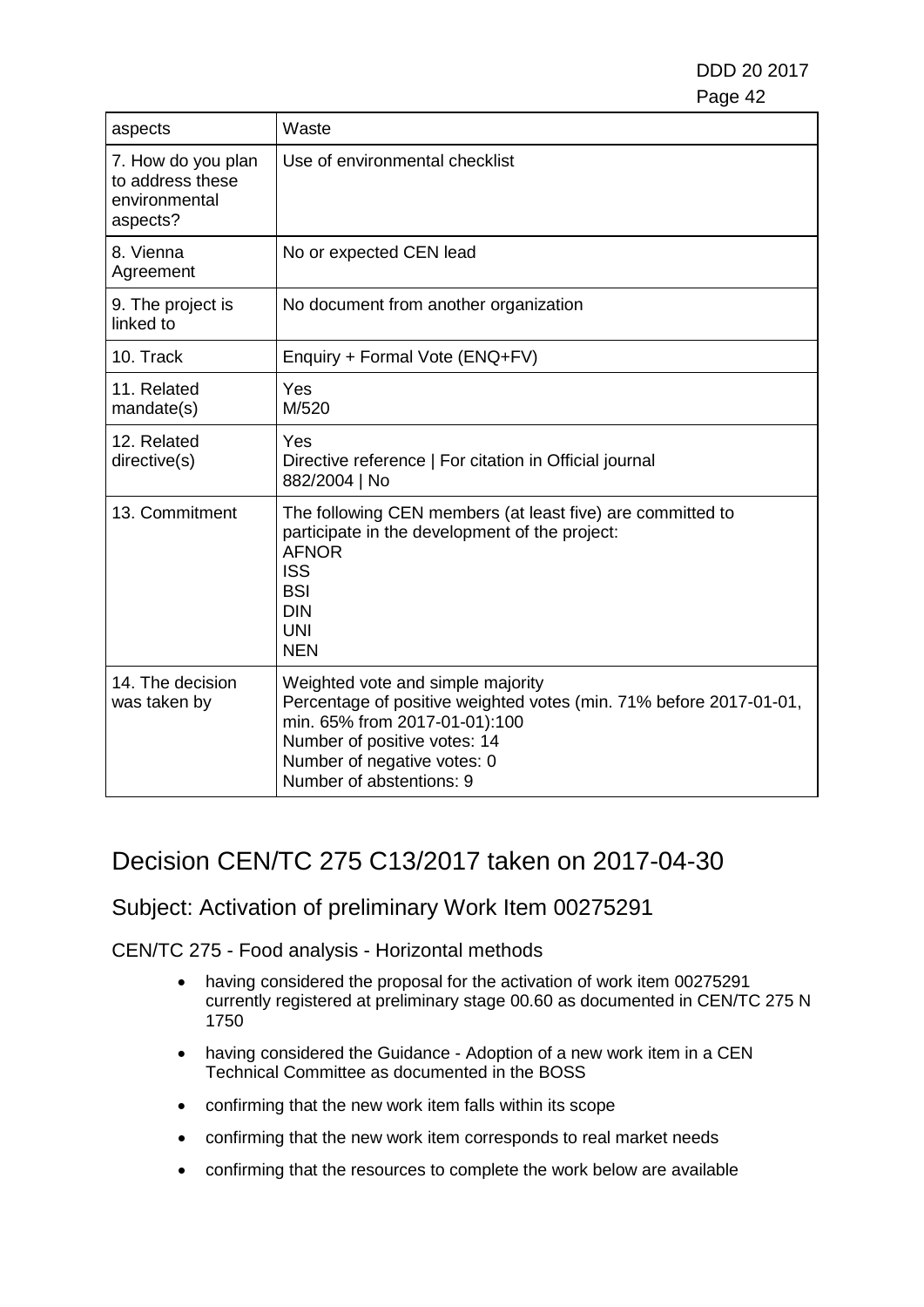• decides to register the work item described below in its active programme of work

| <b>Section</b>                                                      | <b>Details</b>                                                                                                                                                                                                                                                                                                                                                                                                                  |
|---------------------------------------------------------------------|---------------------------------------------------------------------------------------------------------------------------------------------------------------------------------------------------------------------------------------------------------------------------------------------------------------------------------------------------------------------------------------------------------------------------------|
| 1. Deliverable                                                      | EN                                                                                                                                                                                                                                                                                                                                                                                                                              |
| 2. This item<br>corresponds to                                      | A new project                                                                                                                                                                                                                                                                                                                                                                                                                   |
| 3. Document<br>developed in drafting<br>body                        | CEN/TC 275/WG 5 - Biotoxins                                                                                                                                                                                                                                                                                                                                                                                                     |
| 4. Title                                                            | Foodstuffs - Multimethod for the determination of zearalenone and<br>trichothecenes at least including deoxynivalenol (DON) and is<br>acetylated derivatives (3-acetyl-DON and 15-acetyl-DON), nivalenol<br>and T-2 and HT-2 toxin in cereals and cereal products by LCMS/MS                                                                                                                                                    |
| 5. Scope                                                            | This European Standard describes a method for the determination of<br>nivalenol (NIV), deoxynivalenol (DON) and its acetyl derivatives (3-<br>acetyl-DON and 15-acetyl-DON), HT-2 and T-2 toxins (HT-2, T-2) and<br>zearalenone (ZEA) in cereals, and cereal products by high<br>performance liquid chromatography (HPLC) coupled with tandem<br>mass spectrometry (MS/MS) after cleanup by solid phase extraction<br>$(SPE)$ . |
| 6. Environmental<br>aspects                                         | Use of water<br>Waste                                                                                                                                                                                                                                                                                                                                                                                                           |
| 7. How do you plan<br>to address these<br>environmental<br>aspects? | Use of environmental checklist                                                                                                                                                                                                                                                                                                                                                                                                  |
| 8. Vienna<br>Agreement                                              | No or expected CEN lead                                                                                                                                                                                                                                                                                                                                                                                                         |
| 9. The project is<br>linked to                                      | No document from another organization                                                                                                                                                                                                                                                                                                                                                                                           |
| 10. Track                                                           | Enquiry + Formal Vote (ENQ+FV)                                                                                                                                                                                                                                                                                                                                                                                                  |
| 11. Related<br>mandate(s)                                           | Yes<br>M/520                                                                                                                                                                                                                                                                                                                                                                                                                    |
| 12. Related<br>directive(s)                                         | Yes<br>Directive reference   For citation in Official journal<br>882/2004   No                                                                                                                                                                                                                                                                                                                                                  |
| 13. Commitment                                                      | The following CEN members (at least five) are committed to<br>participate in the development of the project:<br><b>ISS</b><br><b>BSI</b><br><b>DIN</b><br><b>UNE</b><br><b>UNI</b><br><b>NEN</b>                                                                                                                                                                                                                                |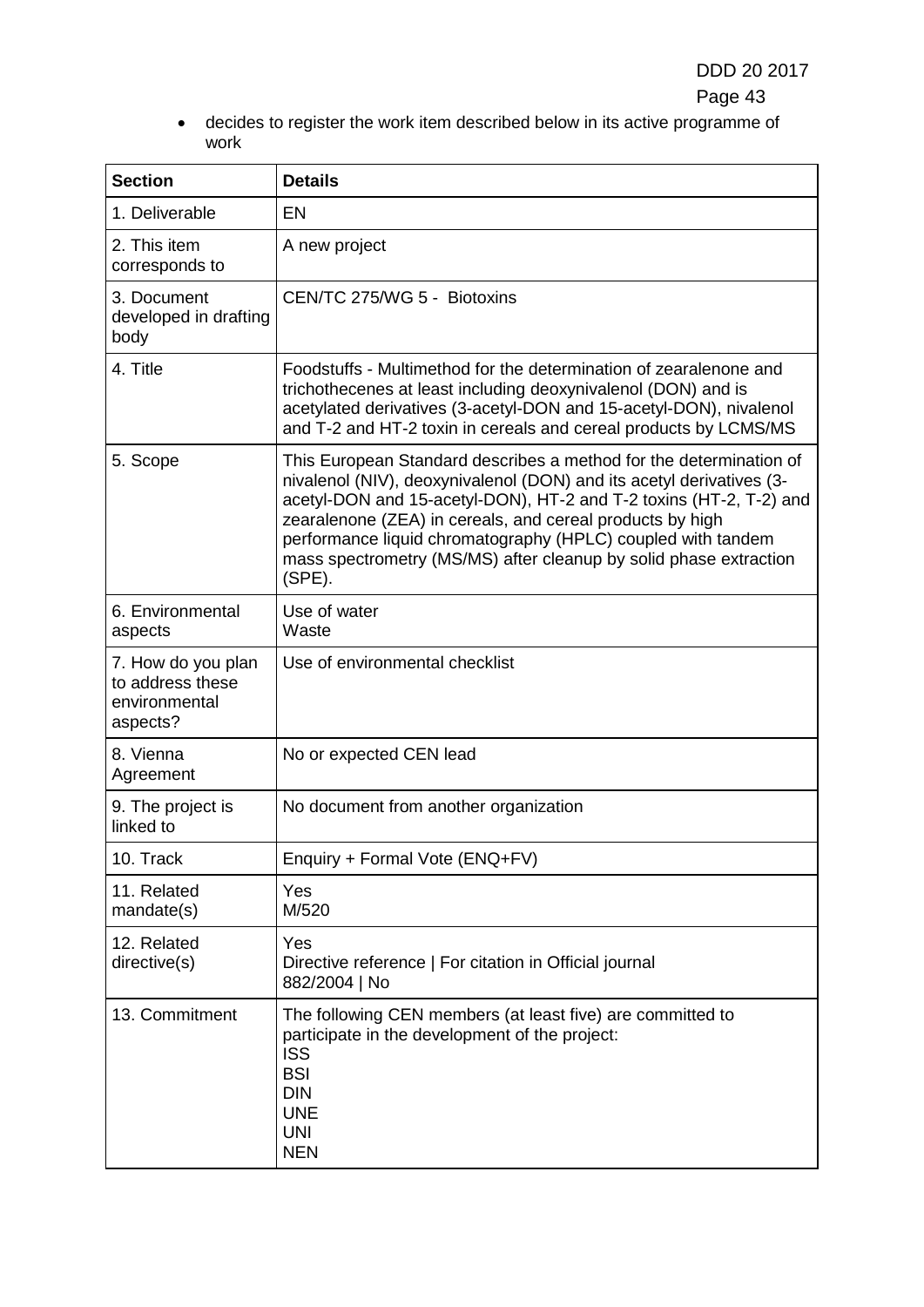| 14. The decision | Weighted vote and simple majority                                  |
|------------------|--------------------------------------------------------------------|
| was taken by     | Percentage of positive weighted votes (min. 71% before 2017-01-01, |
|                  | min. 65% from 2017-01-01):97                                       |
|                  | Number of positive votes: 13                                       |
|                  | Number of negative votes: 1                                        |
|                  | Number of abstentions: 9                                           |

# <span id="page-43-0"></span>**12 CEN/TC 282**

# DECISION 2/2017 taken by CEN/TC 282 on 2017-05-05

Subject: 3 year time-frame for the development of EN 1474-2rev "Update with the recent technology" – 9 month Tolerance Request

CEN/TC 282 "Installation and equipment for LNG"

- considering Resolution BT 34/2002 by which BT decided that any work item to result in an EN, registered after 2002-10-31, shall normally result in an EN after 3 years and set maximum times between well identified stages, as well as Resolution BT 42/2003 deciding on variant timeframes;
- considering Resolution BT 42/2008 allowing the CEN/TCs, for well identified and justified reasons, to claim *one* tolerance of *9 months,* applicable to the target dates for submission of a draft to CCMC (or ISO/CS in case of Vienna Agreement – CEN Lead) for the relevant procedure(s) (i.e. CEN Enquiry and/or Formal Vote, UAP, TCA);
- considering that for work item *00282028- prEN 1474-2 rev* "*Installation and equipment for liquefied natural gas - Design and testing of marine transfer systems - Part 2: Design and testing of transfer hoses", it proves impossible to provide a draft* for *CEN Enquiry* by 2017-06-27;
- claims a tolerance of *9* months (i.e. a postponement of 9 months of the deadlines for all the stages not yet reached) for the following reasons: *due to miscellaneous health problems, WG 1 Convener, Mr Giacosa, was not able to work on the revision of EN 1474-2rev and to convene WG 1. He should be able to do it by end of June 2017.*
- confirms that a draft will be sent to CCMC for submission to *CEN Enquiry* by *2018- 03-27* at the latest.

The decision was taken by was taken by unanimity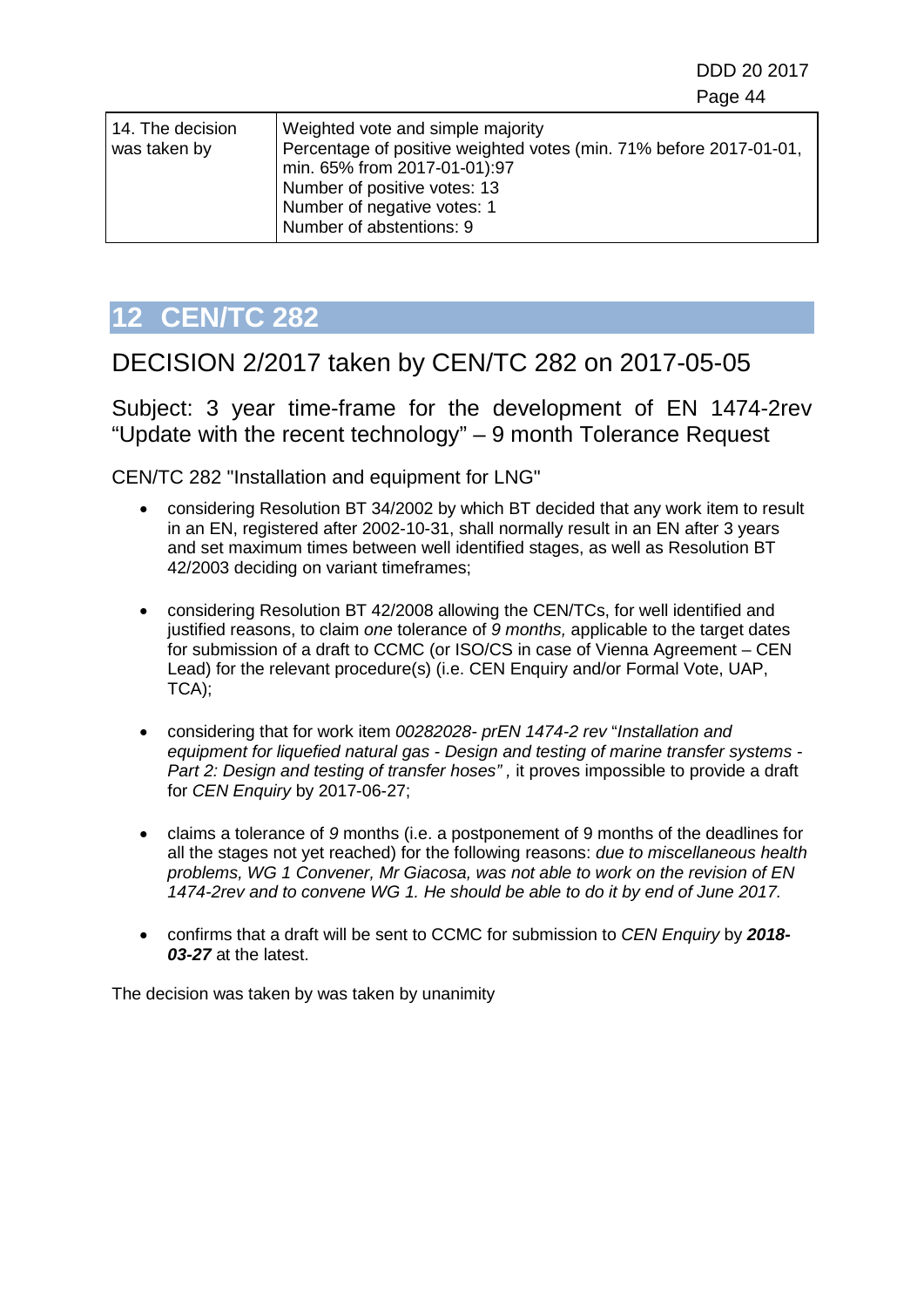# <span id="page-44-0"></span>**13 CEN/TC 346**

# Decision CEN/TC 346 199/2017 taken on 2017-04-21

#### Subject: Activation of preliminary Work Item 00346025

CEN/TC 346 Conservation of Cultural Heritage

- having considered the proposal for the activation of work item 00346025 currently registered at preliminary stage 00.60 as documented in CEN/TC 346 N
- having considered the Guidance Adoption of a new work item in a CEN Technical Committee as documented in the BOSS
- confirming that the new work item falls within its scope
- confirming that the new work item corresponds to real market needs
- confirming that the resources to complete the work below are available
- decides to register the work item described below in its active programme of work

| <b>Section</b>                                                      | <b>Details</b>                                                                                                                                                                                                                                                 |
|---------------------------------------------------------------------|----------------------------------------------------------------------------------------------------------------------------------------------------------------------------------------------------------------------------------------------------------------|
| 1. Deliverable                                                      | EN                                                                                                                                                                                                                                                             |
| 2. This item<br>corresponds to                                      | A new project                                                                                                                                                                                                                                                  |
| 3. Document<br>developed in drafting<br>body                        | CEN/TC 346/WG 2 - Characterisation and analysis of porous<br>inorganic materials constituting cultural heritage                                                                                                                                                |
| 4. Title                                                            | Conservation of Cultural Heritage - Characterization of mortars                                                                                                                                                                                                |
| 5. Scope                                                            | This standard will contain guidelines for the characterization of<br>mortars for understanding their composition, and evaluating their state<br>of preservation, with respect to their conservation and for improving<br>understanding of historic technologie |
| 6. Environmental<br>aspects                                         | Use of materials                                                                                                                                                                                                                                               |
| 7. How do you plan<br>to address these<br>environmental<br>aspects? | Bring in environmental expertise to the WG                                                                                                                                                                                                                     |
| 8. Vienna<br>Agreement                                              | No or expected CEN lead                                                                                                                                                                                                                                        |
| 9. The project is<br>linked to                                      | No document from another organization                                                                                                                                                                                                                          |
| 10. Track                                                           | Enquiry + Formal Vote (ENQ+FV)                                                                                                                                                                                                                                 |
| 11. Related<br>mandate(s)                                           | No                                                                                                                                                                                                                                                             |